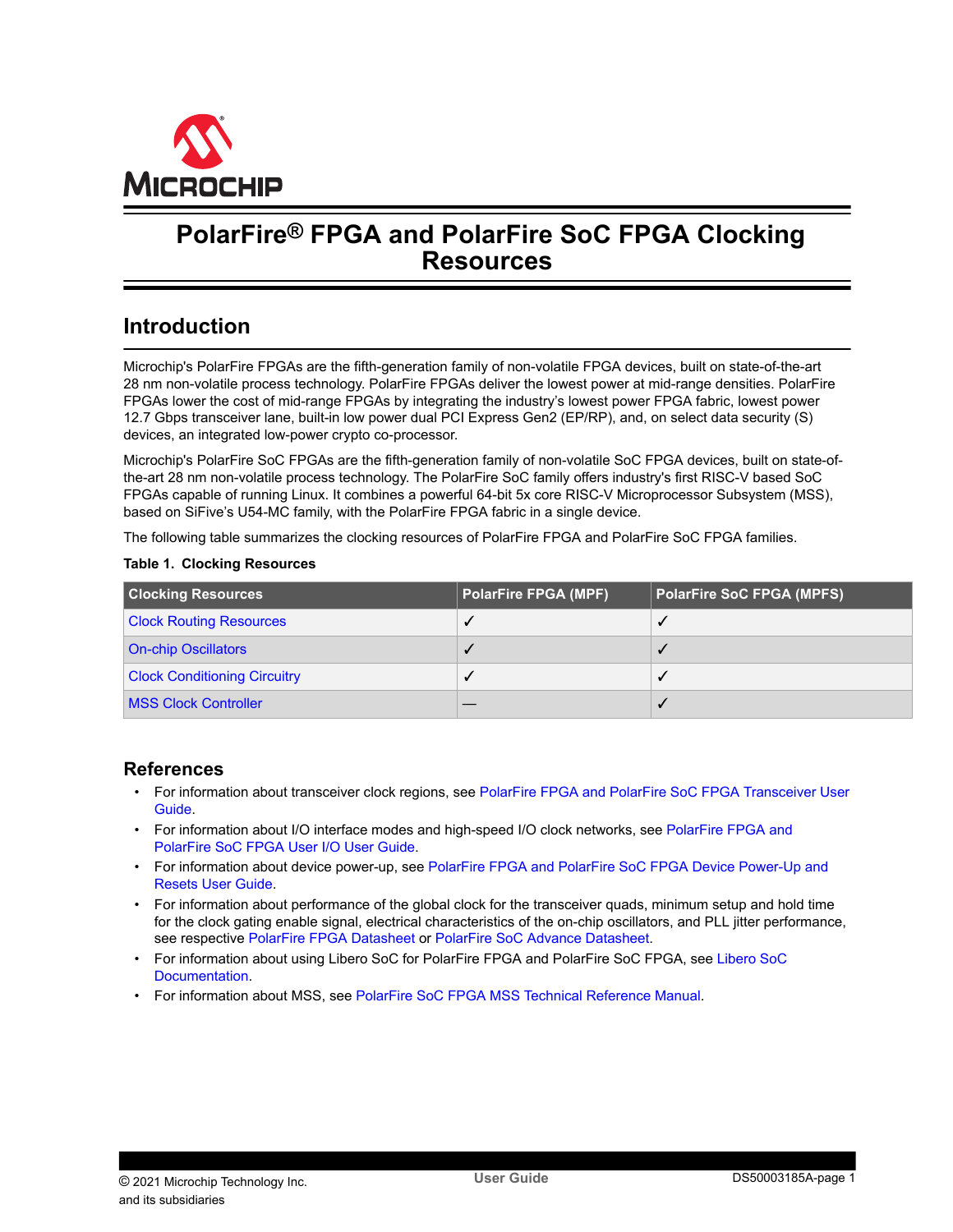# **Table of Contents**

|              | 1.   |  |  |  |  |
|--------------|------|--|--|--|--|
| 1.           |      |  |  |  |  |
|              | 1.1. |  |  |  |  |
|              | 1.2. |  |  |  |  |
|              | 1.3. |  |  |  |  |
|              | 1.4. |  |  |  |  |
|              |      |  |  |  |  |
| 2.           |      |  |  |  |  |
|              | 2.1. |  |  |  |  |
|              | 2.2. |  |  |  |  |
|              | 2.3. |  |  |  |  |
|              | 2.4. |  |  |  |  |
|              | 2.5. |  |  |  |  |
|              | 2.6. |  |  |  |  |
|              | 2.7. |  |  |  |  |
|              | 2.8. |  |  |  |  |
| 3.           |      |  |  |  |  |
| $\mathbf{4}$ |      |  |  |  |  |
|              | 4.1. |  |  |  |  |
|              | 4.2. |  |  |  |  |
|              | 4.3. |  |  |  |  |
|              | 4.4. |  |  |  |  |
|              | 4.5. |  |  |  |  |
|              | 4.6. |  |  |  |  |
|              | 4.7. |  |  |  |  |
|              | 4.8. |  |  |  |  |
|              | 4.9. |  |  |  |  |
|              |      |  |  |  |  |
| 5.           |      |  |  |  |  |
|              | 5.1  |  |  |  |  |
|              |      |  |  |  |  |
| 6.           |      |  |  |  |  |
|              |      |  |  |  |  |
|              |      |  |  |  |  |
|              |      |  |  |  |  |
|              |      |  |  |  |  |
|              |      |  |  |  |  |
|              |      |  |  |  |  |
|              |      |  |  |  |  |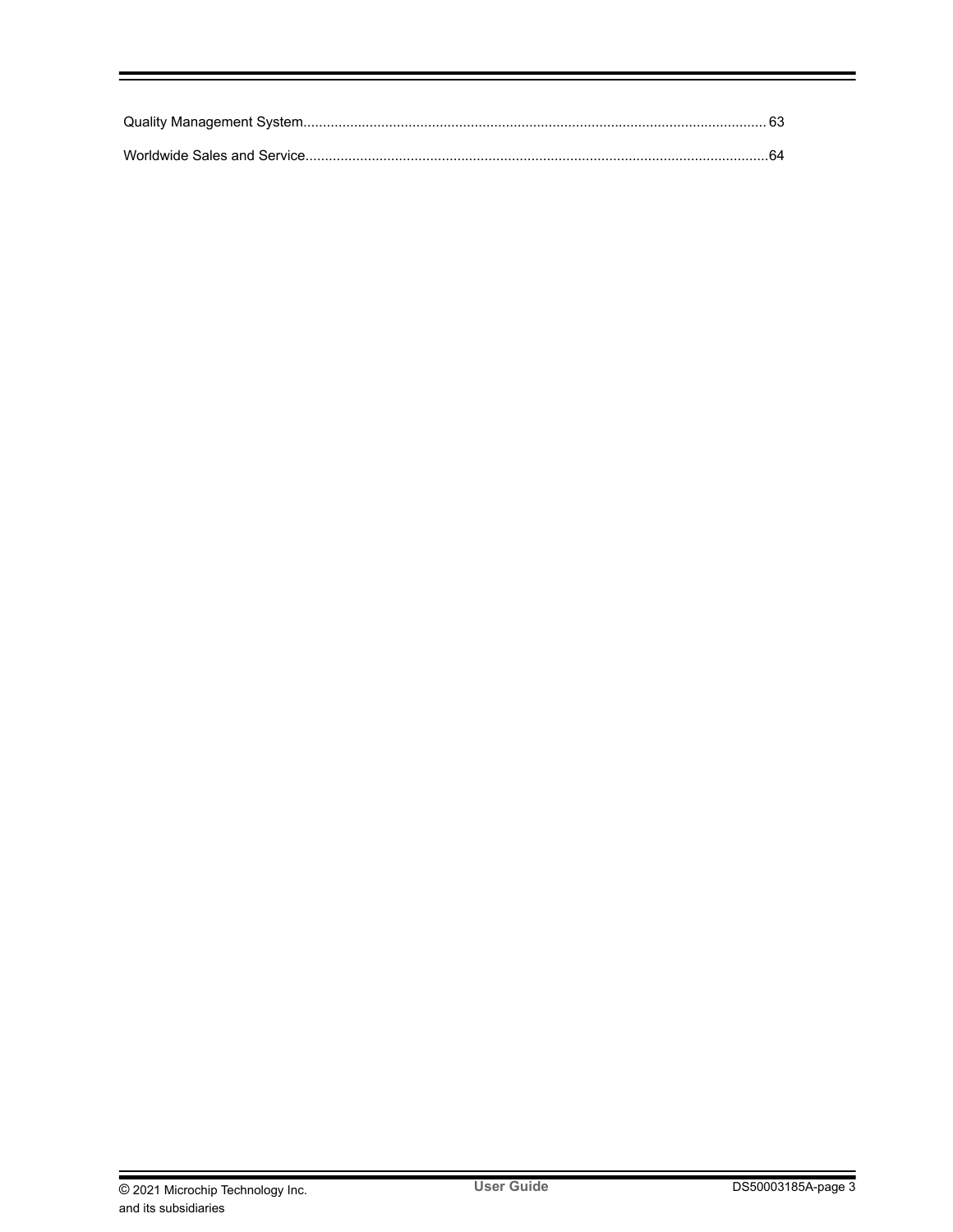# <span id="page-3-0"></span>**1. Clocking Features Overview**

Clocking capabilities are crucial to FPGA architectures. PolarFire FPGAs and PolarFire SoC FPGAs include an abundant selection of robust clocking resources, classified as:

- Clock routing resources
- On-chip oscillators
- Clock conditioning circuitry (CCC): PLLs and DLLs
- MSS Clock Controller (For PolarFire SoC FPGA only)

# **1.1 Clock Routing Resources**

To enable efficient clock distribution, both the device families have a global clock network, regional clock networks, high-speed I/O clock networks, and preferred clock inputs and outputs.

- **Global Clock Network**—is used to distribute high fan-out signals, such as clocks and resets across the FPGA fabric with low-skew.
- **Regional Clock Networks—are low-latency networks that distribute clocks only to a specific designated area** based on the driving source. Regional clock networks are used to move data in and out of the fabric.
- **High-Speed I/O Clock Networks**—are used to distribute high-speed clocks along the edge of the device to service the I/Os. High-speed I/O clock networks are used to implement high-speed interfaces.
- **Preferred Clock Inputs**—have access to the global clock network and/or CCCs through low-latency paths. Preferred clock input pins are recommended for connecting external clocks to the clock inputs of phase-locked loops (PLLs), delay-locked loops (DLLs), and fabric logic. While it is possible to use regular I/Os as clock inputs, doing so introduces high latency on the path.
- **Preferred Clock Outputs**—are used to connect PLL clock outputs to external components. Preferred clock output pins have low-latency routing from the PLL clock outputs.

**Note:**  Both the device families offer 24 full-chip or 48 half-chip global signals, up to 101 regional signals, and six high-speed I/O signals per I/O bank.

# **1.2 On-Chip Oscillators**

Both the device families offer two independent on-chip RC oscillators (2 MHz and 160 MHz) for generating freerunning clocks.

# **1.3 Clock Conditioning Circuitry**

Embedded in each corner of a device is a CCC block containing two PLLs and two DLLs that provide flexible clock management and synthesis capabilities. The CCCs performs the following functions:

- Frequency synthesis (integer and fractional)
- Spread-spectrum clock generation
- Clock delay and phase adjustment
- Clock duty-cycle correction

# **1.4 MSS Clock Controller (For PolarFire SoC FPGA Only)**

The PolarFire SoC FPGA MSS has a dedicated clock controller for generating clocks to all the MSS sub-blocks for correct operation and synchronous communication with the user logic in the FPGA fabric. For information about MSS, see [PolarFire SoC FPGA MSS Technical Reference Manual.](http://www.microsemi.com/index.php?option=com_docman&task=doc_download&gid=1245725)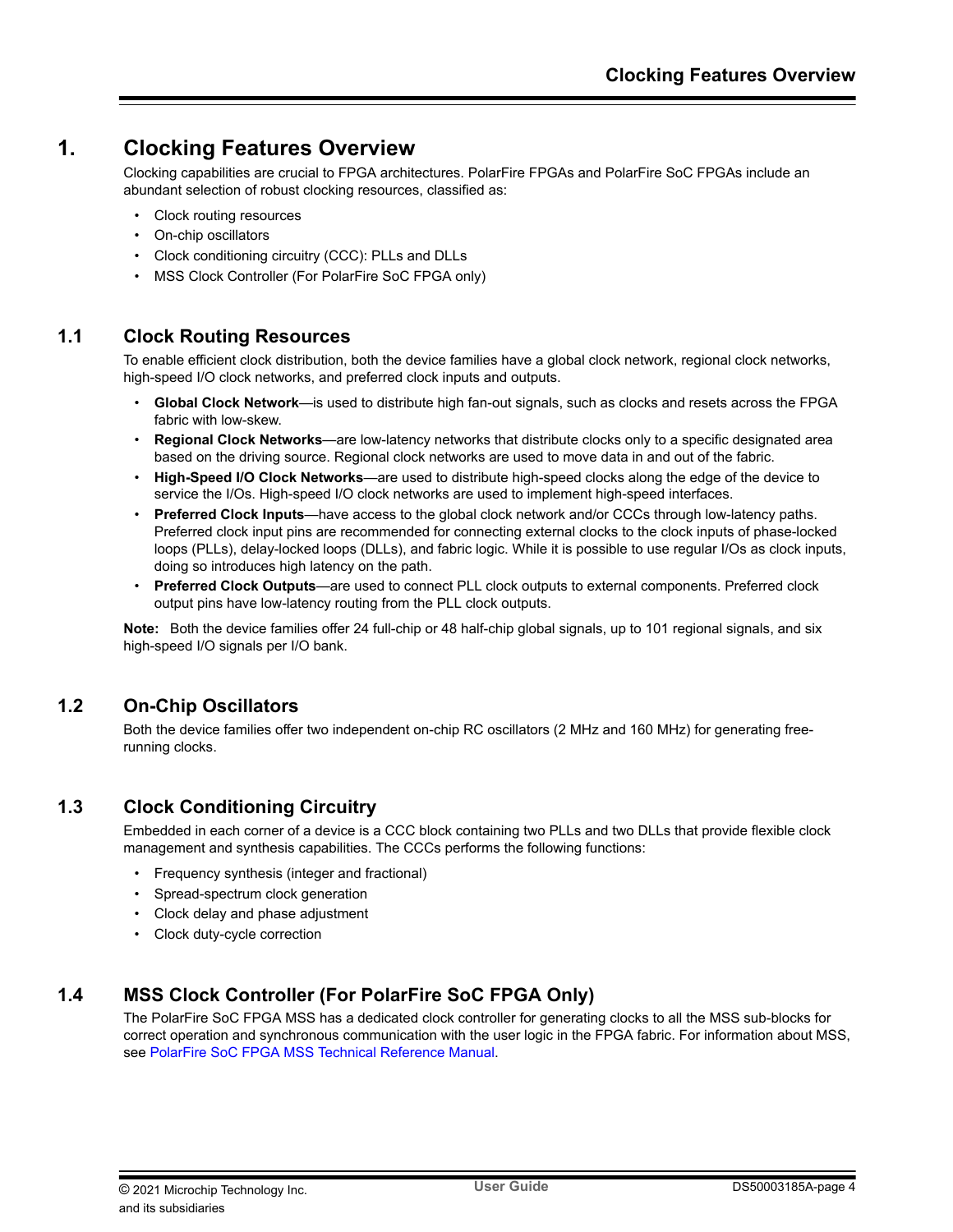# <span id="page-4-0"></span>**2. Clock Routing Resources**

Both the device families contain low-skew clock networks, and preferred clock inputs and outputs for efficient clock distribution.

# **2.1 Global Clock Network**

The global clock network is used to distribute high fan-out signals such as clocks and resets across the FPGA fabric with low-skew, using a vertical and horizontal clock stripe architecture. The skew is guaranteed to be less than the shortest possible propagation delay.

The following figure shows the global clock network architecture and the possible clocks that are routed on the network. Two vertical clock stripes are positioned at approximately one quarter and three quarters of the FPGA fabric width. A horizontal clock stripe runs across the middle of the FPGA fabric.

The global clock network can be driven by any of the following:

- Preferred clock inputs (CLKIN\_z\_w)
- On-chip oscillators
- CCC (PLL/DLL)
- Fabric routed signals
- Clock dividers
- NGMUXs
- Transceiver interface clocks

**Note:**  Only one global clock is supported per transceiver quad. See respective [PolarFire FPGA Datasheet](http://www.microsemi.com/index.php?option=com_docman&task=doc_download&gid=136519) or [PolarFire SoC Advance Datasheet](http://www.microsemi.com/index.php?option=com_docman&task=doc_download&gid=1244583) for more information about performance of the global clock for the transceiver quads.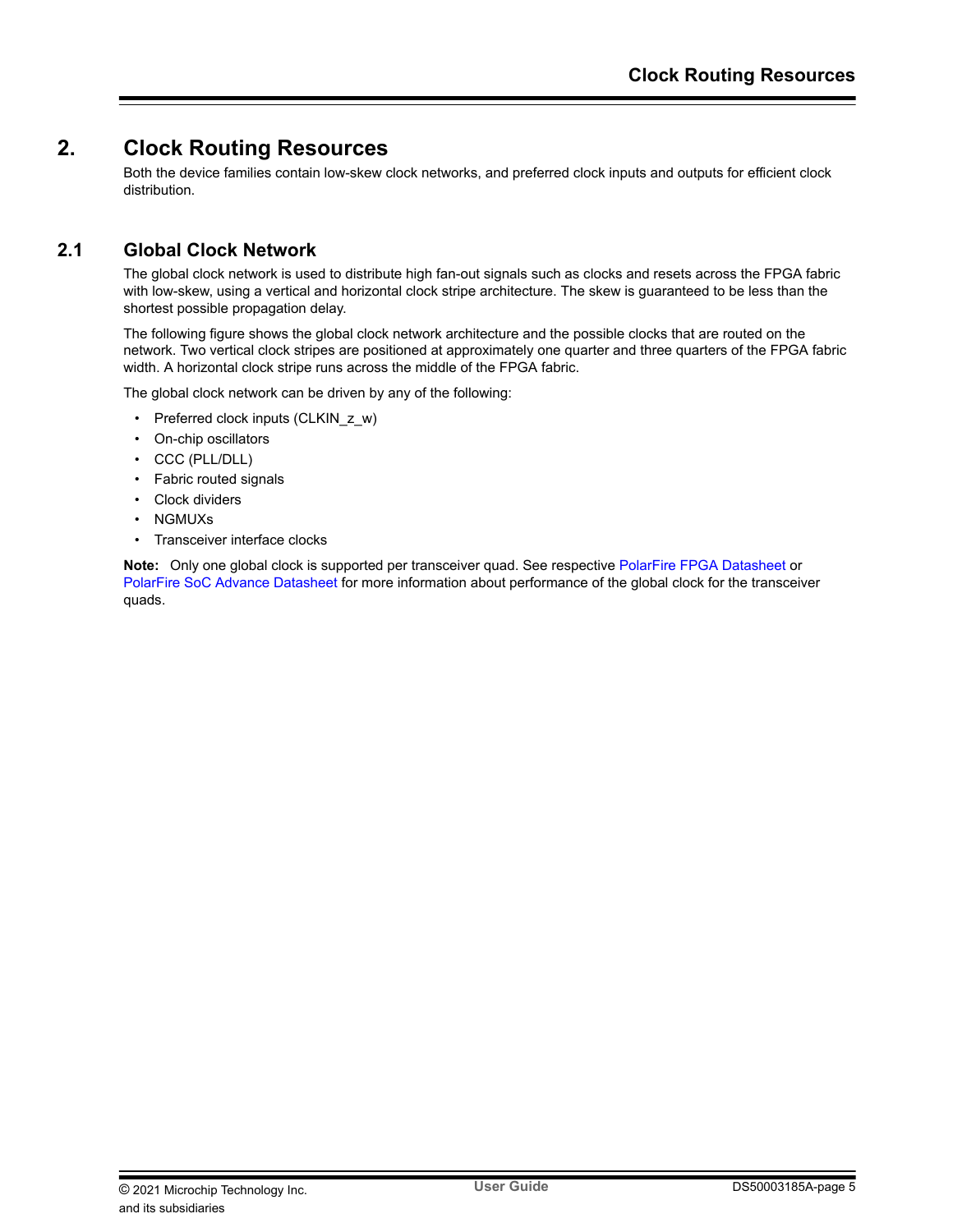

<span id="page-5-0"></span>**Figure 2-1. Global Clock Network and Clock Sources**

\* *For PolarFire® SoC FPGAs, there is no feeder line from CCC\_NW going to west ICB. Instead the CCC\_NW can generate reference clock to MSS.*

The global clock network is composed of global buffers (GBs) for clock distribution. As shown in the following figure, there are 48 GBs—24 GBs distribute clocks to the left half of the fabric and the remaining 24 GBs distribute clocks to the right half through vertical clock stripes.

Each GB drives an independent half-chip global clock (GCLK). Two GBs—one from each half—are instantiated by the Libero® SoC to distribute a clock to the entire FPGA fabric. A design can have a maximum of 24 full-chip global signals or 48 half-chip global signals. Up to 24 fabric routed signals can drive the half-chip globals.

Clocks driven from regular I/Os, internally generated clocks, and high fan-out signals, such as resets can be routed to GBs using a CLKINT macro.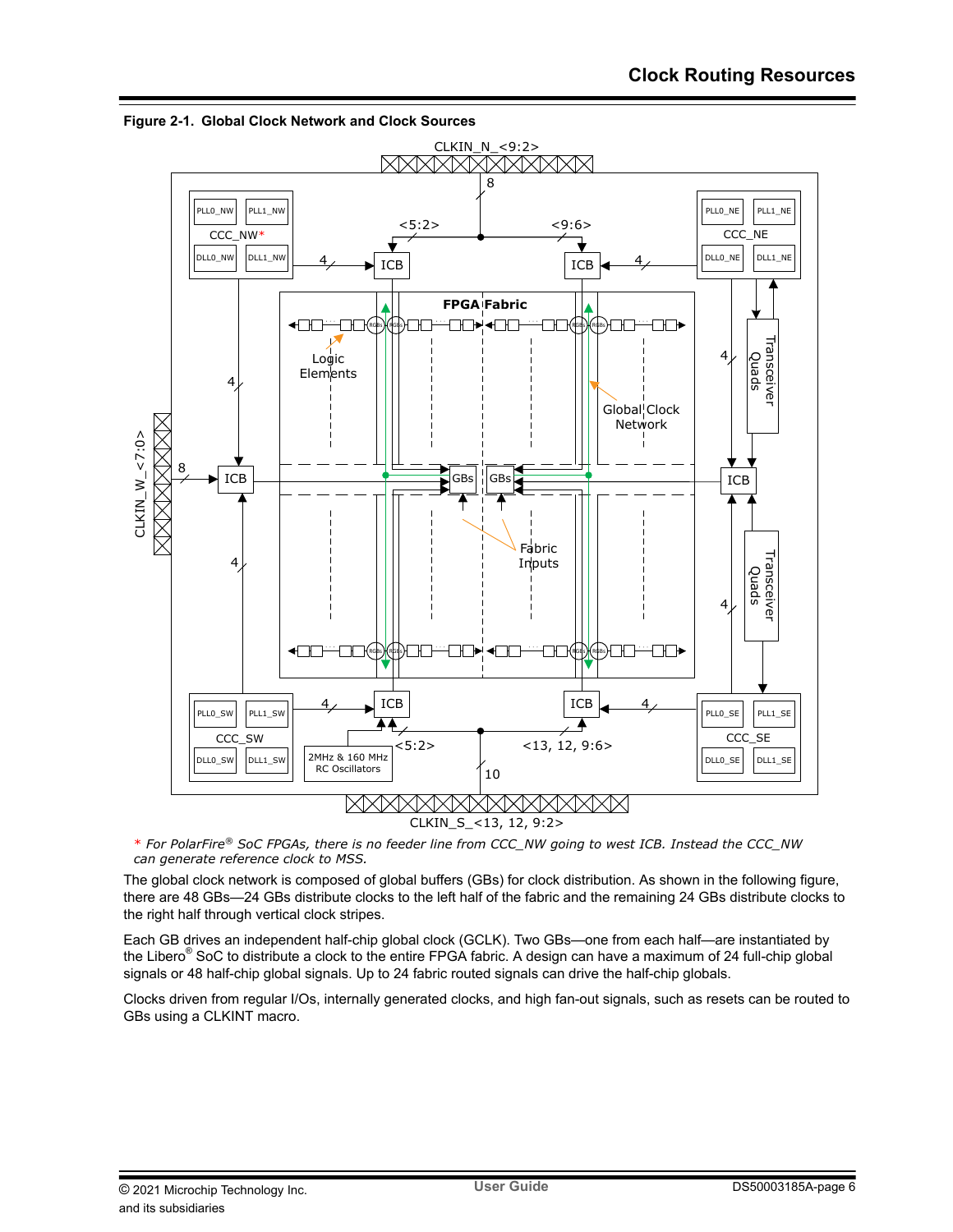

**Figure 2-2. FPGA Fabric—Global Clock Routing Architecture**

Each GB drives row global buffers (RGB) present on the vertical clock stripes to reach the logic sectors. Each RGB selects a global clock, regional clock, or fabric routed clock to drive the logic sectors located on the left or right-side of the vertical clock stripe.

As shown in Figure 2-2, the logic clusters are organized in a repeated pattern of sectors. A row of sectors is divided into four quarters. Each sector consists of six logic-cluster columns and nine logic-cluster rows including two Math blocks, two LSRAM blocks, and six µSRAM blocks, as shown in the following figure. Each logic-cluster contains 12 logic elements (LE), each LE consisting of a four-input LUT and D flip-flop.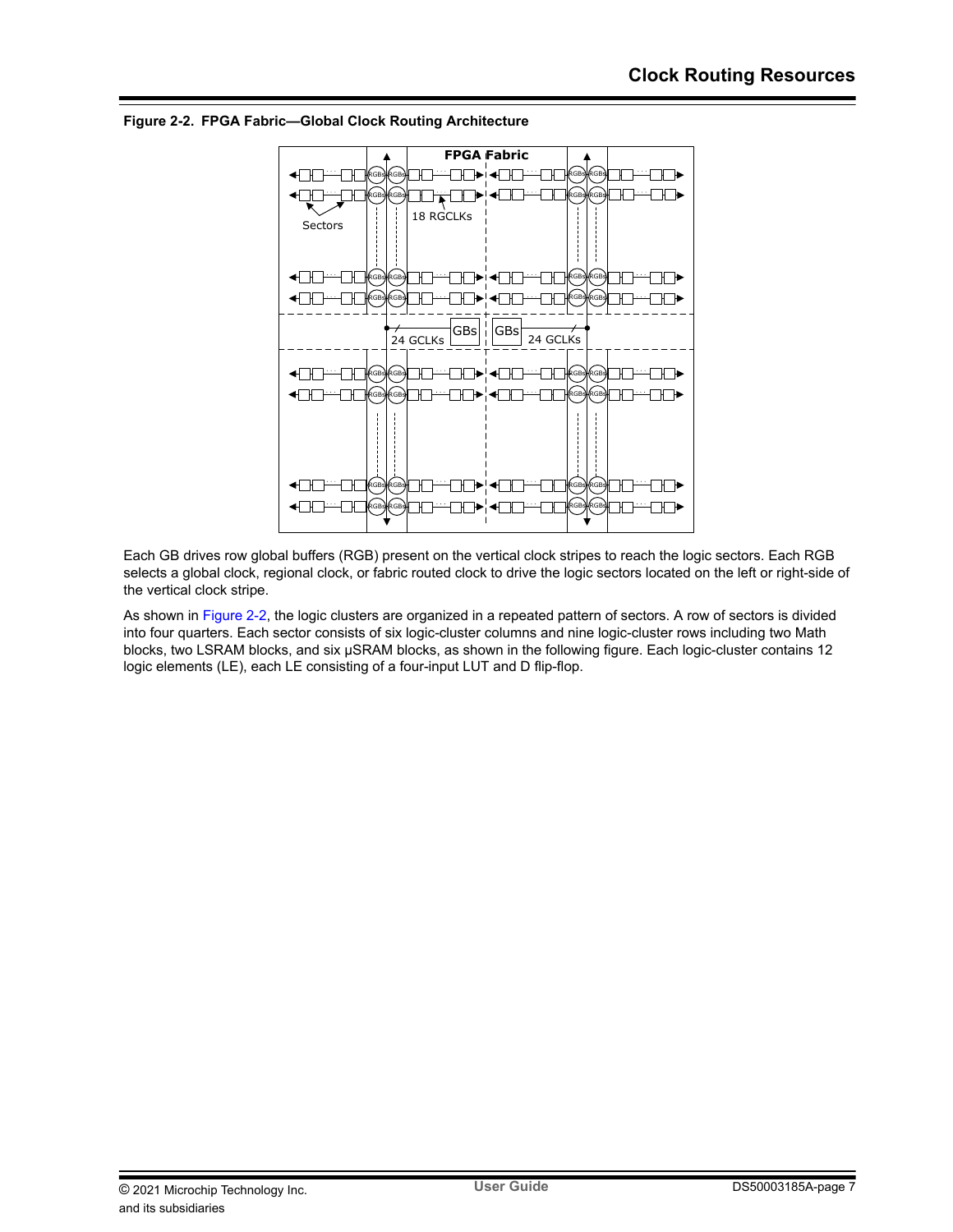## <span id="page-7-0"></span>**Figure 2-3. Sector Representation**

|                   | LE           | LE | LE         | LE.       | LE | LE        | <b>LE</b> | <b>LE</b> | LE           | LE        | LE.          | LE. |           |  |           |       |
|-------------------|--------------|----|------------|-----------|----|-----------|-----------|-----------|--------------|-----------|--------------|-----|-----------|--|-----------|-------|
|                   |              |    |            |           |    |           |           |           |              |           |              |     |           |  |           |       |
| ĹÇ                | <b>LC</b>    |    |            | LC        |    | <b>LC</b> |           |           | <b>LC</b>    |           | <b>LC</b>    |     |           |  |           |       |
| <b>Math Block</b> |              |    | Math Block |           |    |           |           |           |              |           |              |     |           |  |           |       |
| <b>LC</b>         | <b>LC</b>    |    | <b>LC</b>  |           |    | LC        |           | LC        |              |           | LC           |     |           |  |           |       |
| <b>LC</b>         | LC           |    |            | <b>LC</b> |    | LC        |           |           | <b>LC</b>    |           | <b>LC</b>    |     |           |  |           |       |
|                   | <b>LSRAM</b> |    |            |           |    |           |           |           | <b>LSRAM</b> |           |              |     |           |  |           |       |
| <b>LC</b>         | LC           |    |            | <b>LC</b> |    | <b>LC</b> |           |           | LC           |           | <b>LC</b>    |     |           |  |           |       |
| <b>LC</b>         | LC           |    | LC         |           |    |           |           |           |              | <b>LC</b> |              |     | <b>LC</b> |  | <b>LC</b> |       |
| µSRAM             | µSRAM        |    | µSRAM      |           |    |           |           |           |              |           | <b>µSRAM</b> |     | µSRAM     |  |           | µSRAM |
| LC                | LC           |    |            | LC        |    | LC        |           |           | LC           |           | LC           |     |           |  |           |       |

1 Logic Cluster = 12 Logic Elements

A set of 18 RGBs drive each quarter of every row of sectors on both sides of the vertical stripe. Each RGB generates a row global clock (RGCLK). Two RGBs—one from either side—must be driven from the same clock source to distribute the clock in both directions, to serve a region of half-row sectors. Up to eight fabric routed signals can drive the RGB resources that serve a half-row of sectors.

Each global and row global buffer has a gating option for glitch-free enabling and disabling of the clock, see [2.6 Clock Gating](#page-15-0) for more information. Up to seven fabric routed signals can gate the RGB resources that serve a half-row of sectors.

A RCLKINT or RGCLKINT macro is used to drive the RGB to create a local clock spanning a small fabric area.

If users do not specify the global clock network assignments, then synthesis tools assign a clock network based on the predetermined priorities. These priorities are primarily set by the fan-out of each signal. Synthesis tools attempt to assign the low-skew resources to clock signals with high fan-out. To improve the performance, users can take control of the clock network assignment by instantiating the required macros or attributes in the design. See [2.7 Clock](#page-17-0) [Macros](#page-17-0) for a list of macros supported in both the device families.

If there are more than 24 global clock signals in the design, the Libero SoC creates half-chip global clocks and splits the placement of the logic accordingly.

# **2.2 Regional Clock Networks**

Regional clock networks exhibit lower latency than the global clock network. They comprise of regional clock buffers (RCBs) that interface with the I/O and transceiver lanes at regular intervals as following:

- One regional clock buffer per I/O lane (a grouping of 12 I/Os) on the north, south, and west edges.
- Two regional clock buffers per transceiver lane (eight per transceiver quad) on the east edge.

A regional clock buffer can be driven from either an I/O lane or the transceiver lane. The nets driven by the regional clock buffers are referred to as regional clocks (RCLKs). The following figure shows the location of the regional clock buffers.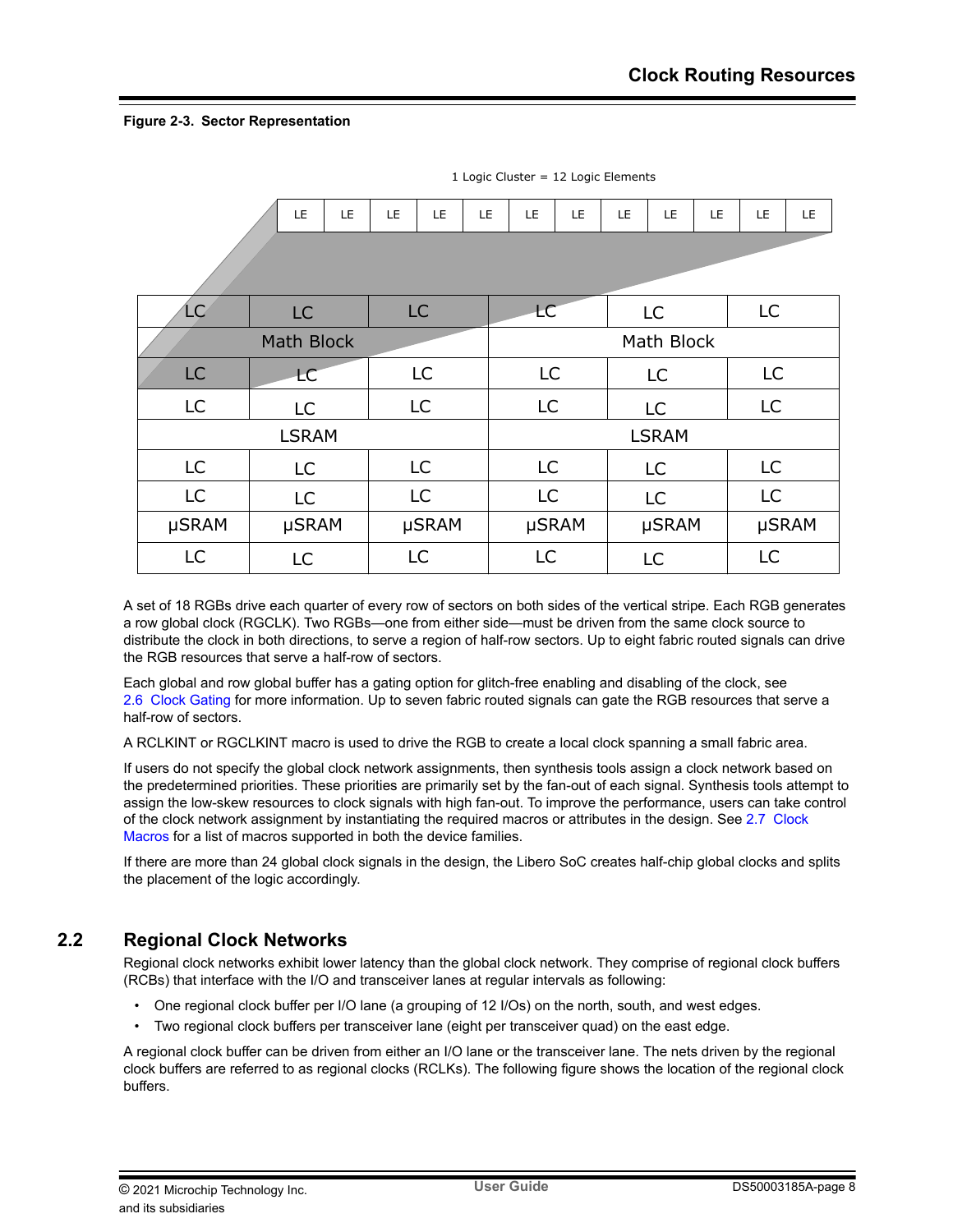



Regional Clock Buffer

Each regional clock buffer drives all the RGBs present within its region to distribute the clock. Each regional clock buffer serves a region of a fixed number of sectors. The region size depends on the location of the regional clock buffer and transceiver quad capabilities. The regions cover the entire fabric without overlapping. Regional clocks cannot be aggregated to span large regions. If a clock is required to span multiple regions, then a GCLK must be used.

Each regional clock buffer on the north and south edge serves a quadrant of the FPGA fabric. The following figure shows the region served by the regional global buffers using the bottom-right corner of the FPGA fabric as an example.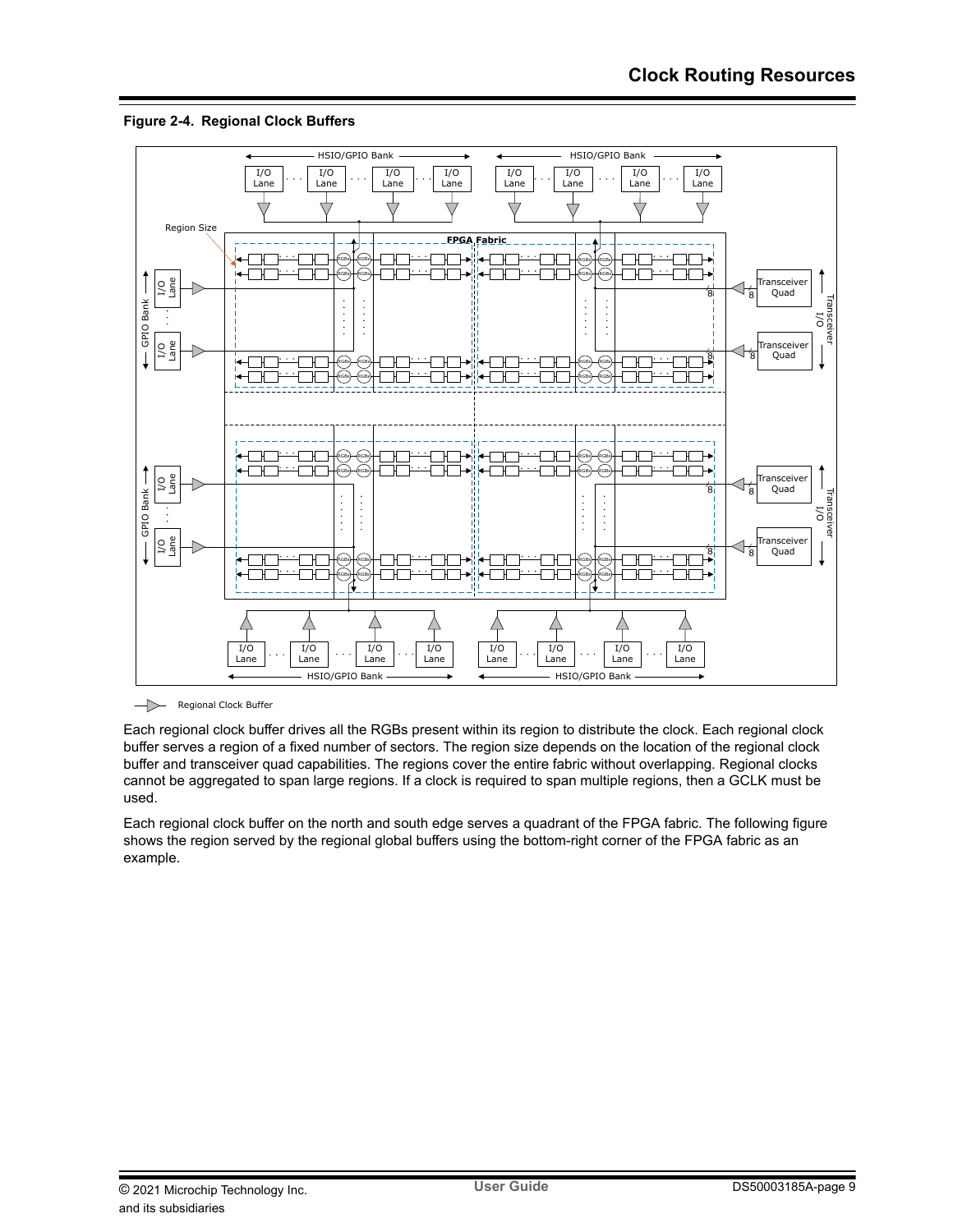

**Figure 2-5. Regional Clock Buffer Fan-outs from Bottom-Right I/O Lanes**

Each regional clock buffer on the west and east edge serves a region as high as two transceiver quads and half the width of the FPGA fabric. The region size is six half-row sectors if the quads are without PCIe controllers. The region size is eight half-row sectors, if one of the quads has PCIe controllers. The following figure shows the region served by the regional clock buffers from a transceiver lane. For more information about region resource details, see [PolarFire FPGA and PolarFire SoC FPGA Transceiver User Guide.](http://www.microsemi.com/index.php?option=com_docman&task=doc_download&gid=1245816)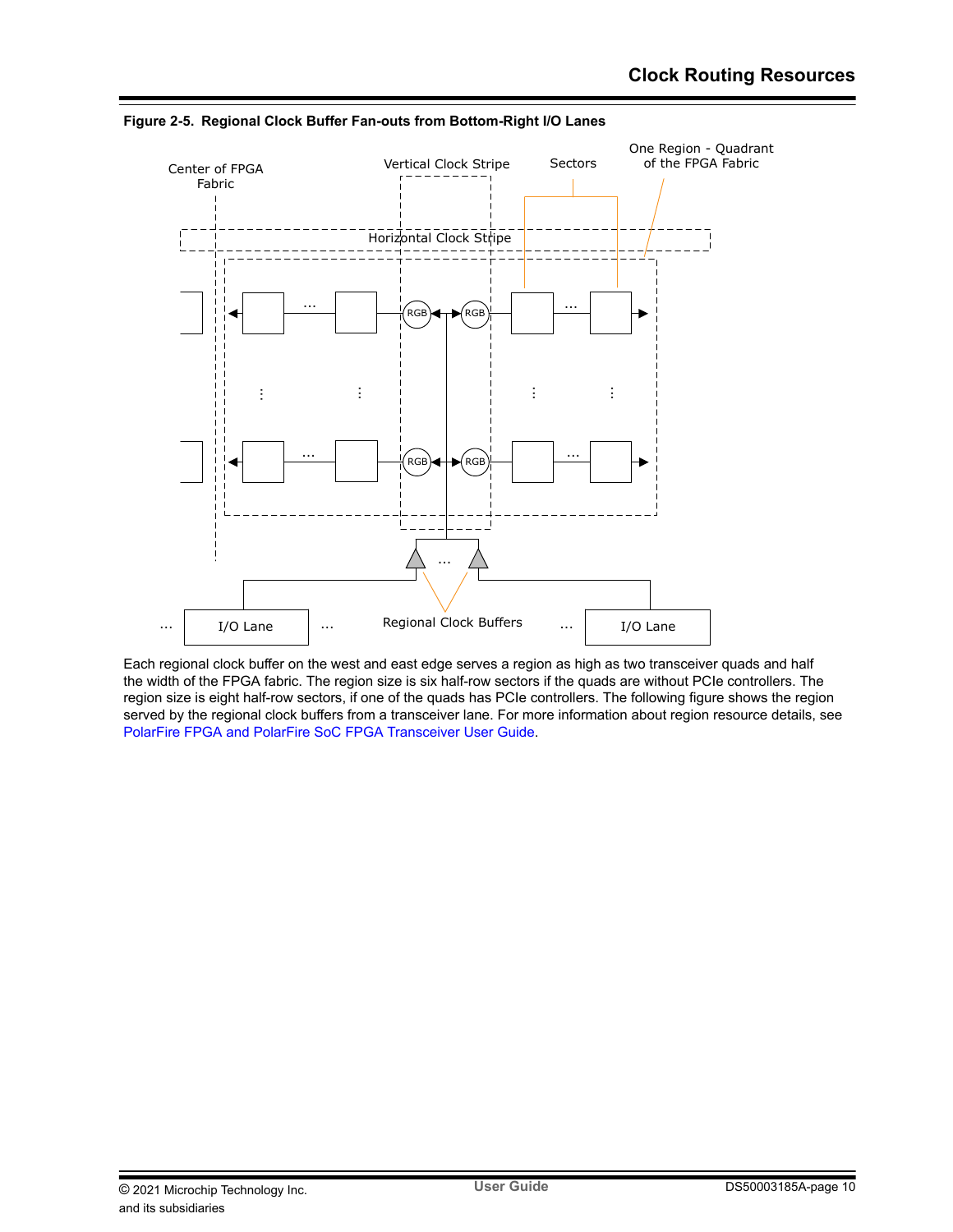

<span id="page-10-0"></span>**Figure 2-6. Regional Clock Buffer Fan-outs from Transceiver**

Both the device families offer up to 101 regional clock buffers to move data in and out of the fabric.

The transceiver interface is configurable to have the lane clocks (TX\_CLK and RX\_CLK) routed on regional or global clock networks. The I/Os support specific I/O interface modes (for example, DDRxn modes) that are designed to use regional clocks. See the I/O Interface Modes section of [PolarFire FPGA and PolarFire SoC FPGA User I/O](http://www.microsemi.com/index.php?option=com_docman&task=doc_download&gid=1245817) [User Guide](http://www.microsemi.com/index.php?option=com_docman&task=doc_download&gid=1245817) for more information. When using the I/O interface modes that support regional clocks, Libero SoC automatically routes clocks coming from I/O lanes on the regional clock networks.

# **2.3 High-speed I/O Clock Networks**

High-speed I/O clock networks are low-skew high-speed clocks distributed along the edge of the device to service the I/Os. High-speed I/O networks are used to clock data in and out of the I/O logic when implementing the high-speed I/O interfaces. There are no high-speed I/O clock networks located on the east side of the FPGA fabric. Each I/O bank has six high-speed I/O clocks. High-speed I/O clocks from adjacent banks on the same edge can be bridged to build large I/O interfaces.

High-speed I/O clock networks can be driven from I/Os or CCCs. The high-speed I/O clocks can feed reference clock inputs of adjacent CCCs through hardwired connections.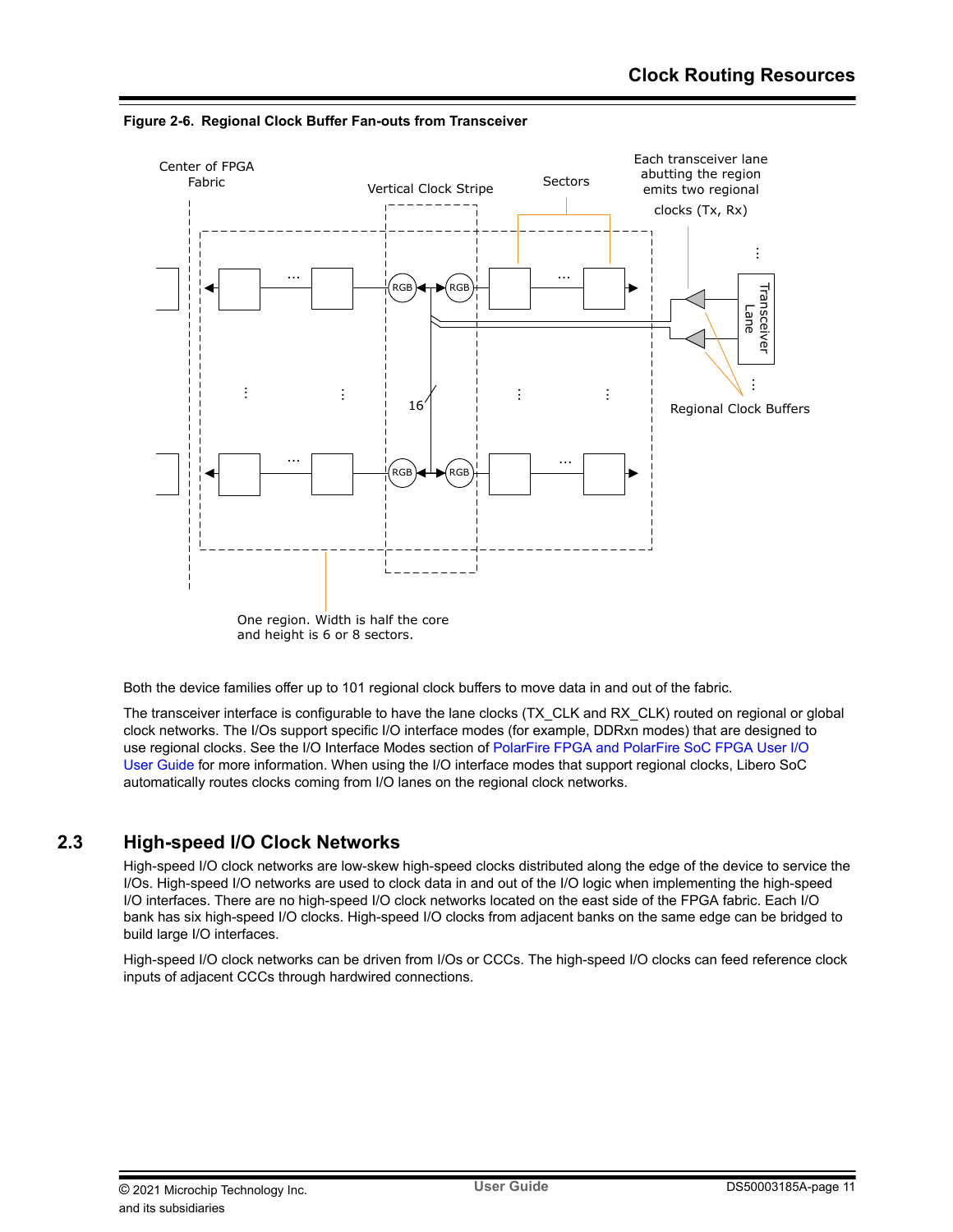

<span id="page-11-0"></span>**Figure 2-7. High-Speed I/O Clock Networks**

\* *For PolarFire® SoC FPGAs, there is no high-speed I/O clock input going to CCC\_NW from west edge and no feeder line from CCC\_NW to high-speed I/O clock network on west edge as highlighted.*

The CCC can be configured to have a PLL or DLL clock output driving a high-speed I/O clock network. The I/Os support specific I/O interface modes (for example, DDRxn modes) that are designed to use the high-speed I/O clock networks. When using I/O interface modes that support high-speed I/O clock networks, the Libero SoC automatically routes the clocks coming from I/O lanes on the high-speed I/O clock networks. For more information about High-speed I/O Clock Networks, see [PolarFire FPGA and PolarFire SoC FPGA User I/O User Guide](http://www.microsemi.com/index.php?option=com_docman&task=doc_download&gid=1245817).

# **2.4 Preferred Clock Inputs**

Preferred clock input I/Os connect external clock signals to the CCCs and/or the global clock network through low-latency paths. Use these preferred clock inputs for connecting external clocks to the clock inputs of PLLs, DLLs, and fabric logic. Using regular I/Os as clock inputs introduces high latency on the path.

Each preferred clock input can be used either as a single-ended clock input or be paired with an adjacent I/O to form a differential clock input. Preferred clock inputs, if not utilized for clocking, can be used as regular I/Os.

Preferred clock inputs are located on the north, south, and west side of the device, with eight on the west side, 12 on the north side, and either 12 or 16 on the south side, depending on the package and device type as shown in the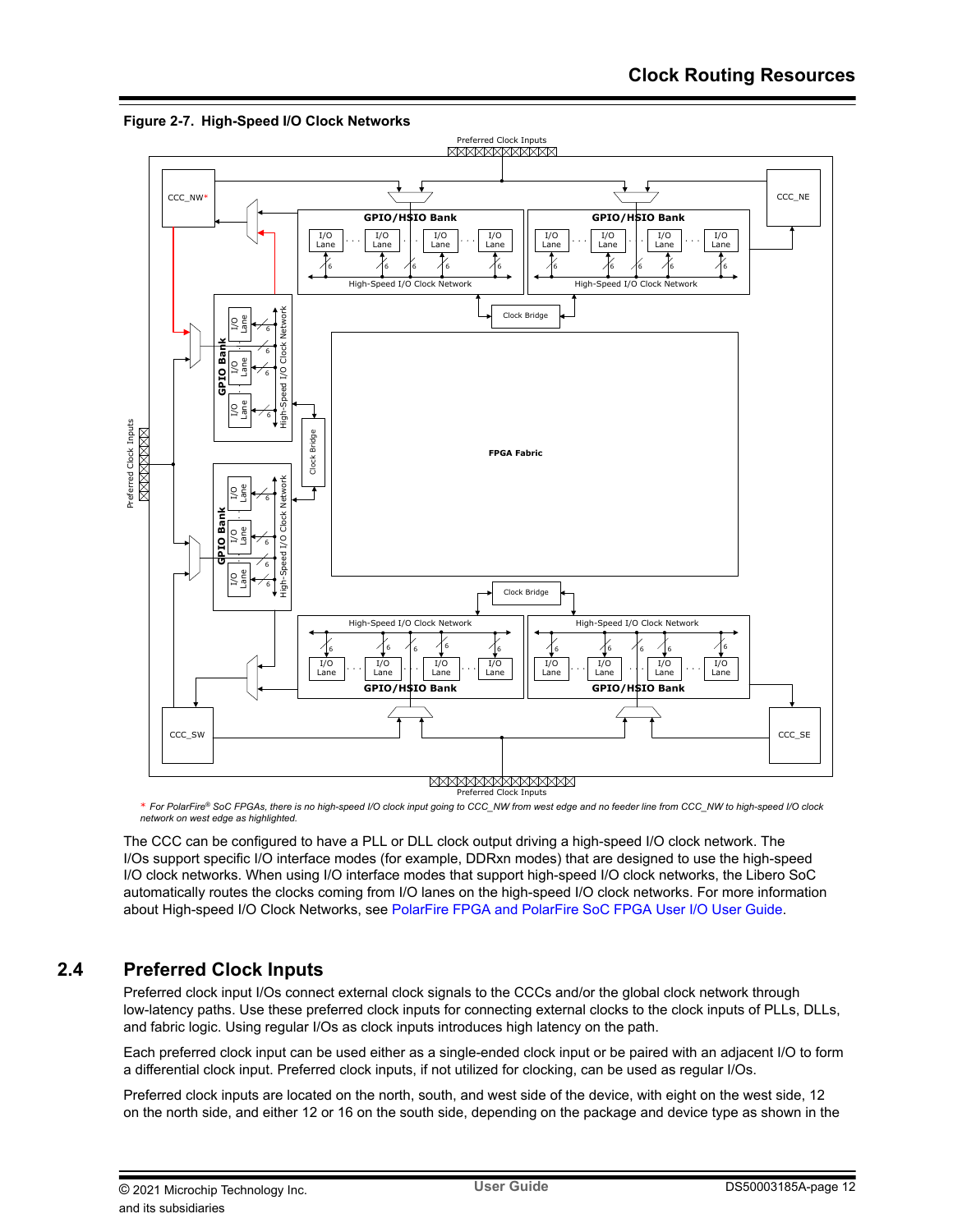<span id="page-12-0"></span>following figure. Some of the preferred clock inputs have access to both CCC and the global clock network and can be connected to either of them.

**Note:**  For PolarFire SoC FPGAs, there is no preferred clock input going to CCC\_NW from west edge.

### **Figure 2-8. Preferred Clock Inputs**



\* *For PolarFire® SoC FPGAs, there is no preferred clock input going to CCC\_NW from west edge.*

## **2.4.1 Naming Convention**

CLKIN\_z\_w and CCC\_xy\_CLKIN\_z\_w represents a preferred clock input that drives a global clock network directly, and an input of one of the CCCs respectively, where:

- xy—represents the CCC location: NE, SE, SW, or NW.
- z—represents location of the Preferred clock input: N, W, or S.
- w—represents the preferred clock input number: 0 to 15.

## **2.4.2 Preferred Clock Inputs Connectivity in CCCs**

Preferred clock inputs can be configured as reference clock or feedback clock to the PLLs and DLLs present in each CCC. The preferred clock inputs which are capable of driving CCCs have dedicated connections to clock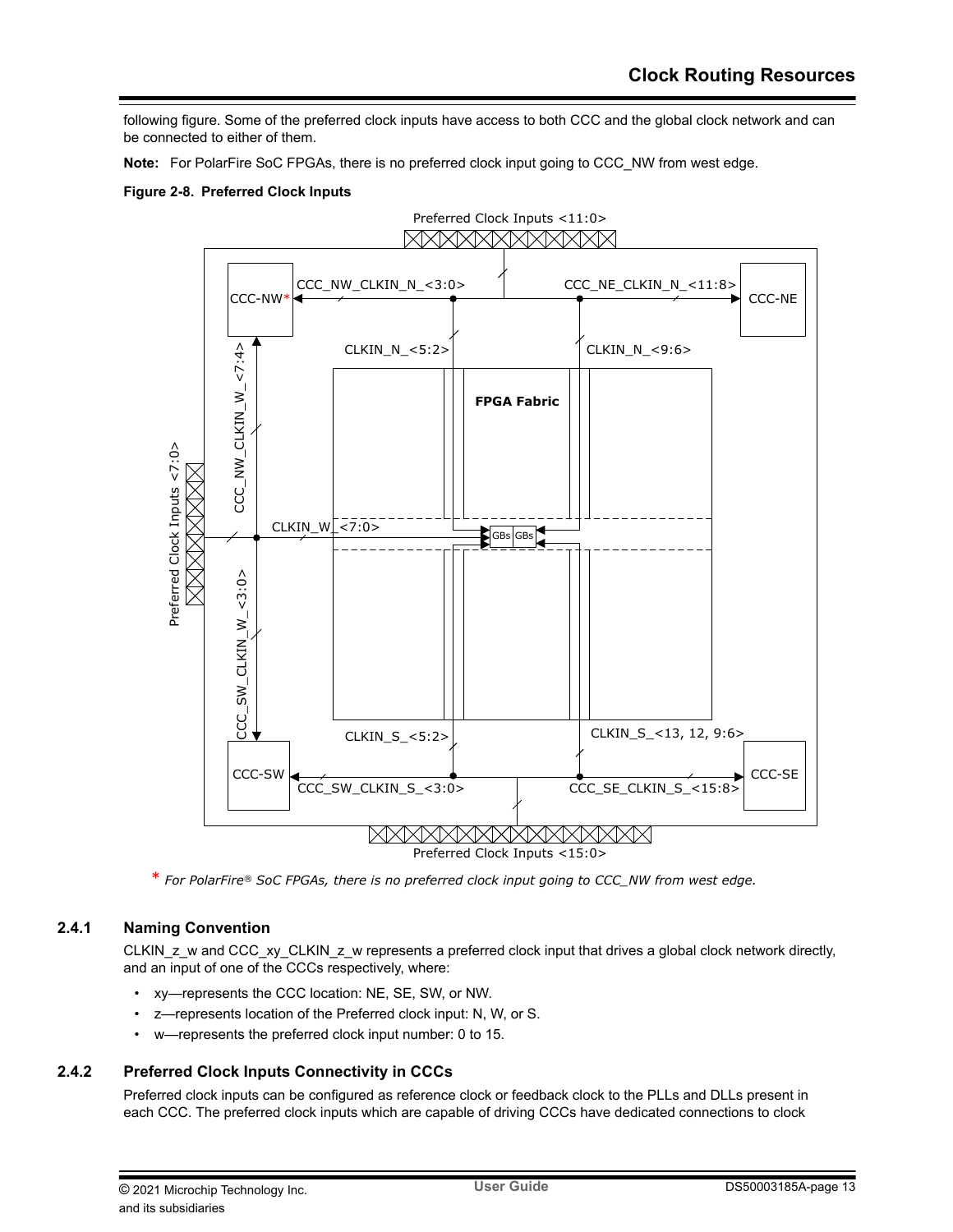<span id="page-13-0"></span>inputs (reference clock or feedback clock) of PLLs and/or DLLs present in the CCCs. See respective [PolarFire FPGA](https://www.microsemi.com/product-directory/fpgas/3854-polarfire-fpgas#documentation) [Package Pin Assignment Tables](https://www.microsemi.com/product-directory/fpgas/3854-polarfire-fpgas#documentation) or [PolarFire SoC FPGA Package Pin Assignment Tables](https://www.microsemi.com/product-directory/soc-fpgas/5498-polarfire-soc-fpga#documentation) for information about the connectivity of preferred clock inputs to PLLs and DLLs present in a CCC.

Each CCC consists of two PLLs (labeled as PLL0 and PLL1) and two DLLs (labeled as DLL0 and DLL1). CCCs and their internal PLLs and DLLs are labeled according to their locations in the device. For example, the CCC located in the northeast corner is labeled as CCC\_NE. Similarly, the PLLs and DLLs present in the CCC\_NE are labeled as PLL0\_NE, PLL1\_NE, DLL0\_NE, and DLL1\_NE. Each PLL has two reference clock inputs—REF\_CLK\_0 and REF\_CLK\_1.

**Note:**  For PolarFire FPGA and PolarFire SoC FPGA, some of the preferred clock inputs have connections to feedback clock input of the PLL/DLL present in the CCC. It is required to choose a preferred clock input, which has connection to the PLL reference clock input for clock frequency synthesis. See respective [PolarFire FPGA Package](https://www.microsemi.com/product-directory/fpgas/3854-polarfire-fpgas#documentation) [Pin Assignment Tables](https://www.microsemi.com/product-directory/fpgas/3854-polarfire-fpgas#documentation) or [PolarFire SoC FPGA Package Pin Assignment Tables](https://www.microsemi.com/product-directory/soc-fpgas/5498-polarfire-soc-fpga#documentation) for information about preferred clock inputs connectivity to PLLs/DLLs and global clock network.

For example, in PolarFire FPGA, the package pin T9 of MPF300T-FCG1152 device has pin name as GPIO219PB4/ CLKIN\_W\_3/CCC\_SW\_CLKIN\_W\_3. The T9 pin can be used as a preferred clock input, which can connect to global clock network or CCC\_SW. In the CCC\_SW, the T9 pin is connected to feedback clock inputs of PLLs and reference clock inputs of DLLs. Hence, the PLL frequency synthesis cannot be performed on the external clock connected to T9 in the MPF300T-FCG1152 device.

For example, in PolarFire SoC FPGA, the package pin J13 of MPFS250TS-FCG1152 device has pin name as GPIO9PB1/CLKIN\_S\_8/CCC\_SE\_CLKIN\_S\_8. The J13 pin can be used as a preferred clock input, which can connect to global clock network or CCC\_SE. In the CCC\_SE, the J13 pin is connected to reference clock inputs of PLLs.

# **2.5 Interface Clock Block**

Interface clock block (ICB) multiplexes clock inputs from various clock sources (CCCs, preferred clock inputs, High-Speed I/O network, Oscillators, and FPGA fabric) and provides an entry into the global clock network. The east and west edges of the device have one ICB each. The north and south edges of the core have two ICBs each. Each ICB contains four clock dividers, two no-glitch clock multiplexers (NGMUXs), 12 clock gating circuits, and clock routing multiplexers to route clocks. Each ICB has two ICB\_INT cells and 12 ICB\_CLKINT cells. The ICB\_INT cells are needed to route clocks from fabric to ICB. ICB\_CLKINT cells are needed to route clocks from ICB to global buffers. If you are hit with the limitation of number of ICB\_INT cells per ICB, use dedicated connections from CCCs, preferred clock inputs, and oscillators, which does not require ICB\_INT cells. The following sections describes the clock dividers and NGMUXs present in the ICBs.

## **2.5.1 Clock Dividers**

Both the device families provide 24 programmable clock dividers at the center of the edge on four sides of the device. Libero SoC selects the appropriate clock divider based on the input clock source. The clock divider input can come from any of the following:

- CCCs
- I/Os
- On-chip oscillators
- **FPGA** fabric

The divider clock outputs drive the global clock network.

Clock dividers create divide-by-1, divide-by-2, divide-by-3.5, divide-by-4, or divide-by-5 clocks. Divide-by-3.5 and divide-by-5 modes do not generate 50% duty-cycle clock outputs.

Each divider has its own synchronous reset (SRST\_N) from the fabric. Resetting the divider takes place on the next falling edge of the input clock after SRST. N is asserted. The dividers come out of reset on the first falling edge of the input clock after SRST\_N is de-asserted.

Each divider has a bit-slip control signal (BIT\_SLIP). On the rising edge of the BIT\_SLIP signal, one clock pulse is swallowed by the divider circuit. This function is used in various word alignment schemes needed for SGMII and video applications. When the BIT\_SLIP signal arrives, it pushes one input clock cycle delay on the divided clock.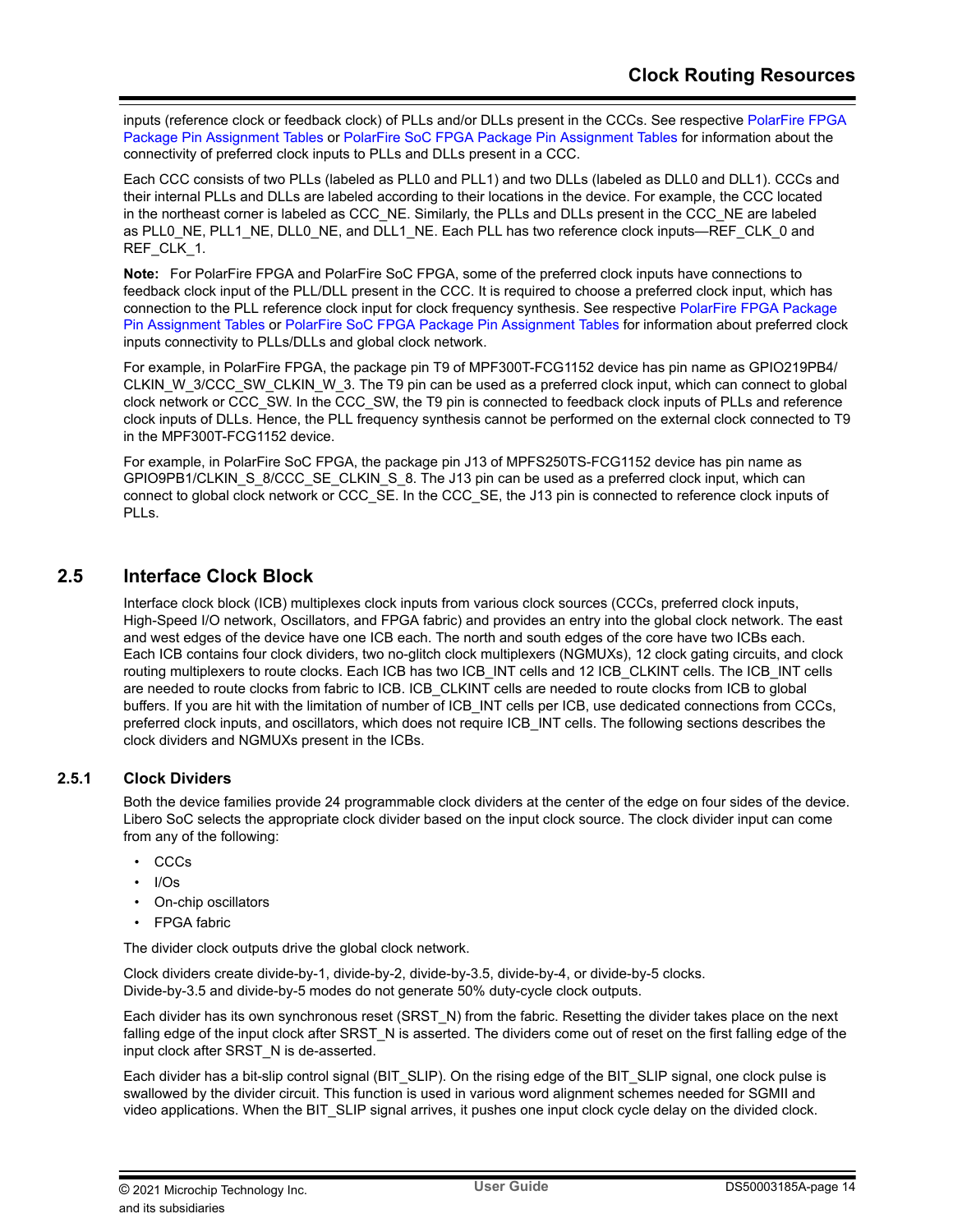Depending on the divide mode, bit-slip might happen on rising edge or falling edge. And, it might happen on the 1st, 2nd, or 3rd divided clock.

The following figure shows an example of using the reset and bit-slip operation of the dividers. The divide-by-1 clock is not affected by the reset or bit-slip operation.



**Figure 2-9. Using the Reset and Slip Operations for the ICB Dividers**

The following figure shows the clock divider inputs and outputs. The clock dividers are accessible using CLKDIV configurator. The values for the clock dividers are configurable using the Libero SoC and are programmed during the device programming.

#### **Figure 2-10. Clock Divider**



### **2.5.2 Glitch-Free Clock Switching**

Both the device families have 12 No-Glitch MUXes (NGMUXs) for glitch-free dynamic clock switching between two independent clocks. NGMUXs are located at the center of the edge on four sides of the device. Libero SoC selects the appropriate NGMUX based on the clock source. NGMUX is accessible by instantiating PF\_NGMUX configurator in the design. The following figure shows the NGMUX symbol.

### **Figure 2-11. NGMUX Symbol**



The CLK0 and CLK1 inputs to NGMUX can be driven from any of the following:

- Preferred clock inputs
- On-chip oscillators
- Global clock network
- Fabric routing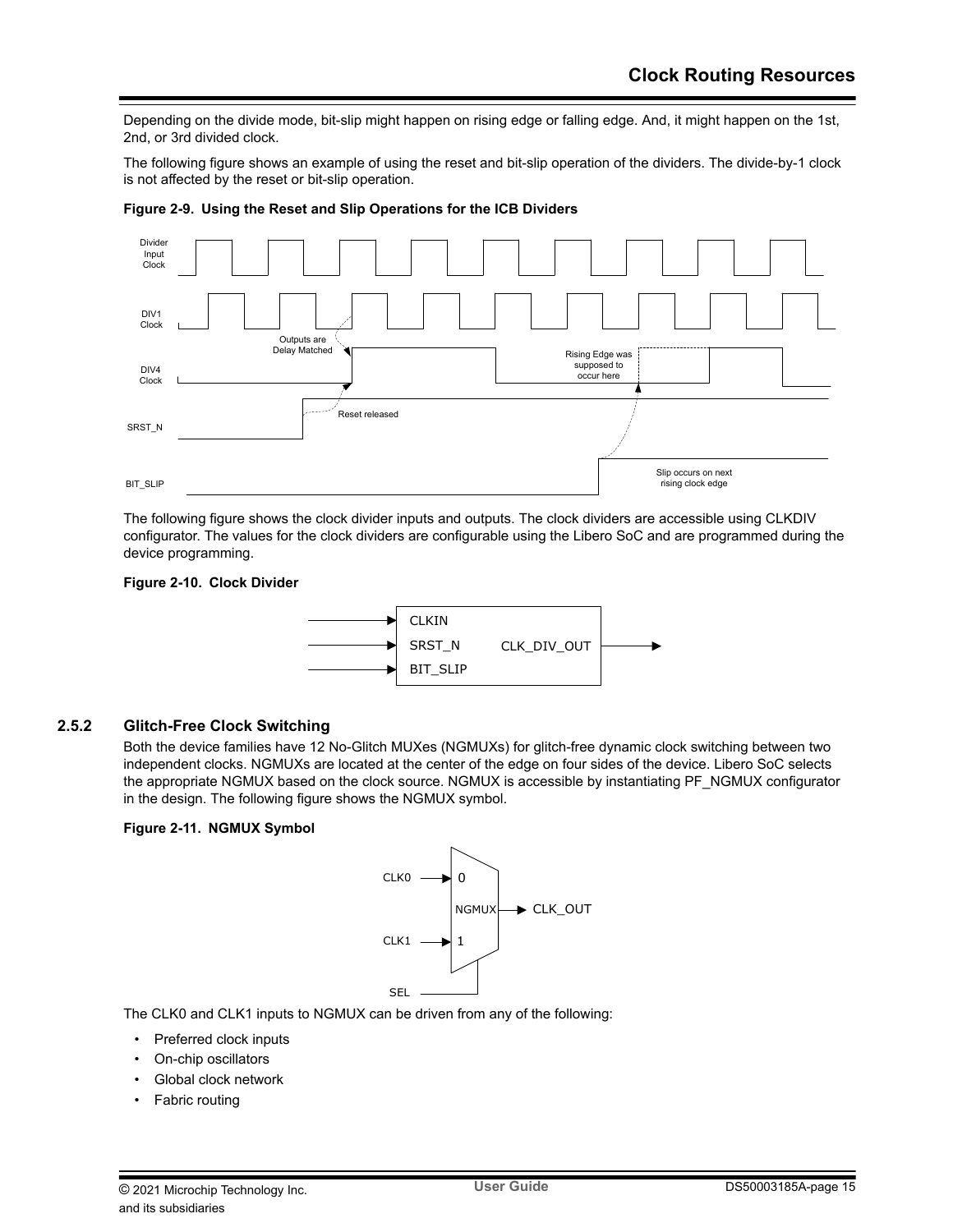- <span id="page-15-0"></span>• CCC (PLL/DLL)
- Clock dividers

The selection control input for each NGMUX (SEL) is driven from the fabric or I/O and can be changed dynamically by the user logic. The selected clock (CLK\_OUT) is driven onto the global clock network.

When both current and new clocks are active (Mode 0), glitch-free clock switching happens as quickly as three current clock cycles plus three new clock cycles. The NGMUX can also be configured to support the switch from an uncertain or inactive clock to an active clock (Mode 1). In Mode 1, the clock switching takes up to 50 new clock cycles with a minimal chance of glitch during the switching.

**Figure 2-12. Mode 0: Clock Switching when Clocks are Active**



**Figure 2-13. Mode 1: Clock Switching when Current Clock (CLK0) is not Active**







# **2.6 Clock Gating**

Each global and row global buffer has a gating option for glitch-free enabling and disabling of the clock. The clockgating enable port driven from the fabric logic can be changed, dynamically. The clock gating feature is accessible by instantiating a clock buffer macro (GCLKINT or RGCLKINT) in the design. The GCLKINT macro provides clock gating at the global buffer level and the RGCLKINT macro provides clock gating at the row global buffer level. The following figure shows a schematic of the clock-gating circuit.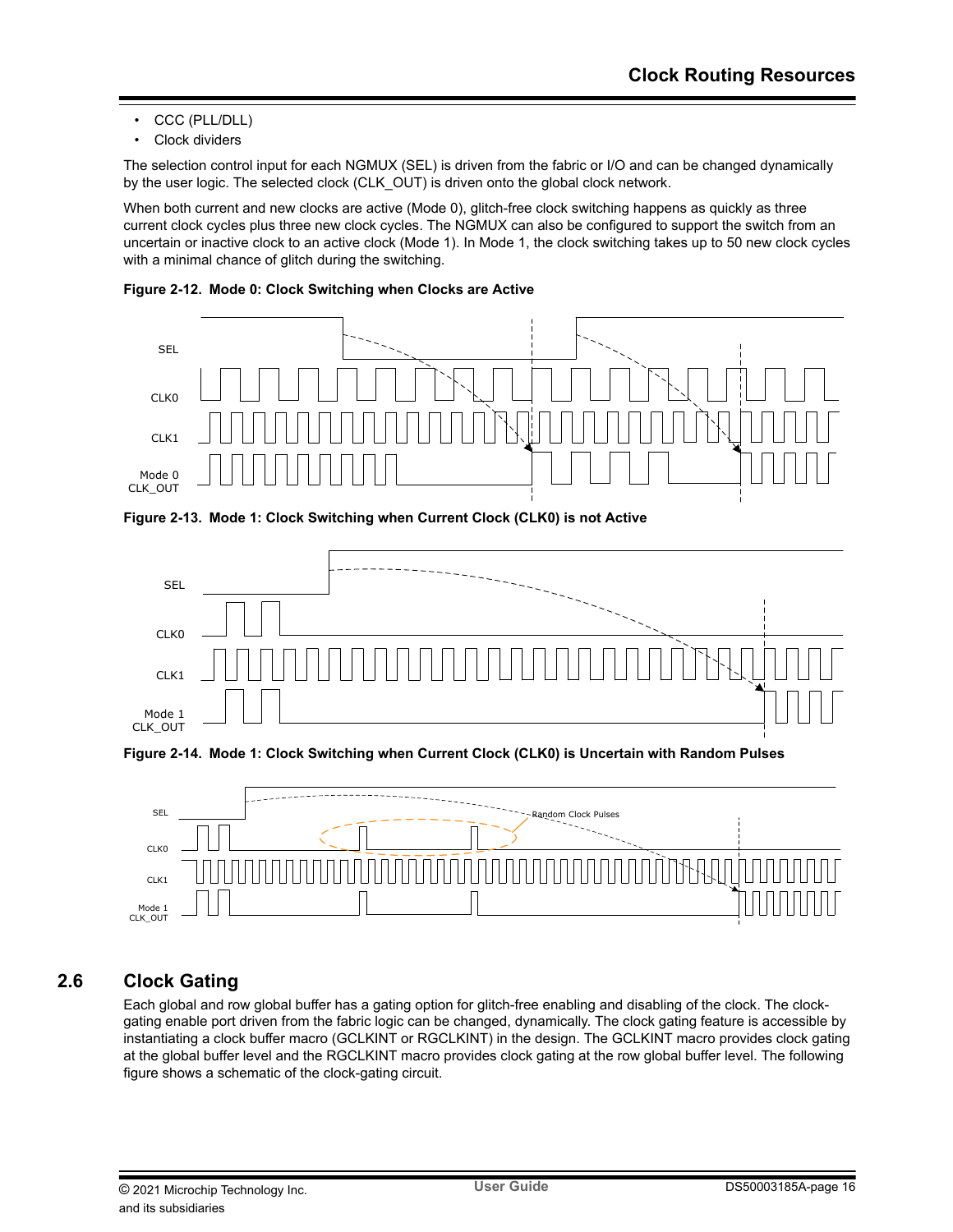**Figure 2-15. Clock Gating Circuit Schematic**



Clock gating is achieved using a latch and enable (EN) that is driven by the user logic implemented in the FPGA fabric. The latch is transparent when the clock input is in low phase. The latch is in a Hold state when the clock is in high phase. The AND gate at the output allows enabling or disabling of the clock based on the latch output. The clock is active when the EN signal is HIGH, and it is gated off and driven LOW when the EN signal is LOW.

The following figure shows the timing waveforms for buffers with clock gating enabled. See respective [PolarFire](http://www.microsemi.com/index.php?option=com_docman&task=doc_download&gid=136519) [FPGA Datasheet](http://www.microsemi.com/index.php?option=com_docman&task=doc_download&gid=136519) or [PolarFire SoC Advance Datasheet](http://www.microsemi.com/index.php?option=com_docman&task=doc_download&gid=1244583) for the minimum setup and hold time for the clock gating enable signal.





- If the EN signal changes during the clock high phase and the minimum hold time is met with respect to the prior rising clock edge, the latch output changes after the falling clock edge.
- If the EN signal changes during the clock low phase and the minimum setup time is met with respect to the next rising clock edge, then the latch output changes immediately.
- If the EN signal violates either the setup or hold time with respect to the rising clock edge, then the output behavior is unknown.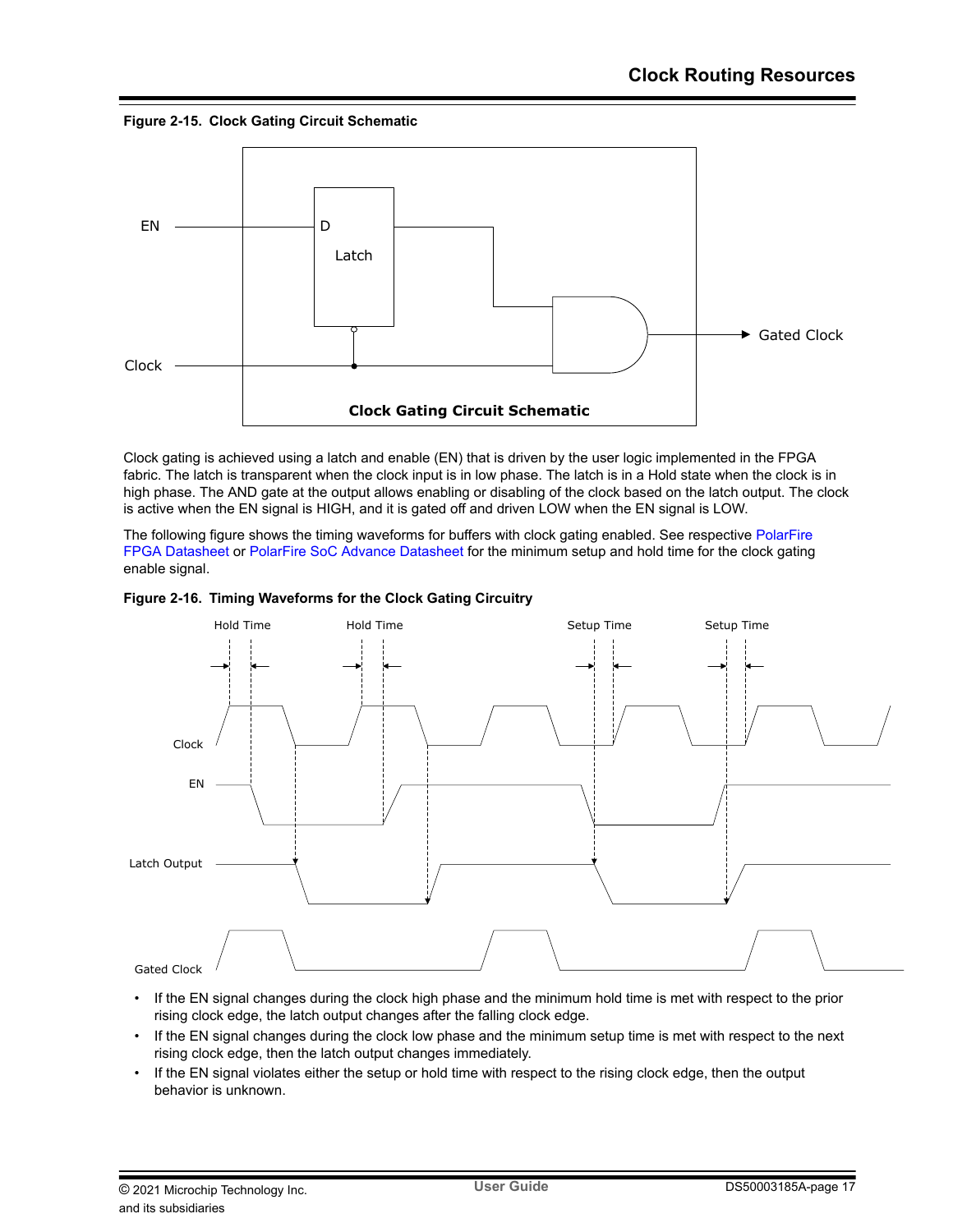<span id="page-17-0"></span>For falling-edge clocks, EN signal must arrive by prior rising edge (earlier than usual). Unused global resources such as: RGBs and GBs are tied-off automatically to reduce the dynamic power consumption.

# **2.7 Clock Macros**

Clock macros provided in the Libero SoC macro catalog are used to assign signals to the global buffers and row global buffers.

#### **Table 2-1. Clock Macros**

| <b>Macro Name</b> | <b>Description</b>                                                                                                                               | <b>Functional Symbol</b> |
|-------------------|--------------------------------------------------------------------------------------------------------------------------------------------------|--------------------------|
| <b>CLKINT</b>     | Routes clock signal from the fabric routing or regular I/O to global<br>clock network.                                                           |                          |
| CLKINT_PRESERVE   | Similar to CLKINT, but the signals routed through the<br>CLKINT_PRESERVE macro will never be demoted or optimized by<br>the Libero Compile tool. |                          |
| <b>GCLKINT</b>    | Gated version of CLKINT with an enable signal (EN) from the FPGA<br>fabric to gate the clock.                                                    | Y<br>EN                  |
| <b>RCLKINT</b>    | Routes clock signal from global buffers, regional clock buffers, or<br>fabric routing to RGBs.                                                   |                          |
| <b>RGCLKINT</b>   | Gated version of RCKLINT with an enable signal (EN) from FPGA<br>fabric to gate the clock.                                                       | EN                       |
| <b>CLKBUF</b>     | Drives a global buffer from preferred clock input pad.                                                                                           |                          |

# **2.8 Managing Global Signals**

Assigning high fan-out nets such as clocks and resets to the global clock network is an effective way to reduce routing congestion and minimize skew. Due to its high propagation delays, the global clock network is not recommended for use in timing-critical data paths.

The clock macros can be used for assigning signals to the global clock network:

- The CLKBUF macro connects a preferred clock input to a GB. Preferred clock inputs have direct hardwired routing to GBs.
- The CLKINT macro connects fabric routed signal to a GB. The CLKINT macro must be used to connect a regular I/O to GB through the FPGA fabric.
- The RCLKINT macro connects a fabric routed signal to RGB.

The CCCs, on-chip oscillators, clock dividers, NGMUXs, and transceivers drive GBs through hardwired routing.

Libero SoC supports automated global buffer allocation to minimize the user intervention. The allocation strategy for global buffers employs the following priority:

• User-inserted global clock macros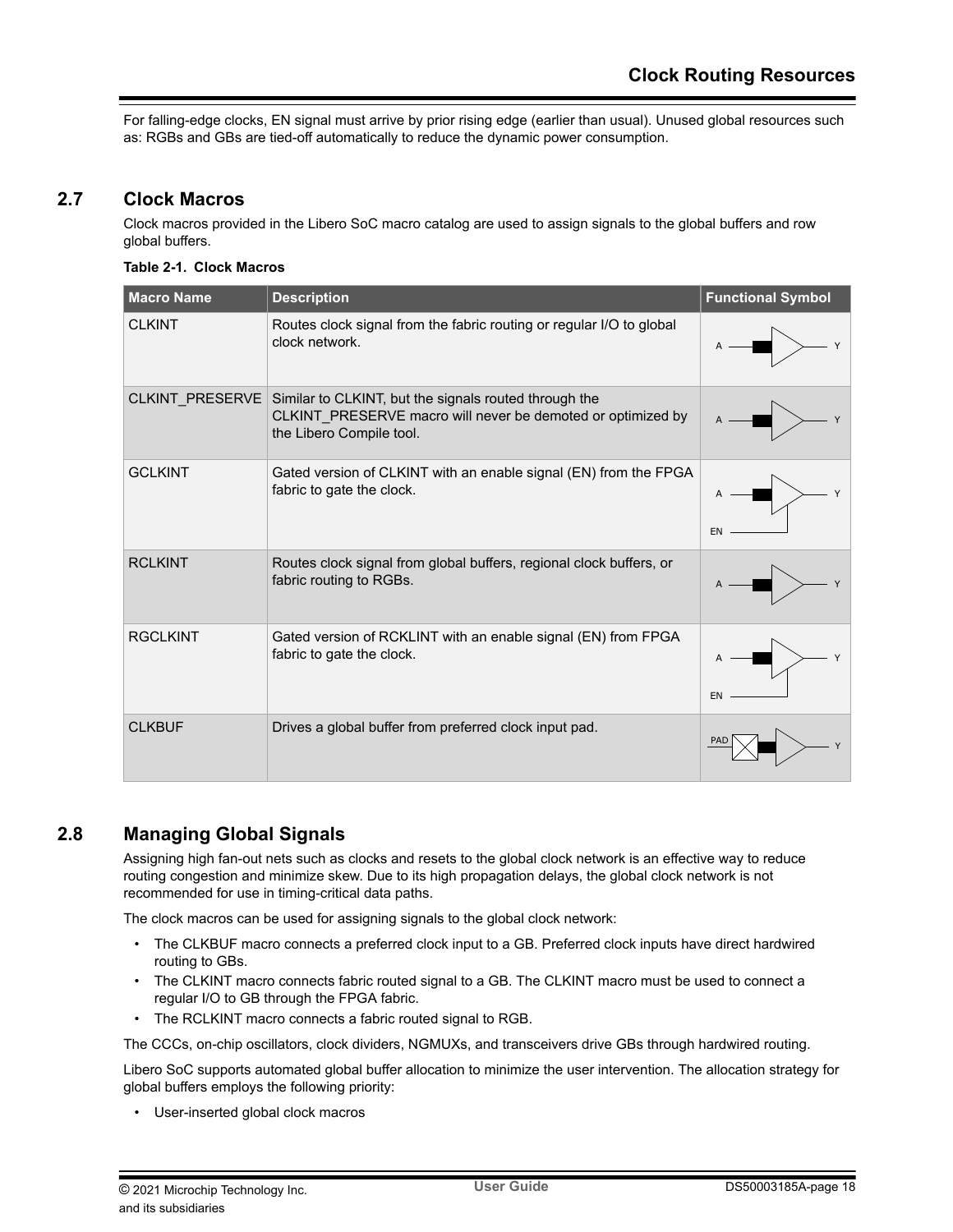- Clock nets
- Asynchronous reset/set nets
- Very high fan-out nets

In the Libero SoC, the default fan-out threshold for global net promotion is larger for data pins (pins involved in register-to-register paths) than asynchronous logic pins (pins involved in register-to-asynchronous paths).

Due to this, the automated design flow is more likely to employ global nets on register-to-asynchronous paths than register-to-register paths. The reasoning for this is that asynchronous pins are not normally timing-critical, and routing them on global nets reduce routing congestion. However, register-to-asynchronous paths are functionally equivalent to register-to-register paths from the perspective of achieving timing closure. As a result, when designing register-to-asynchronous paths, ensure that timing-critical connections do not unnecessarily employ global nets.

If a design contains a failing register-to-asynchronous timing path, check if the path drives a global net in SmartTime. This is done by examining the path and looking for a GB between its launching and latching registers. If a GB is present, you may be able to improve the likelihood of timing closure by demoting the net to a fabric-routed net. An asynchronous net can be demoted by increasing the fan-out threshold of asynchronous pins above the fan-out of the asynchronous net. Alternatively, you can manually adjust the RTL by moving timing-critical pins from high-fan-out asynchronous nets to lower fan-out nets.

Users have the option of setting the minimum fan-out for automatic global assignment. The fan-out threshold values are set in the Libero SoC to automate clock pin promotion to global nets.

In the Libero Design Flow window, expand Implement Design, right-click Synthesize, and choose Configure Options. This opens the Synthesize Options dialog box, as shown in the following figure.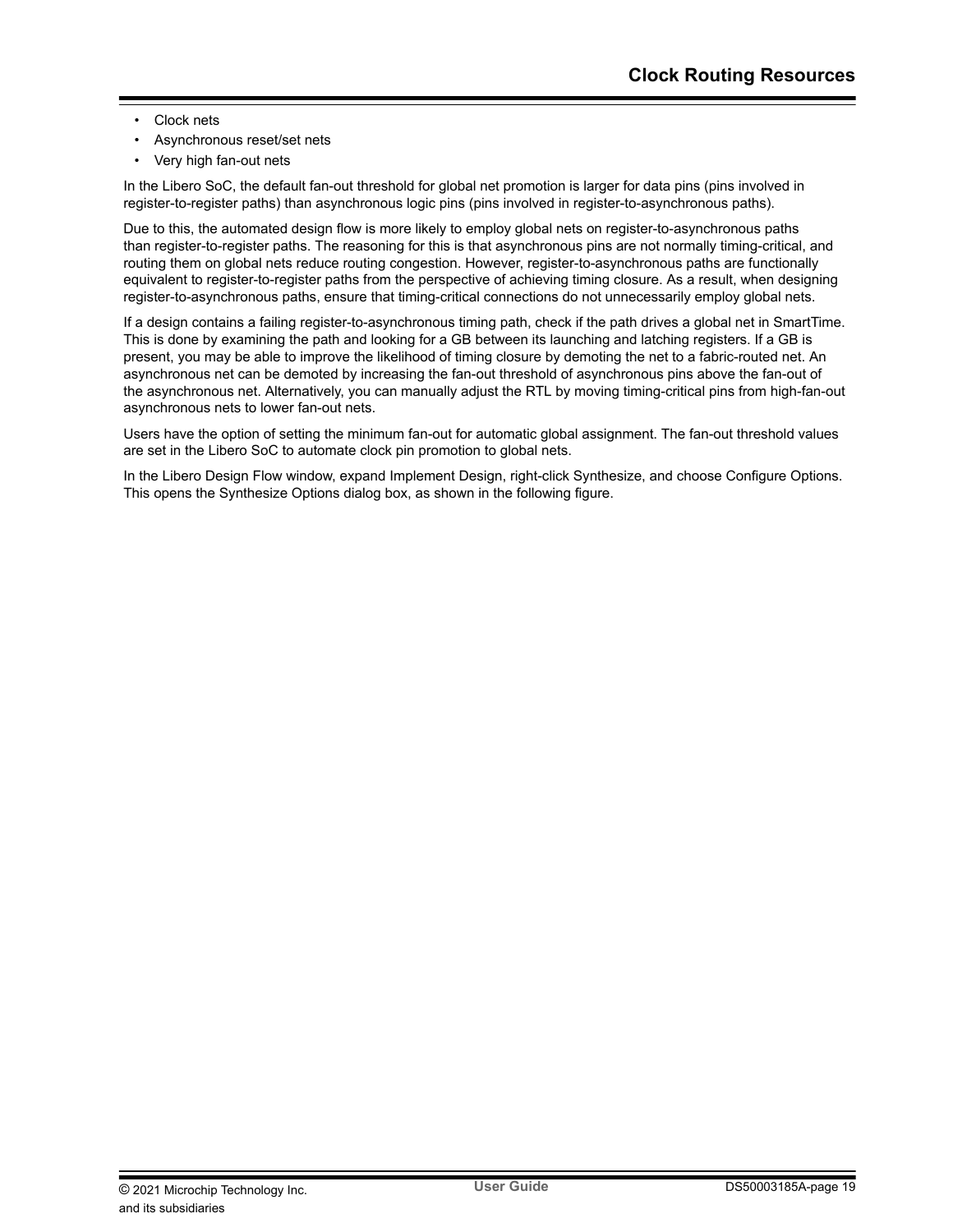| Synthesize Options                                                           |                   |                | 7           | $\times$ |
|------------------------------------------------------------------------------|-------------------|----------------|-------------|----------|
| Global Nets                                                                  |                   |                |             |          |
| 1 Minimum number of clock pins:                                              |                   | $\overline{2}$ |             |          |
| 2 Minimum number of asynchronous pins:                                       |                   | 800            |             |          |
| 3 Minimum fanout of non-clock nets to be kept on globals:                    |                   | 5000           |             |          |
| 4 Number of global resources:                                                |                   | 24             |             |          |
| 5 Maximum number of global nets that could be demoted to row-globals: $ 16 $ |                   |                |             |          |
| 6 Minimum fanout of global nets that could be demoted to row-globals:        |                   | 1000           |             |          |
| Optimizations                                                                |                   |                |             |          |
| Enable retiming                                                              |                   |                |             |          |
| Enable automatic compile point                                               |                   |                |             |          |
| RAM optimized for:                                                           | ⊙ High speed      |                | C Low power |          |
| Map seq-shift register components to:                                        | C Registers       |                | C RAM64x12  |          |
| Map ROM components to:                                                       | $\subseteq$ Logic |                | $C$ RAM     |          |
| Additional options for SynplifyPro synthesis                                 |                   |                |             |          |
| Script file:                                                                 |                   |                |             |          |
| Additional options:                                                          |                   |                |             |          |
| Help                                                                         |                   | <b>OK</b>      | Cancel      |          |

**Figure 2-17. Synthesize Options Dialog Box**

The following options specify the fan-out threshold value for net promotion and demotion:

- 1. **Minimum number of clock pins**: Specifies the fan-out threshold value for clock pin promotion. The default value is 2.
- 2. **Minimum number of asynchronous pins**: Specifies the fan-out threshold value for Asynchronous pin promotion. The default value is 800.
- 3. **Minimum fan-out of non-clock nets to be kept on globals**: Specifies the fan-out threshold value for data pin promotion to global resources. It is the minimum fan-out of non-clock (data) nets to be kept on global nets (no demotion). The default value is 5,000 (must be between 1,000 and 200,000). If you run out of global resources for your design, increase this number. If a CLKINT net with fan-out less than this threshold value has data pins along with some clock or asynchronous reset/set pin, move all the data pins to the CLKINT driver net.
- 4. **Number of global resources**: Specifies the number of global resources to be used in the design. The default value is 24 and you could increase its value up to 48.
- 5. **Maximum number of global nets that could be demoted to row-globals**: Specifies the maximum number of global nets that could be demoted to RGB resources. The default value is 16 (must be between 0 and 50).
- 6. **Minimum fan-out of global nets that could be demoted to row-globals**: Specifies the minimum fan-out of global nets that could be demoted to RGB resources. The default value is 1,000 (must be between 25 and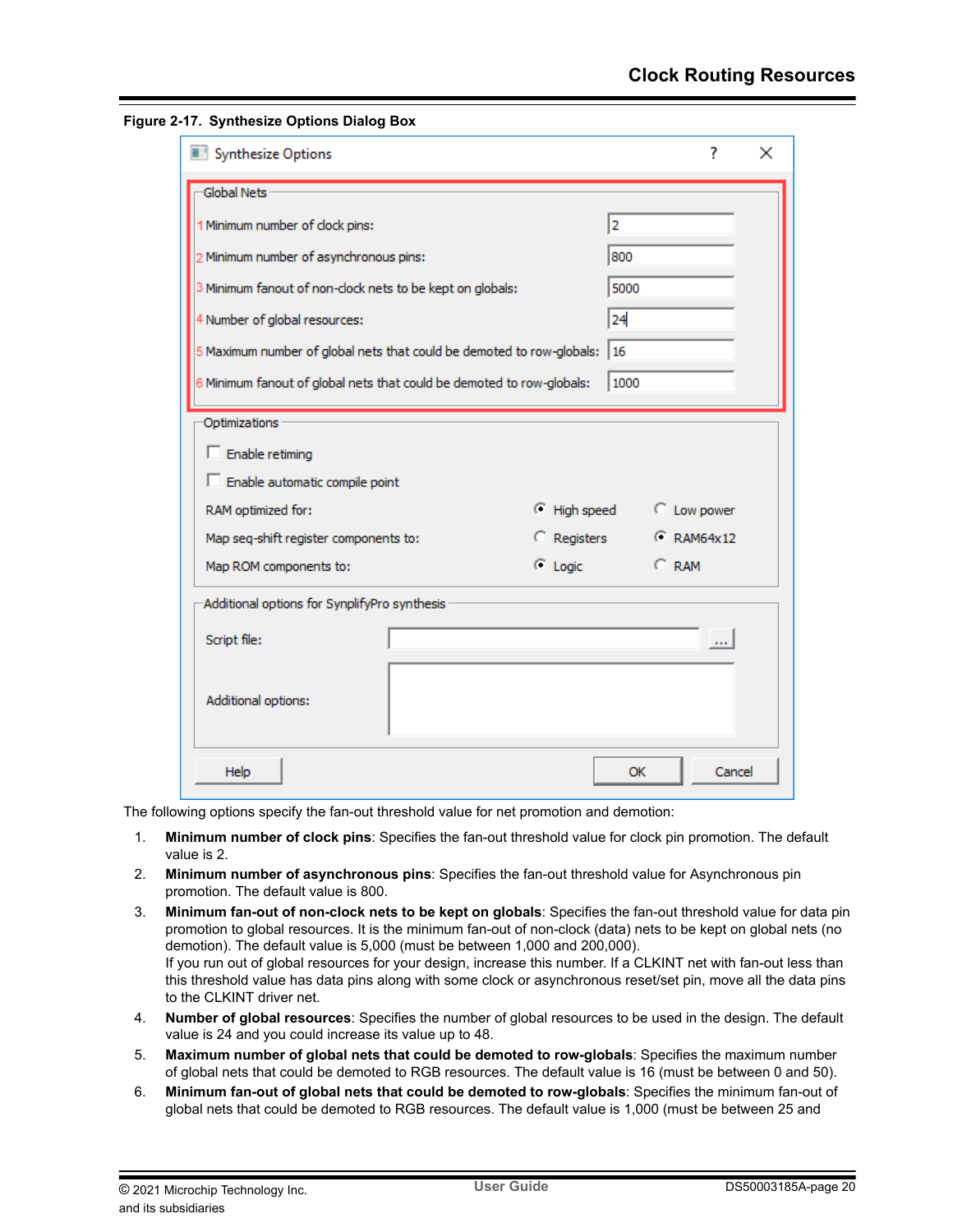## 5,000).

It is undesirable to have high fan-out clock nets demoted using RGB resources because it may result in high skew. If you run out of global resources for your design, reduce this number to allow more globals to be demoted to RGB resources.

**Note:**  Hardwired connections to global resources, such as connections from CCCs and preferred clock inputs cannot be controlled by synthesize options.

After synthesis, the compiler tool performs the following steps to assign nets to global buffers:

- 1. Sorting all CLKINT nets in the following priority order:
	- Fan-out, only if fan-out ≥ threshold value specified by minimum fan-out of non-clock nets to be kept on globals
	- Number of clock pins
	- Number of asynchronous reset/set pins
	- Number of data pins
- 2. Determining the number of GB resources available for CLKINT nets after allocating them to any of the CLKBUF, CLKINT\_PRESERVE, and GCLKINT nets.
- 3. Demoting CLKINT nets from the sorted list that are beyond the limit specified by the number of global resources.
	- If such a net has at least the number of pins specified by minimum fan-out of global nets that could be demoted to row-globals, replace the CLKINT with an RCLKINT macro. Limit the number of nets demoted to RCLKINT to the count specified by maximum number of global nets that could be demoted to row-globals.
	- Otherwise, merge the net with the driver of the CLKINT.

The HDL source file or SmartDesign schematic is the preferred place for defining which signals must be assigned to the global network using clock macro instantiation. A signal with high-fan-out may have logic replication if it is not promoted to a global during synthesis.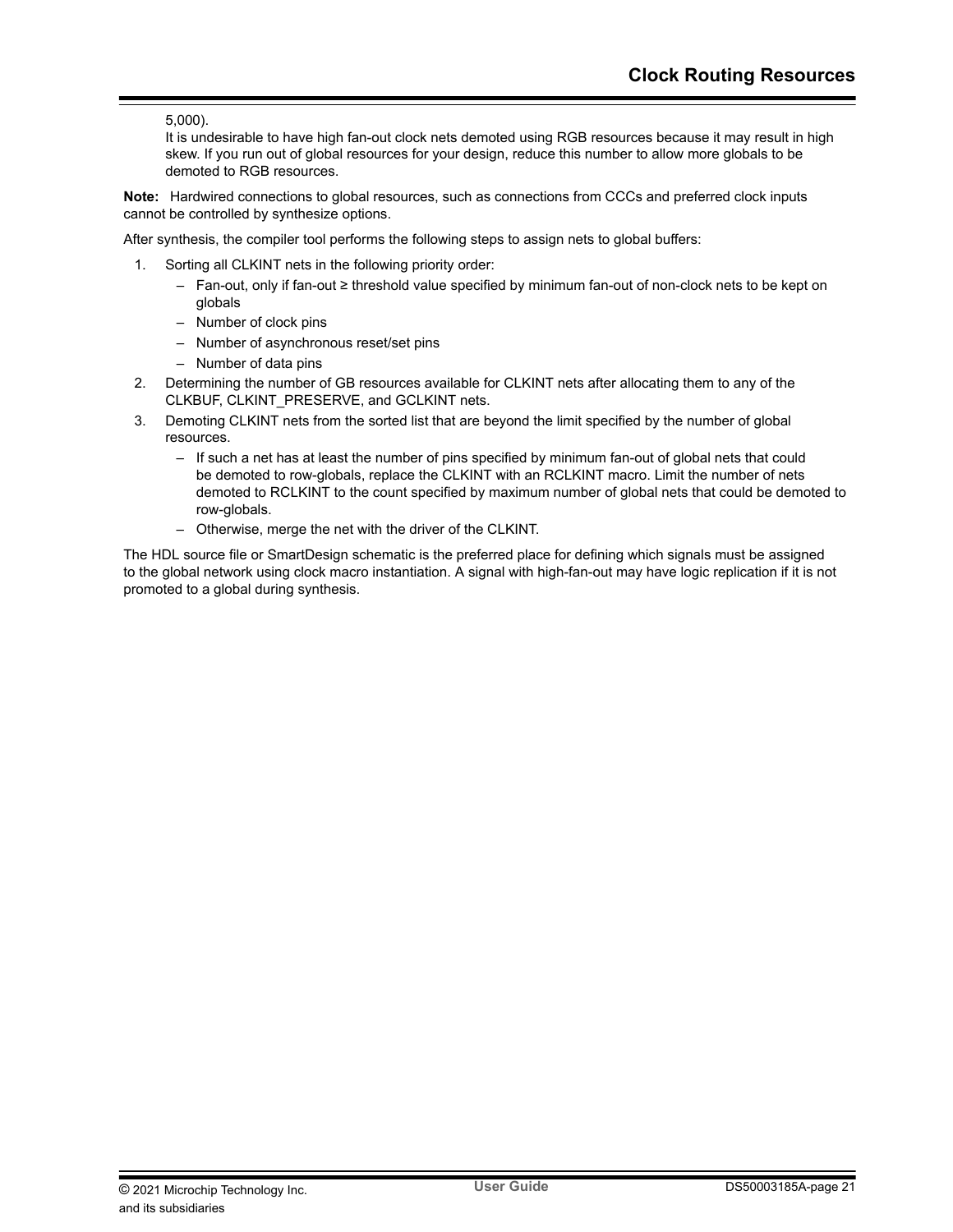# <span id="page-21-0"></span>**3. On-Chip Oscillators**

Both the device families offer two independent on-chip RC oscillators (2 MHz and 160 MHz) to generate free-running clocks. For information about the electrical characteristics of the on-chip oscillators, see respective [PolarFire FPGA](http://www.microsemi.com/index.php?option=com_docman&task=doc_download&gid=136519) [Datasheet](http://www.microsemi.com/index.php?option=com_docman&task=doc_download&gid=136519) or [PolarFire SoC Advance Datasheet.](http://www.microsemi.com/index.php?option=com_docman&task=doc_download&gid=1244583)

On-chip oscillators are powered by device core supply VDD. They do not have any I/O pins and do not require external components for their operation.

The on-chip oscillators' clocks can be connected to the global clock network, clock dividers, and NGMUXs through hardwired routing. The on-chip oscillator clocks can be used as CCC reference clock through global clock network. The on-chip oscillators are located at lower left corner of the device, see [Figure 2-1.](#page-5-0) The on-chip oscillators are accessible using the RC oscillators configurator in Libero SoC. Unused on-chip oscillators are disabled, automatically.





| Table 3-1. RC Oscillators Configurator Ports |  |
|----------------------------------------------|--|
|----------------------------------------------|--|

| <b>Ports</b>         | <b>Description</b>                                                                                                         |
|----------------------|----------------------------------------------------------------------------------------------------------------------------|
| RCOSC 160MHZ GL      | This port is used to drive the 160 MHz oscillator output to a global buffer.                                               |
| RCOSC 160MHZ CLK DIV | This port is used to drive the 160 MHz oscillator output to a Clock Divider<br>present in the Interface Clock Block (ICB). |
| RCOSC 160MHZ NGMUX   | This port is used to drive the 160 MHz oscillator output to a NGMUX<br>present in the Interface Clock Block (ICB).         |
| RCOSC 2MHZ GL        | This port is used to drive the 2 MHz oscillator output to a global buffer.                                                 |
| RCOSC 2MHZ CLK DIV   | This port is used to drive the 2 MHz oscillator output to a Clock Divider<br>present in the Interface Clock Block (ICB).   |
| RCOSC 2MHZ NGMUX     | This port is used to drive the 2 MHz oscillator output to a NGMUX present<br>in the Interface Clock Block (ICB).           |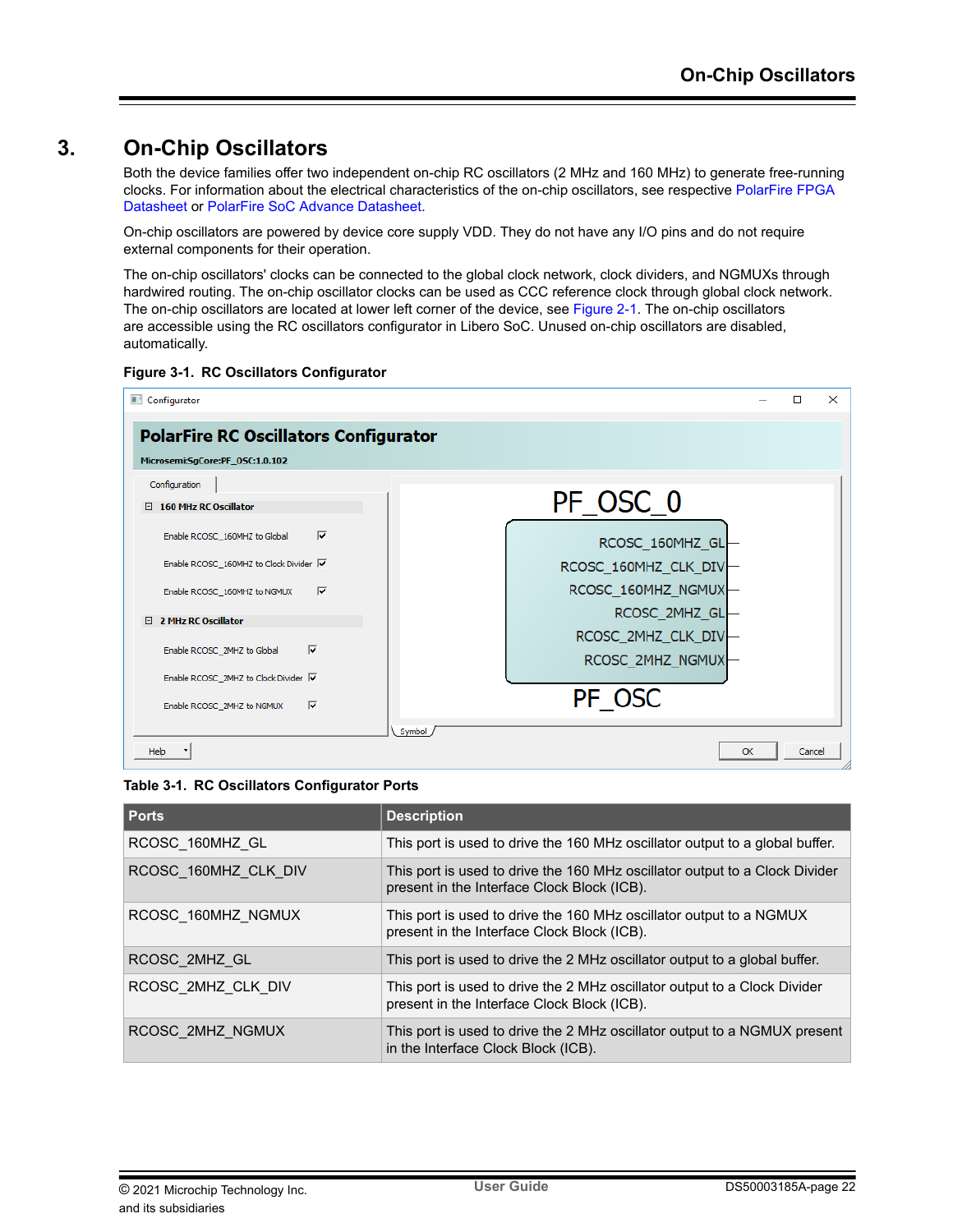# <span id="page-22-0"></span>**4. Clock Conditioning Circuitry**

Each CCC, located in the corners of the device, contains two PLLs, two DLLs, and clock routing multiplexers to route clocks to and from PLLs and DLLs. CCCs provide flexible clock management and synthesis capabilities. PLLs are supported to allow low-jitter clocks for device outputs, and DLLs are supported to allow high-speed tracking of input periodic signals.

The Libero SoC software provides a CCC configurator with a visual configuration wizard for quick and easy configuration. For DC and switching characteristics of the CCCs, see respective [PolarFire FPGA Datasheet](http://www.microsemi.com/index.php?option=com_docman&task=doc_download&gid=136519) or [PolarFire SoC Advance Datasheet.](http://www.microsemi.com/index.php?option=com_docman&task=doc_download&gid=1244583)

# **4.1 Features**

Each CCC supports the following features:

- Two fractional PLLs, each supporting:
	- Integer or fractional mode
	- Dual-reference clock inputs with manual switchover
	- Four independent clock outputs
	- Phase selection and adjustment
	- Programmable delay cells
	- Internal feedback mode for low jitter
	- De-skew mode with external feedback clock input
	- Programmable bandwidth control
	- Spread-spectrum clock generation
	- Glitch-free start/stop operations for clock outputs
	- Power-down mode
- Two DLLs, each supporting:
	- Two independent clock outputs
	- Variable phase shift selection
	- Duty-cycle correction
	- Delay code generation
	- Clock division
	- Power-down mode
- PLL and DLL cascading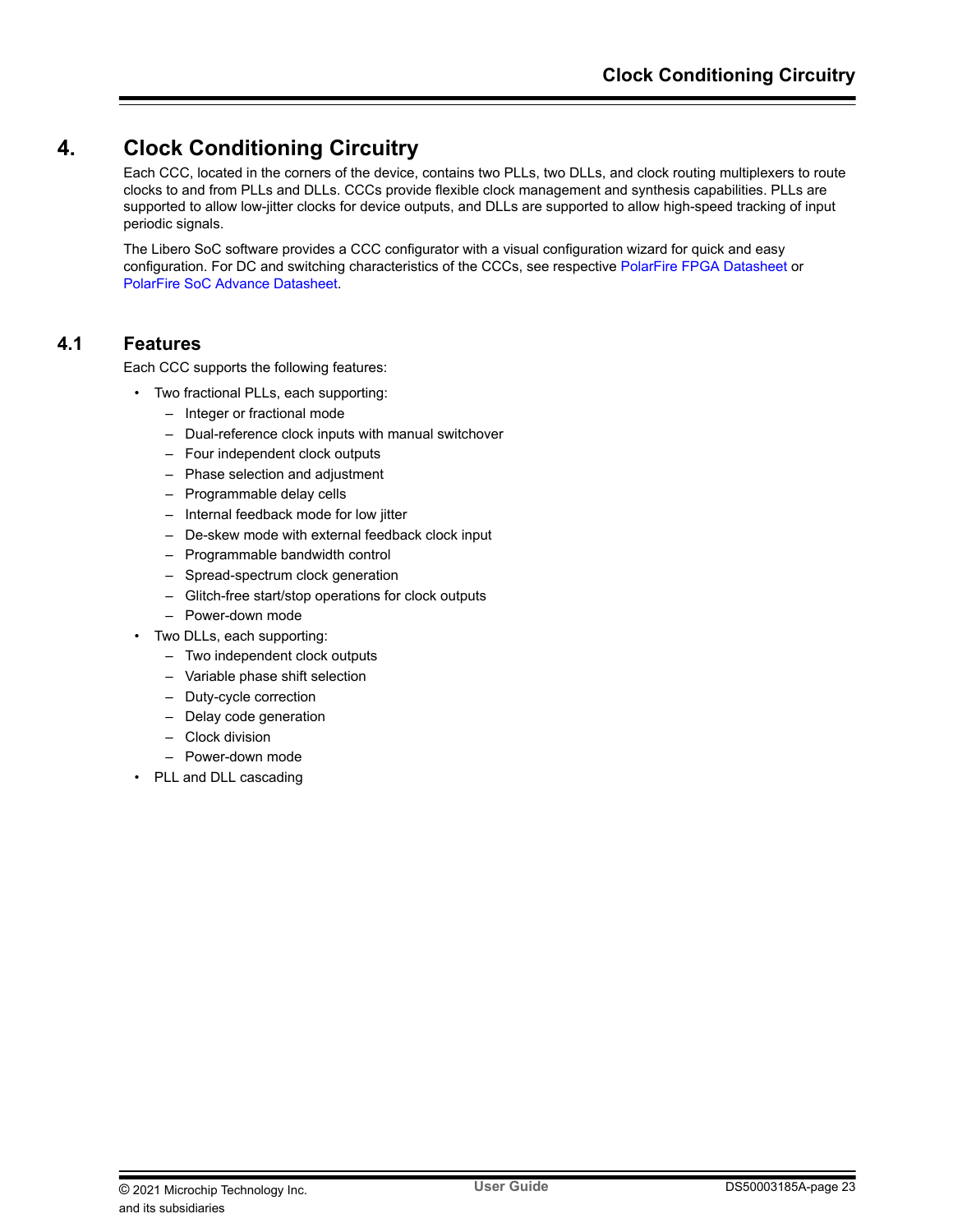

### <span id="page-23-0"></span>**Figure 4-1. CCC Block Diagram**

# **4.2 CCC Locations and Clocking Capabilities**

The following figure shows the CCC locations and their clocking capabilities. CCCs are labeled according to their locations in the device. For example, the CCC located in the northeast corner is labeled as CCC\_NE.

The source clocks for a CCC can come from preferred clock inputs, high-speed I/O clocks, and FPGA fabric. A pair of reference clock inputs from an adjacent transceiver block is present at the CCC\_SE. The CCC clock outputs are driven to the global buffers, transceiver as reference clocks, and high-speed I/O clock networks.

**Note:**  For PolarFire SoC FPGAs, CCC\_NW can generate reference clock to MSS either from OUT2 or OUT3 clock outputs.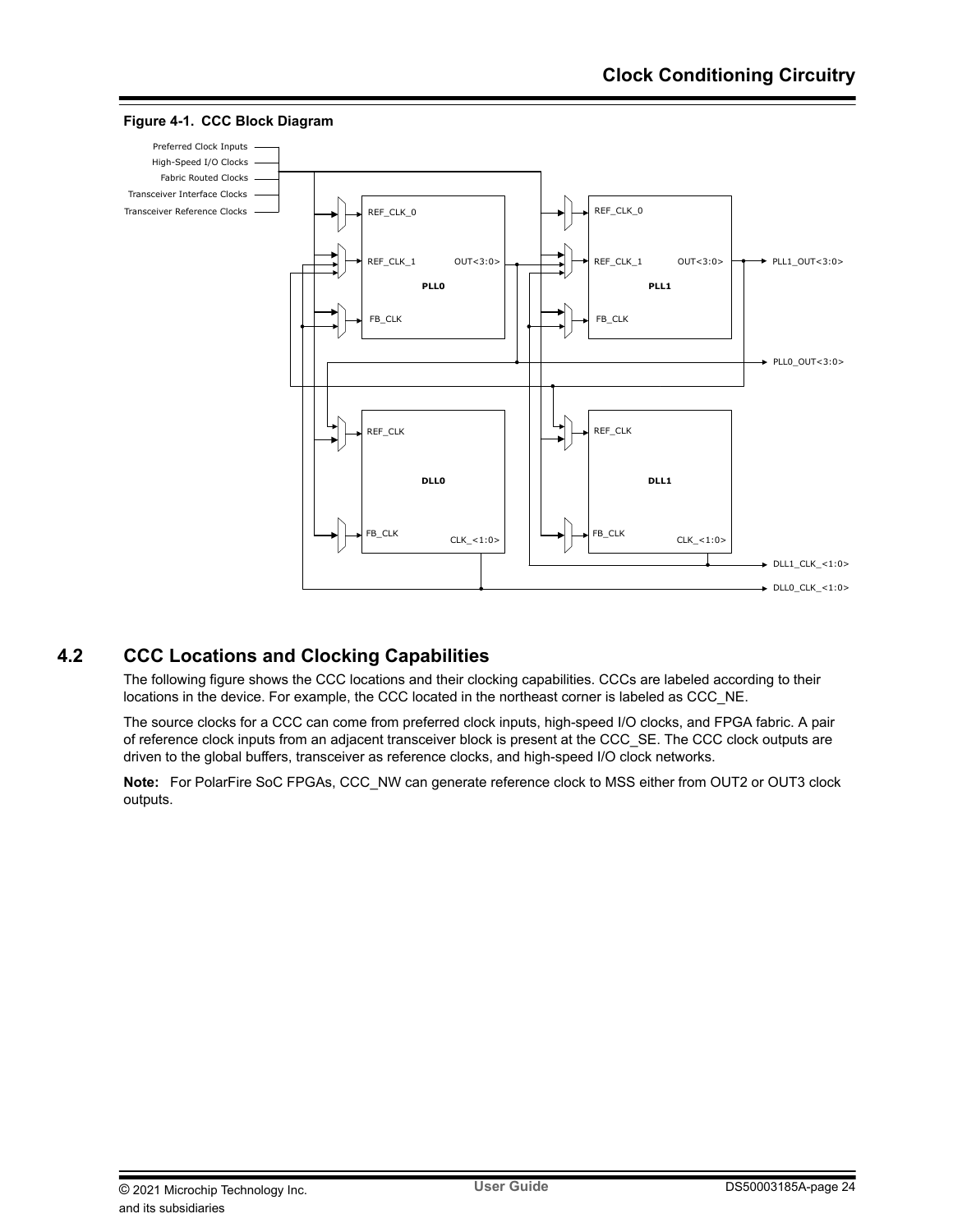

<span id="page-24-0"></span>**Figure 4-2. System-Level Block Diagram of CCCs**

*\* For PolarFire® SoC FPGAs, there is no preferred clock input going to CCC\_NW from west edge and there is no feeder line from CCC\_NW going to west ICB. Instead the CCC\_NW can generate reference clock to MSS.*

\* *For PolarFire SoC FPGAs, there is no high-speed I/O clock input going to CCC\_NW from west edge and no feeder line from CCC\_NW to high-speed I/O clock network on west edge.*

# **4.3 Phase-Locked Loops**

PLLs can be used in a variety of clock management applications, such as clock phase adjustment, jitter filter, and frequency synthesis. For systems where electromagnetic interference (EMI) is a significant factor, PLLs offer spread-spectrum capabilities to minimize the EMI.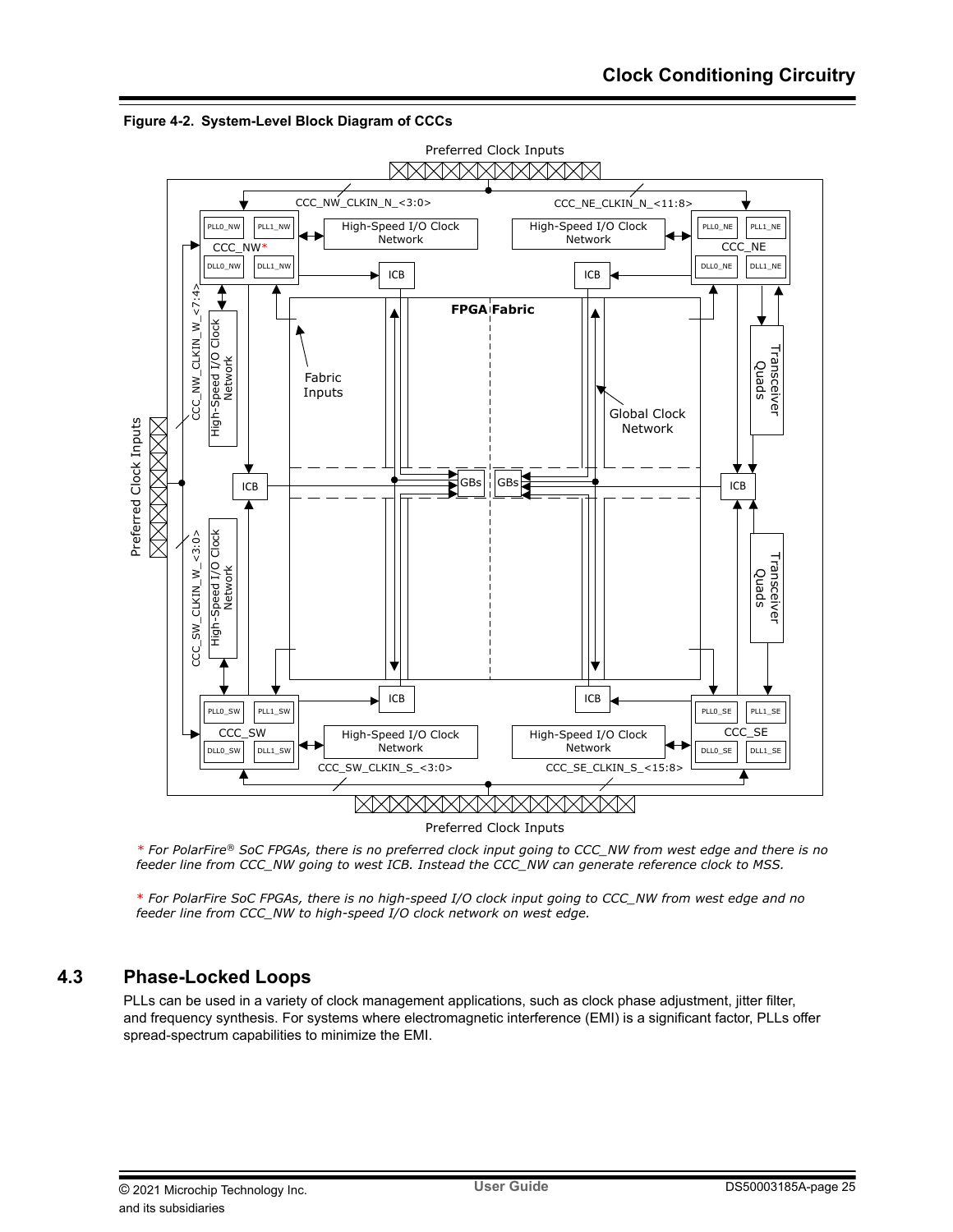## <span id="page-25-0"></span>**Figure 4-3. PLL Block Diagram**



## **4.3.1 PLL Port Description**

The following table lists PLL ports and their descriptions. These ports are accessible from FPGA fabric. The CCC configurator exposes the necessary ports based on the user configuration.

| <b>Port Name</b> | <b>Direction</b> | <b>Description</b>                                                                                                                                                                                                       |
|------------------|------------------|--------------------------------------------------------------------------------------------------------------------------------------------------------------------------------------------------------------------------|
| REF_CLK_0        | Input            | Reference clock.                                                                                                                                                                                                         |
| REF CLK 1        | Input            | Backup reference clock-Frequency of REF_CLK_0 and<br>REF_CLK_1 must be the same. However, the clocks need to<br>be sourced from different sources.                                                                       |
| REF CLK SEL      | Input            | Reference clock select:<br>1'b0-REF CLK 0<br>1'b1-REF_CLK_1                                                                                                                                                              |
| FB CLK           | Input            | Feedback clock-Exposed in PLL external feedback mode<br>only.                                                                                                                                                            |
| OUT<3:0>         | Output           | Clock outputs                                                                                                                                                                                                            |
| PLL LOCK         | Output           | Lock output                                                                                                                                                                                                              |
| PLL POWERDOWN N  | Input            | Power down signal (active low):<br>1'b0-Power down<br>1'b1-PLL enabled                                                                                                                                                   |
| OUT0_EN          | Input            | OUT0 output enable                                                                                                                                                                                                       |
| OUT1 EN          | Input            | OUT1 output enable                                                                                                                                                                                                       |
| OUT2_EN          | Input            | OUT2 output enable                                                                                                                                                                                                       |
| OUT3 EN          | Input            | OUT3 output enable                                                                                                                                                                                                       |
| REFCLK SYNC EN   | Input            | Synchronizes the reference clock divider resets of both the<br>PLLs in a CCC with the reference clock. This ensures<br>the alignment of clock output edges from both the PLLs,<br>synchronized with the reference clock. |

#### **Table 4-1. PLL Port List**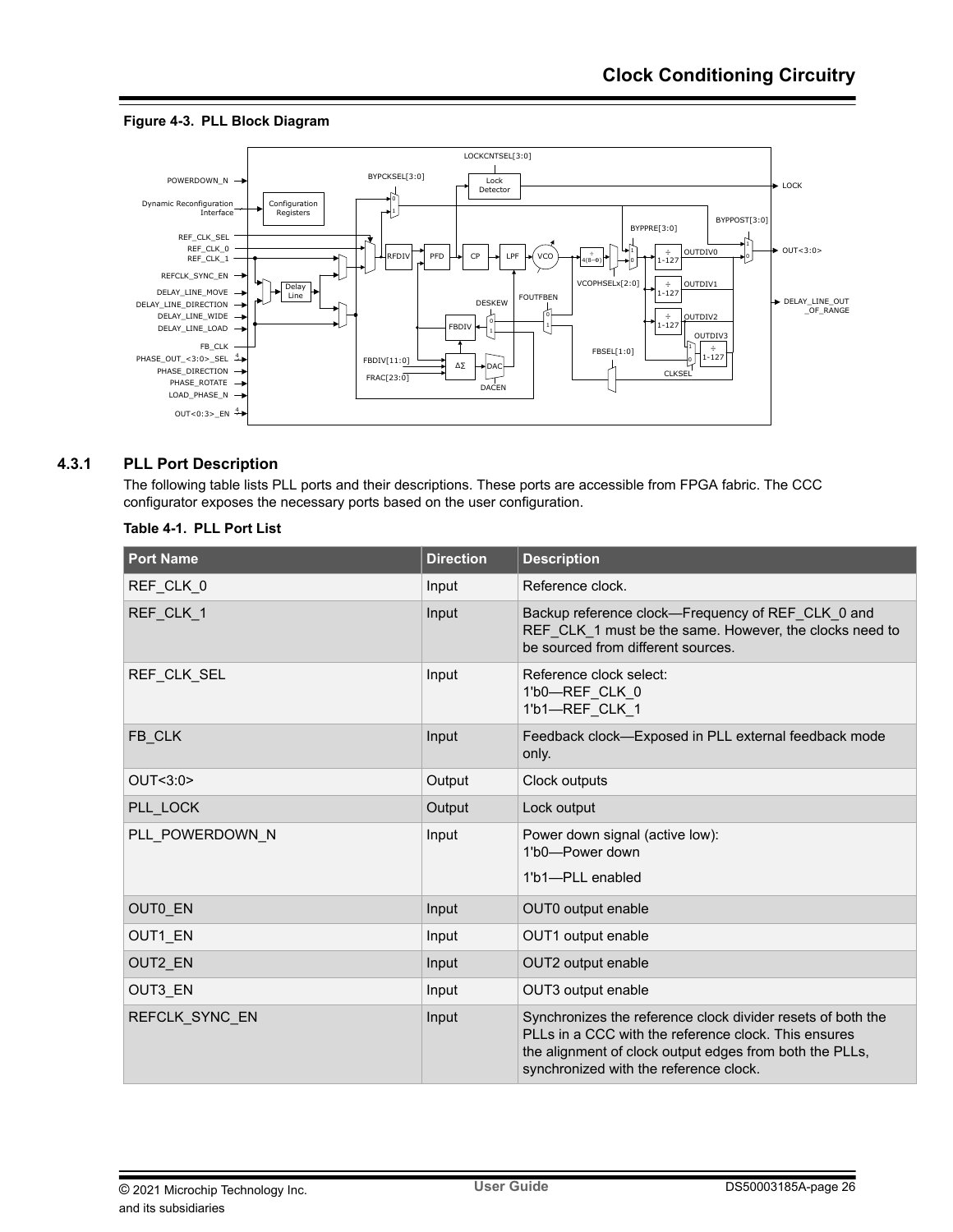| continued                       |                  |                                                                                                                                                                                                                                                                                                                                   |  |  |  |  |
|---------------------------------|------------------|-----------------------------------------------------------------------------------------------------------------------------------------------------------------------------------------------------------------------------------------------------------------------------------------------------------------------------------|--|--|--|--|
| <b>Port Name</b>                | <b>Direction</b> | <b>Description</b>                                                                                                                                                                                                                                                                                                                |  |  |  |  |
| DELAY_LINE_MOVE                 | Input            | On the rising edge of DELAY_LINE_MOVE, delay line<br>increments or decrements its delay taps based on<br>DELAY LINE DIRECTION and DELAY LINE LOAD.                                                                                                                                                                                |  |  |  |  |
| DELAY_LINE_<br><b>DIRECTION</b> | Input            | 0-Decrements the delay taps by 1 or 2 based on<br>DELAY_LINE_WIDE<br>1-Increments the delay taps by 1 or 2 based on<br>DELAY_LINE_WIDE                                                                                                                                                                                            |  |  |  |  |
| DELAY_LINE_WIDE                 | Input            | 0-Increments or Decrements the delay taps by 1<br>1-Increments or Decrements the delay taps by 2                                                                                                                                                                                                                                  |  |  |  |  |
| DELAY_LINE_LOAD                 | Input            | Reloads the Libero SoC programmed delay settings. It must<br>be set to 0 for dynamic delay tuning.                                                                                                                                                                                                                                |  |  |  |  |
| DELAY_LINE_OUT_<br>OF_RANGE     | Output           | When the delay setting reaches the minimum or maximum<br>value of the delay line, the delay line controller asserts<br>DELAY_LINE_OUT_OF_RANGE to indicate that it has<br>reached the end of the delay line. The delay setting<br>stops at this minimum or maximum value, even if the<br>DELAY_LINE_MOVE signal is still pulsing. |  |  |  |  |
| PHASE_OUT0_SEL                  | Input            | Select the OUT0 for dynamic phase adjustment.                                                                                                                                                                                                                                                                                     |  |  |  |  |
| PHASE_OUT1_SEL                  | Input            | Select the OUT1 for dynamic phase adjustment.                                                                                                                                                                                                                                                                                     |  |  |  |  |
| PHASE_OUT2_SEL                  | Input            | Select the OUT2 for dynamic phase adjustment.                                                                                                                                                                                                                                                                                     |  |  |  |  |
| PHASE_OUT3_SEL                  | Input            | Select the OUT3 for dynamic phase adjustment.                                                                                                                                                                                                                                                                                     |  |  |  |  |
| PHASE_DIRECTION                 | Input            | Dynamic phase adjustment direction.                                                                                                                                                                                                                                                                                               |  |  |  |  |
| PHASE_ROTATE                    | Input            | Rising edge on PHASE_ROTATE causes the phase<br>adjustment to take place where the selected PLL outputs can<br>either be rotated forward or backward by one VCO phase.<br>This signal is shared for all four outputs of the PLL.                                                                                                  |  |  |  |  |
| LOAD_PHASE_N                    | Input            | A pulse from high to low reinitializes VCO phase shift<br>information to the Libero SoC programmed value.                                                                                                                                                                                                                         |  |  |  |  |
| DRI_CLK                         | Input            | Clock for dynamic reconfiguration interface.                                                                                                                                                                                                                                                                                      |  |  |  |  |
| DRI_CTRL[10:0]                  | Input            | Dynamic reconfiguration interface control bits.                                                                                                                                                                                                                                                                                   |  |  |  |  |
| DRI_WDATA[32:0]                 | Input            | Multiplexed address and data bus.                                                                                                                                                                                                                                                                                                 |  |  |  |  |
| DRI_ARST_N                      | Input            | Active low asynchronous reset for dynamic reconfiguration<br>interface.                                                                                                                                                                                                                                                           |  |  |  |  |
| DRI RDATA[32:0]                 | Output           | Multiplexed address and data bus.                                                                                                                                                                                                                                                                                                 |  |  |  |  |
| DRI_INTERRUPT                   | Output           | Interrupt to the dynamic reconfiguration interface master. It<br>should be held active until the master is serviced the interrupt<br>request.                                                                                                                                                                                     |  |  |  |  |

## **4.3.1.1 Reference Clock Inputs**

PLLs have two reference clock inputs (REF\_CLK\_0 and REF\_CLK\_1) and support dynamic clock switching. The REF\_CLK\_1 acts as a backup clock and must be operated at the same frequency as REF\_CLK\_0 but sourced from a different clock source. The reference clock frequency ranges from 1 MHz to 1250 MHz in integer mode, and 10 MHz to 1250 MHz in fractional mode. A stable reference clock must be supplied to the PLL. The POWERDOWN\_N input can be used to keep the PLL in reset until the reference clock is stable.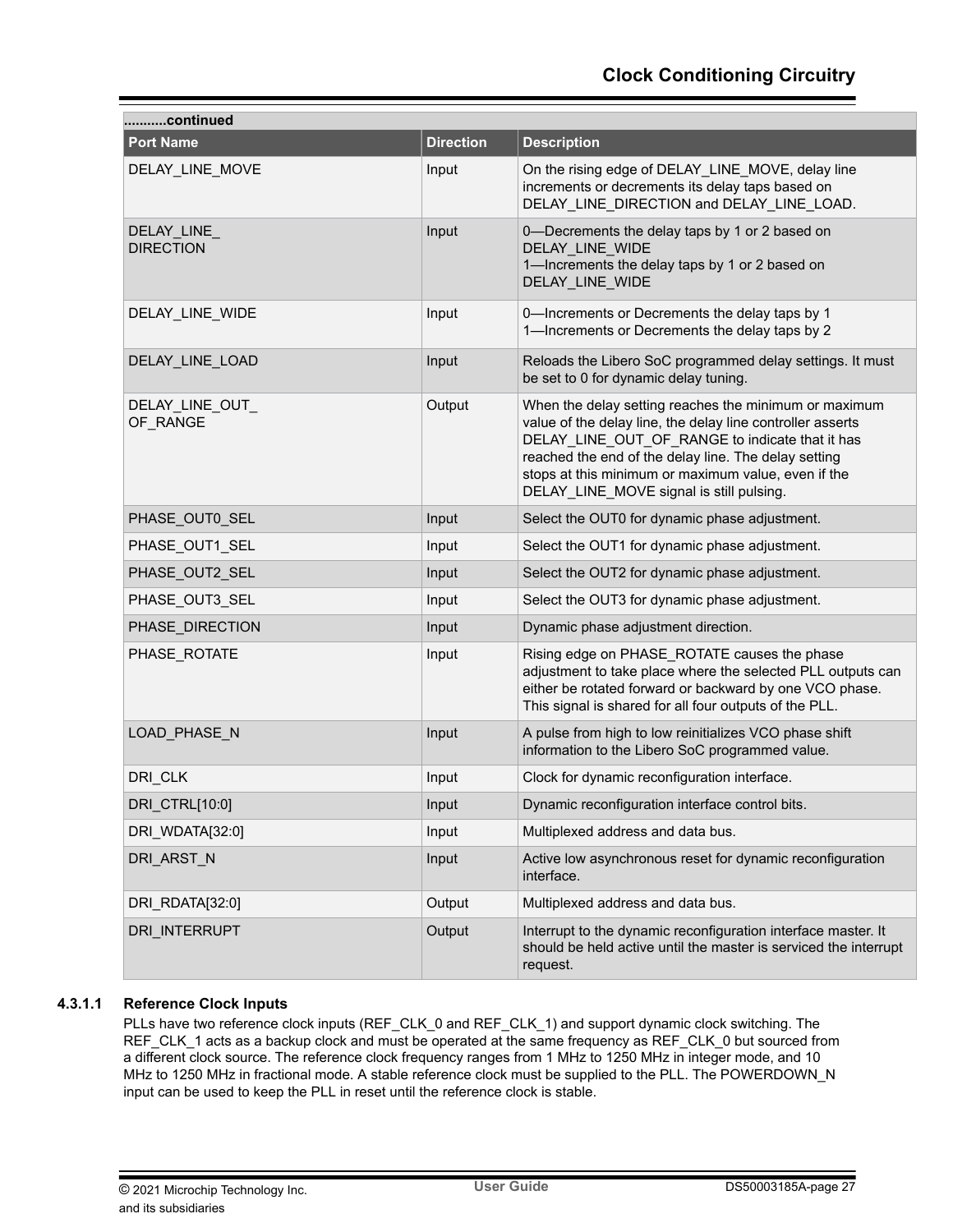If the reference clock is sourced from an external source through an I/O then the PLL must be held in power-down state from the fabric logic until the input buffer of the I/O is known to be operational. This is when the later of the following two conditions occur:

- FABRIC POR N negates
- BANK\_y\_VDDI\_STATUS asserts (where, y is the number of the I/O bank containing the input buffer). Use the PF\_INIT\_MONITOR macro to get the status of an I/O bank and FABRIC\_POR\_N.

If the reference clock is sourced from the on-chip oscillator, then connect the POWERDOWN\_N input to FABRIC\_POR\_N.

The reference clock must be sourced from one of the following:

- Preferred clock inputs
- High-speed I/O clocks
- FPGA fabric routed clocks
- Transceiver reference clocks (to CCC\_SE only)
- Transceiver interface clocks (to CCC\_SE and CCC\_NE)

**Note:**  The preferred clock inputs which are capable of driving CCCs have dedicated connections to clock inputs (reference clock or feedback clock) of PLLs and/or DLLs present in the CCCs. See [2.4.2 Preferred Clock Inputs](#page-12-0) [Connectivity in CCCs](#page-12-0) for the connectivity of preferred clock inputs to PLLs and DLLs present in a CCC.

The clock switching feature is useful in applications that require a redundant reference clock when the primary reference clock stops running. The control signal (REF\_CLK\_SEL) for the clock switching comes from the FPGA fabric and it must be driven by the user logic to initiate clock switching.

- When REF\_CLK\_SEL = 1, the PLL selects REF\_CLK\_1 as reference clock.
- When REF\_CLK\_SEL = 0, the PLL selects REF\_CLK\_0 as reference clock.

The selected reference clock is passed through a reference divider (RFDIV) before it is fed into the phase frequency detector (PFD). The division values for RFDIV ranges from 1 to 63. The valid operating range of PFD input frequency (FPFD) is 1 MHz to 312 MHz in integer mode, and 10 MHz to 250 MHz in fractional mode.

### **Figure 4-4. PLL Block Diagram—Clock Inputs and Outputs**



## **4.3.1.2 Feedback Clock Input**

The feedback clock input (FB\_CLK) is available only when a PLL is configured in external feedback mode. The PLL clock output 0 must be connected to FB\_CLK.

The preferred clock inputs which are capable of driving CCCs have dedicated connections to clock inputs (reference clock or feedback clock) of PLLs and/or DLLs present in the CCCs. See [2.4.2 Preferred Clock Inputs Connectivity in](#page-12-0) [CCCs](#page-12-0) for the connectivity of preferred clock inputs to PLLs and DLLs present in a CCC.

Each PLL has a feedback divider (FBDIV), and a delta-sigma modulator in the feedback path for fractional frequency generation. The division values for FBDIV ranges from 8 to 10 and 12 to 4095 in integer mode, and 20 to 500 in fractional mode. The FBDIV (INTIN) represents the integer part of the PLL feedback value in fractional mode. The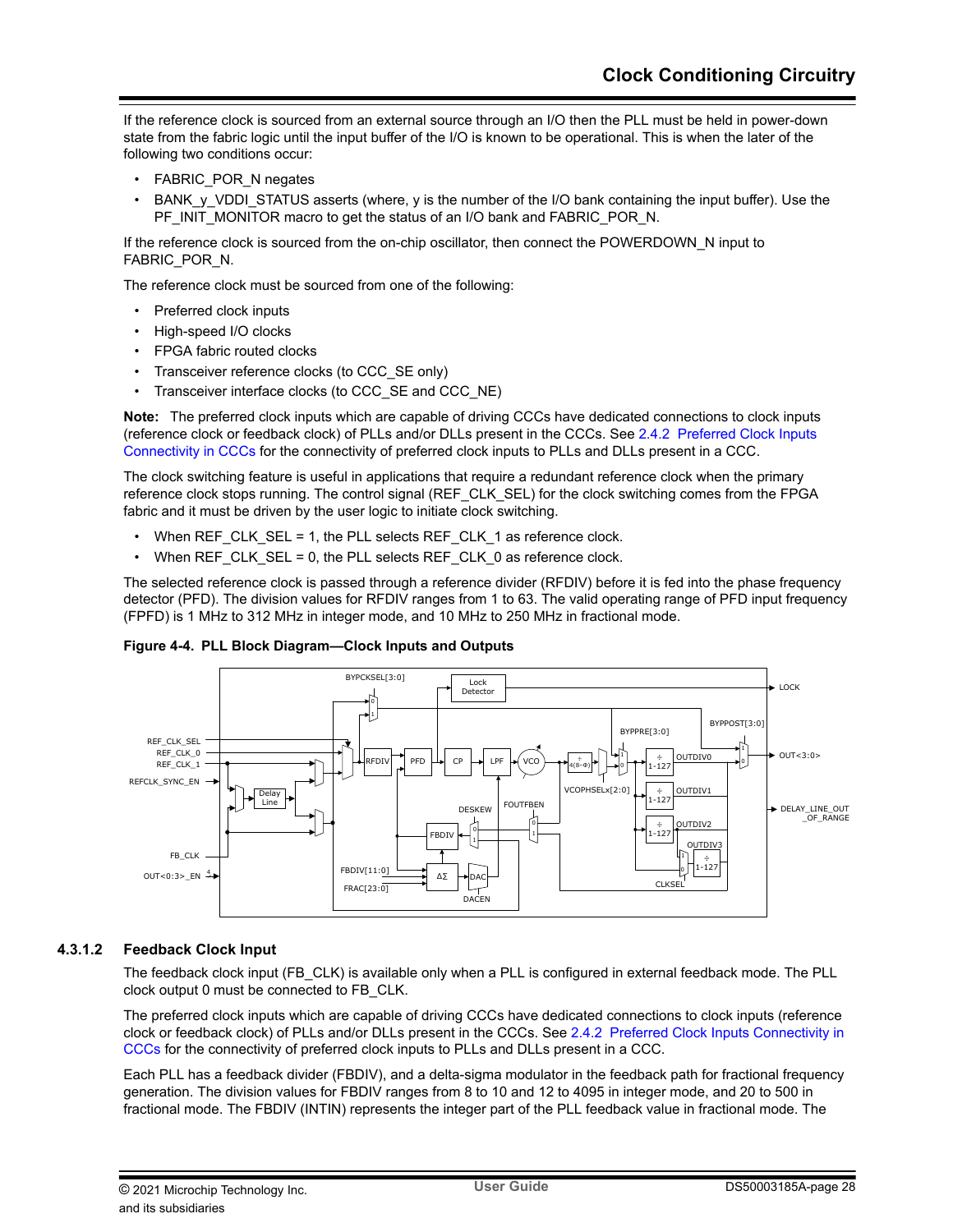fractional part (FRAC/FRACIN) of the PLL feedback divide value is controlled by the delta-sigma modulator with 24-bit resolution. Total feedback divide value is equal to (FBDIV + FRAC/2^24).

### **4.3.1.3 Clock Outputs**

Each PLL has four clock outputs (OUT<3:0>) that can drive global and high-speed I/O clock networks. The CCC\_NE clock outputs can drive reference clock inputs of the adjacent transceiver block. The PLL clock output frequency ranges from 1 MHz to 1250 MHz. The OUTDIV2 and OUTDIV3 dividers can be cascaded to generate slow clock on OUT3 clock output. For PolarFire SoC FPGAs, CCC\_NW can generate reference clock to MSS either from OUT2 or OUT3 clock outputs.

The clock outputs—OUT1 and OUT0 of each PLL can also be connected to preferred clock output pins through low-latency hardwired routing. These preferred clock output pins can be used to drive high-performance clocks in DDR3 and DDR4 applications. The PLL clock outputs are valid only when LOCK is asserted.

During device power-up and programming, the PLLs are powered down and the outputs are driven LOW. The PLL outputs are driven low in the absence of a reference clock. The VDDPLL supply for the PLLs must reach VDD minimum before the power-down of the PLLs is released. For more information about device power-up, see [PolarFire](http://www.microsemi.com/index.php?option=com_docman&task=doc_download&gid=1245811) [FPGA and PolarFire SoC FPGA Device Power-Up and Resets User Guide.](http://www.microsemi.com/index.php?option=com_docman&task=doc_download&gid=1245811)

CCC\_xy\_PLLz\_OUTw represents a preferred clock output of one of the PLLs present in a CCC, where:

- **xy**—represents the CCC location: NE, SE, SW, or NW.
- **z**—represents the PLL identifier: 0 or 1.
- **w**—represents the PLL clock output identifier: 0 or 1.

## **4.3.1.4 Lock Output**

The lock signal, PLL\_LOCK, indicates that the PLL clock output is locked onto the reference clock. The lock signal is asserted HIGH to indicate that both frequency and phase lock are achieved.

The Lock Delay feature of the PLL is used to avoid false toggling of the lock signal. The lock delay setting indicates the number of post-divided reference clock cycles to wait after the PLL lock is achieved, before asserting the lock signal. The lock delay must be set between 2 and 32768 cycles in the power of 2. The default setting in PLL register map is 2^8. If this value is too low, the lock signal toggles.

#### **4.3.1.5 Power-Down Input**

The active-low power-down input (PLL\_POWERDOWN\_N) from the FPGA fabric forces the PLL to its lowest power state, and the clock outputs are driven low. The PLL\_POWERDOWN\_N is an asynchronous signal, which can be used to reset the PLL.

### **4.3.1.6 Clock Start/Stop Input**

PLLs support glitch-free Start/Stop operations on the four clock outputs independently using clock Start/Stop signals (OUT#\_EN). This capability allows the output divider values and phase selection to be modified glitchlessly during the time the clock is stopped. After the OUT# EN signal is toggled from HIGH to LOW, the clock output is driven low after the second falling edge of the output divider clock output. The transition from low output to toggling clock and vice-versa is a glitch-free operation.

The OUT# EN can transition at any time since it is re-timed internally. If multiple PLL outputs are enabled via the OUT# EN signals and arrive at the PLL within 16 VCO cycles of each other, then the PLL outputs start up together and are phase aligned. The following table lists the truth table for enabling PLL outputs.

|  |  |  | Table 4-2. Truth Table for Enabling of PLL Outputs |
|--|--|--|----------------------------------------------------|
|--|--|--|----------------------------------------------------|

| PLL_POWERDOWN_N          | OUT#1_EN | OUT#1        |  |  |  |  |
|--------------------------|----------|--------------|--|--|--|--|
| 0                        | ↗        |              |  |  |  |  |
|                          | υ        |              |  |  |  |  |
|                          |          | Normal clock |  |  |  |  |
| $(1)$ # = 0, 1, 2, and 3 |          |              |  |  |  |  |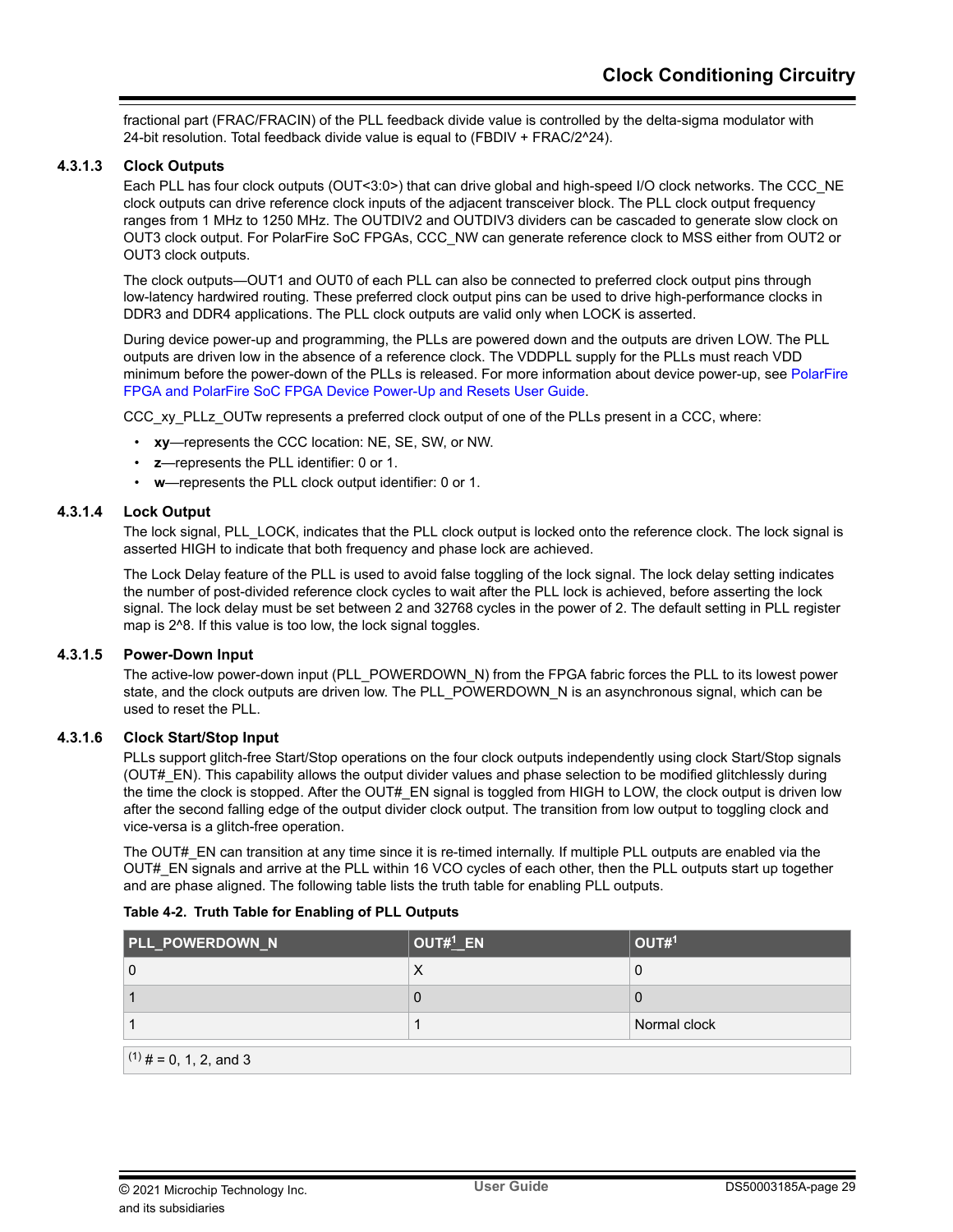### **4.3.1.7 Reference Divider Synchronous Enable**

Each CCC has an FPGA fabric input—REFCLK\_SYNC\_EN—to synchronously enable the RFDIV of both the PLLs. Internally, each PLL has its own enable for the RFDIV and is controlled through a PLL register map.

If the same reference clock is routed to both the PLLs in a CCC and needs to be divided, asserting REFCLK\_SYNC\_EN enables the reference divider of both PLLs on the same reference clock rising edge. This ensures proper alignment of the output edges from both PLLs, synchronized with the reference clock.

**Note:**  This feature is not supported in current version of Libero SoC.

#### **4.3.1.8 Bandwidth Adjustment**

PLL loop bandwidth is the measure of the PLLs ability to track the reference clock and its jitter. The PLL filters the jitter present above the loop bandwidth. PLL passes the jitter (aka wander) below the loop bandwidth. PLLs provide a programmable bandwidth feature, which is configurable using the CCC configurator. The following table lists bandwidth parameter settings.

If the reference clock has a significant amount of jitter, use lower bandwidth to filter the noise. If a higher quality reference clock is used, fast lock time is achieved by using a higher bandwidth value. The CCC Configurator displays the computed bandwidth value based on the PLL bandwidth parameter configuration. For PLL jitter performance, see respective [PolarFire FPGA Datasheet](http://www.microsemi.com/index.php?option=com_docman&task=doc_download&gid=136519) or [PolarFire SoC Advance Datasheet.](http://www.microsemi.com/index.php?option=com_docman&task=doc_download&gid=1244583)

**Note:**  In the respective [PolarFire Device Register Map](http://www.microsemi.com/index.php?option=com_docman&task=doc_download&gid=1243471) and [PolarFire SoC Register Map](http://www.microsemi.com/index.php?option=com_docman&task=doc_download&gid=1244581), on the PLL tab, the BWP field of the PLL\_CTRL2 register (Proportional Path loop bandwidth control) controls the loop bandwidth. The BWP field is mapped to the configurator as shown in the following table.

| <b>Bandwidth Settings</b> | <b>BWP Field Value</b> | <b>Description</b>                                                                                                                       |
|---------------------------|------------------------|------------------------------------------------------------------------------------------------------------------------------------------|
| Low                       | 0x00                   | PLL with a low bandwidth; has better jitter rejection, but a slower<br>lock time.                                                        |
| Medium-Low                | 0x01                   | PLL with a bandwidth between low to medium; has a balance<br>between lock time and jitter rejection. This is the recommended<br>setting. |
| Medium-High               | 0x10                   | PLL with a bandwidth between medium to high.                                                                                             |
| High                      | 0x11                   | PLL with a high bandwidth; has a faster lock time but tracks more<br>jitter.                                                             |

### **4.3.1.9 Delay Line Controls**

Each PLL has a programmable delay line that can be configured in the reference clock path or feedback clock path. For PLLs, adding delay in the reference clock path enables clock delay, and adding delay in the feedback clock path enables clock advancement with respect to the reference clock. The PLL should be configured in the external feedback mode to add the delay line in the feedback path.



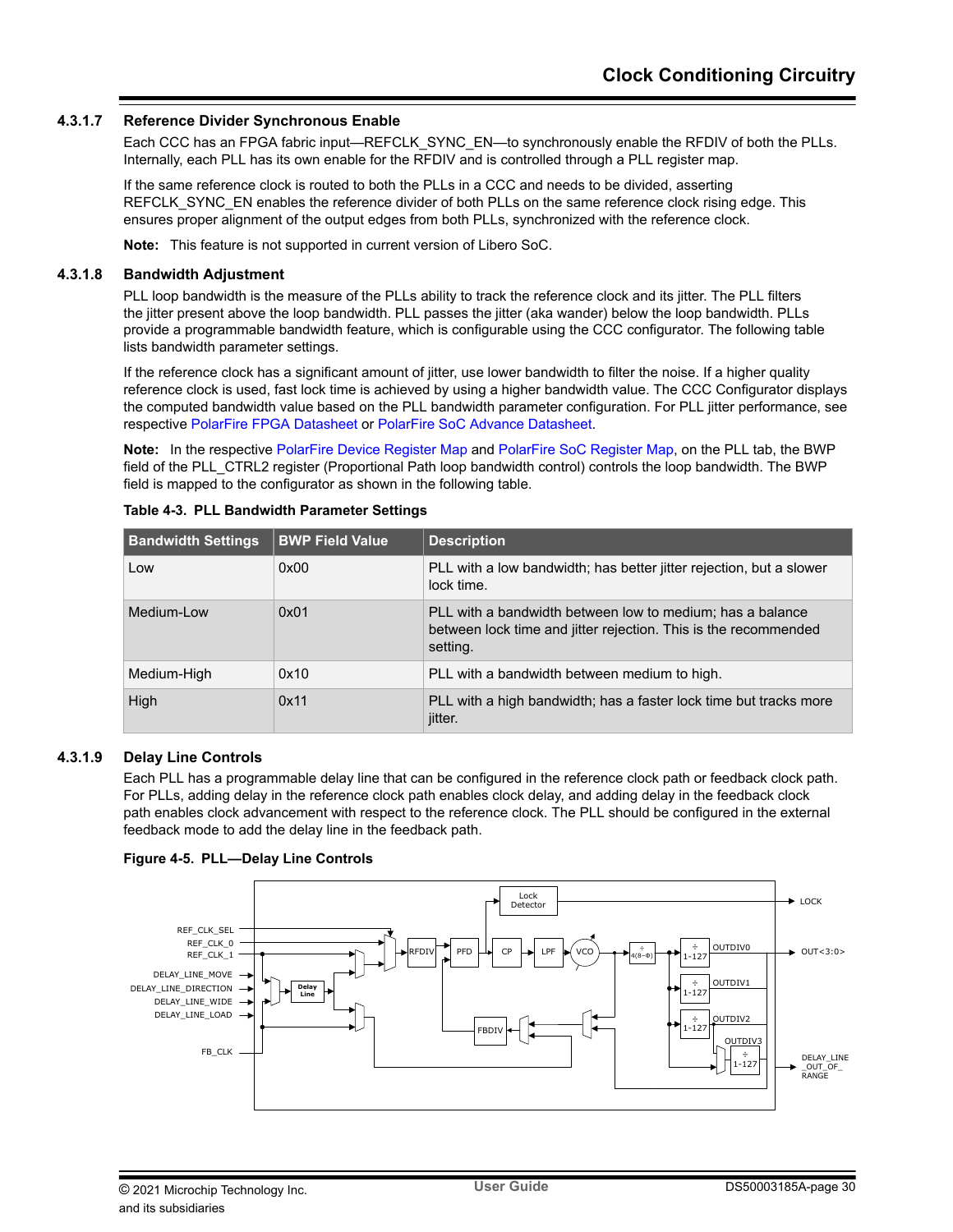The delay line has 256 delay taps. Each delay tap is designed for ~25 ps steps. The delay taps are not process, voltage, and temperature (PVT) compensated. See respective [PolarFire FPGA Datasheet](http://www.microsemi.com/index.php?option=com_docman&task=doc_download&gid=136519) or [PolarFire SoC Advance](http://www.microsemi.com/index.php?option=com_docman&task=doc_download&gid=1244583) [Datasheet](http://www.microsemi.com/index.php?option=com_docman&task=doc_download&gid=1244583) for characterized value. Delay lines have two modes of operation—narrow and wide. In narrow mode, 128 delay taps can be programmed, and the resolution is 1 tap per each selection. In wide mode, 256 delay taps can be programmed, and the resolution is 2 taps per each selection. The values for the delay lines are configurable using the CCC configurator, and are programmed during device programming.

Delay lines can be dynamically fine-tuned by the fabric signals, DELAY\_LINE\_DIRECTION, and DELAY\_LINE\_MOVE. The dynamic tuning on clock outputs can be re-loaded to the pre-programmed value using the fabric signal, DELAY\_LINE\_LOAD. The mode of the delay line is configurable using the DELAY\_LINE\_WIDE signal. On the rising edge of DELAY\_LINE\_MOVE, delay line increments or decrements its delay taps based on DELAY\_LINE\_DIRECTION and DELAY\_LINE\_LOAD. See [4.3.1 PLL Port Description](#page-25-0) for more information on delay line control signals.

The total delay is a function of the number of delay taps configured and the time value of each delay tap.

## **4.3.1.10 Static Phase Shifting**

The VCO/4 clock is available in eight phases with a phase difference of 45°. Each PLL clock output can select one of the eight VCO/4 clock phases, independently. This is called VCO phase select. In addition, each PLL clock output can be delayed further up to seven VCO/4 clock cycles, independently. This is accomplished by holding the output divider in reset for the number of specified VCO/4 clock cycles after a reset. This is called VCO reset delay. These two methods can be selected simultaneously for changing the phase of the clock output.

In the example shown in the following figure, Clock 0, Clock 1, Clock 2, and Clock 3 are PLL clock outputs. Clock 1, Clock 2, and Clock 3 are divided clocks of the VCO/4 clock. Clock 0 is the same as the VCO/4 clock. Clock 2 is delayed by one VCO/4 clock cycle, and shows the eight possible VCO/4 phases to further delay Clock 2. Clock 3 is delayed by two VCO/4 clock cycles, and shows the eight possible VCO/4 phases to further delay Clock 3. All phase delays shown in the following figure are PVT compensated by the PLL.



#### **Figure 4-6. Example of Using VCO/4 Delay and VCO/4 Phase Select to Fine Tune PLL Output Phase**

The phase shifts other than 45° are possible using output dividers. Each output divider is independently programmable, allowing each clock output to have a different phase shift based on the VCO frequency.

The phase shift for PLL clock outputs with respect to reference clock is configurable using the CCC configurator. The CCC configurator configures the VCO frequency, VCO/4 phase and reset delay, and output dividers based on the requested frequency and phase. If the configurator is not able to generate an exact match of the requested phase shift with respect to the reference clock, it gives two possible phases to select from—one above (actual higher) the requested phase and one below (actual lower) the requested phase.

Phase adjustment can further be made by placing a PLL delay line or DLL delay line in the reference (to push the phase out) or feedback (to pull the phase in) paths of the PLL. It is also possible to place the DLL delay line on the output clocks, but the jitter injected by the DLL delay line is not filtered by the PLL.

**Note:**  Phase Shift is not allowed in Post-Divider and External feedback modes.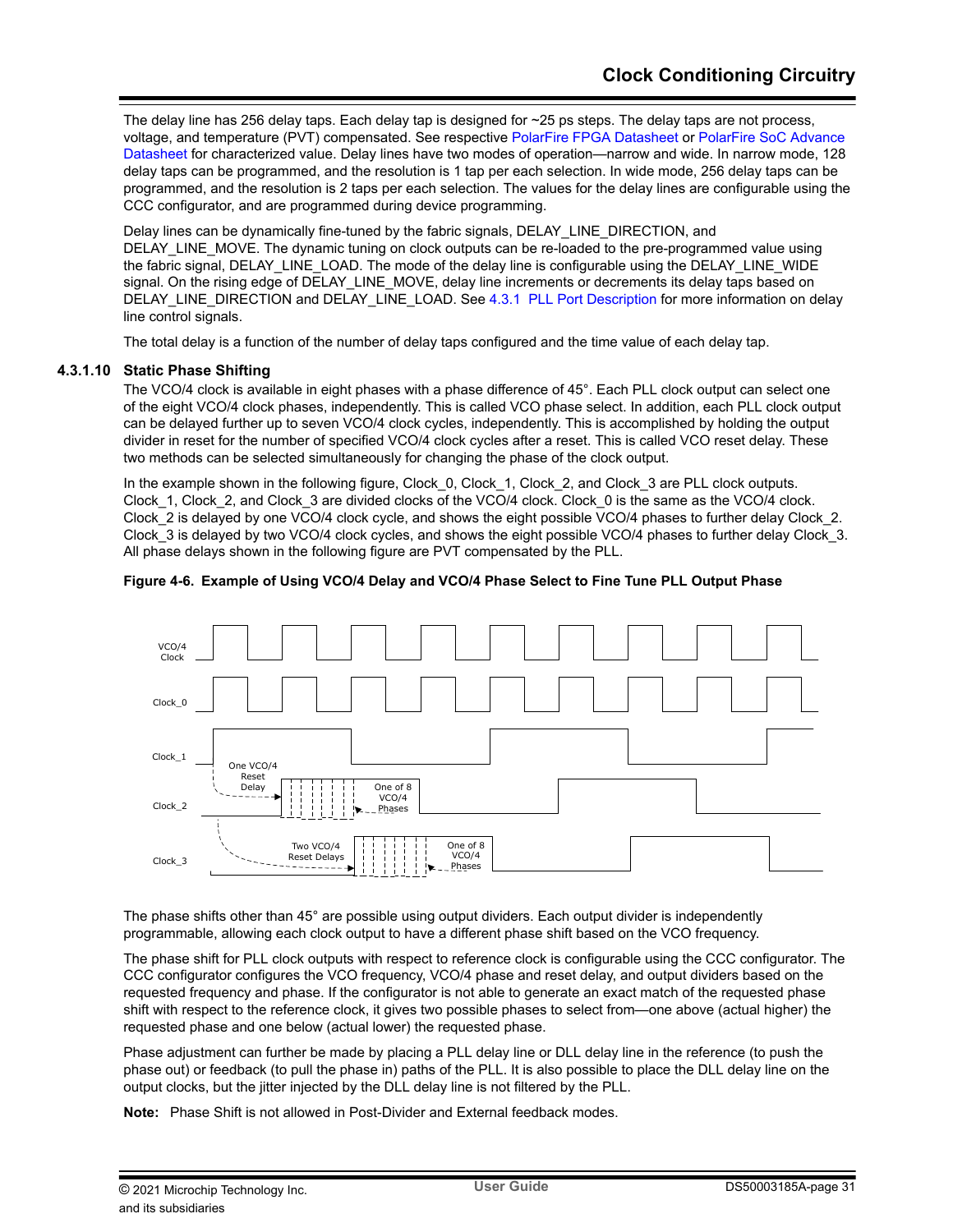## **4.3.1.11 Dynamic Phase Shifting**

The dynamic phase shifting feature affects the phase of the PLL clock outputs without reconfiguring the device. All four PLL output clocks have the dynamic phase shifting feature. Each PLL has the following fabric ports for dynamic phase shifting.

#### **Table 4-4. Dynamic Phase Shift Ports**

| Input           | <b>Description</b>                                                                                                                                                                                                     |
|-----------------|------------------------------------------------------------------------------------------------------------------------------------------------------------------------------------------------------------------------|
| PHASE OUT0 SEL  | Selects the OUT0 for dynamic phase adjustment.                                                                                                                                                                         |
| PHASE OUT1 SEL  | Selects the OUT1 for dynamic phase adjustment.                                                                                                                                                                         |
| PHASE OUT2 SEL  | Selects the OUT2 for dynamic phase adjustment.                                                                                                                                                                         |
| PHASE OUT3 SEL  | Selects the OUT3 for dynamic phase adjustment.                                                                                                                                                                         |
| PHASE DIRECTION | Dynamic phase adjustment direction. This signal is shared for all four outputs of the PLL.<br>0-rotate phase backward<br>1-rotate phase forward                                                                        |
| PHASE ROTATE    | Rising edge on PHASE ROTATE causes the phase adjustment to take place where the<br>selected PLL outputs can either be rotated forward or backward by one VCO phase. This<br>signal is shared for all four PLL outputs. |
| LOAD PHASE N    | A pulse from high to low re-initializes the VCO phase shift information to the Libero SoC<br>programmed value.                                                                                                         |

The initial phase shift is static phase shift information set through the CCC configurator. The initial phase shift information is loaded into the PLL whenever the PLL is reset (PLL\_POWERDOWN\_N = 0) or pulsing the LOAD\_PHASE\_N signal from high to low.

User logic is required to vary the VCO phase settings from the initial value. This is achieved by setting the following signals:

- 1. Phase rotation direction: Set the PHASE\_DIRECTION signal, this signal is shared for all four outputs of the same PLL.
- 2. Determine, which PLL outputs have their phase modified: Select the PLL output clock(s) to have its phase modified via the bus PHASE\_OUT<0:3>\_SEL.

When the preceding setup signals are set, a rising edge on the PHASE\_ROTATE signal (shared for all four outputs of each PLL) causes the phase adjustment to take place where the selected PLL outputs can either be rotated forward or backward by one VCO phase.

**Note:**  For any output that is divided, requests for many rotations in the same direction will rotate the output through VCO/8 phase delays through all of phases in the entire divided frequency. For example, if the output clock is divided by 1 (no output division) then continued forward rotations of the phase will provide a selection of up to 8 VCO phases, but if the output clock is divided by 2, continued forward rotations trace all 16 possible VCO phases in two clock periods.

It is required that any outputs that have their phase to be modified through either method must use the clock stop capability before phase modification. After performing the required phase shift configuration, the clocks should be started again.

## **4.3.2 PLL Operational Modes**

PLL operational modes depend on how feedback is received by the PLL. The VCO frequency varies based on the feedback mode that the PLL is currently in. The VCO operating frequency ranges from 800 MHz to 5000 MHz. The following are the three PLL operational feedback modes:

- Internal post-VCO
- Internal post-divider
- **Fxternal**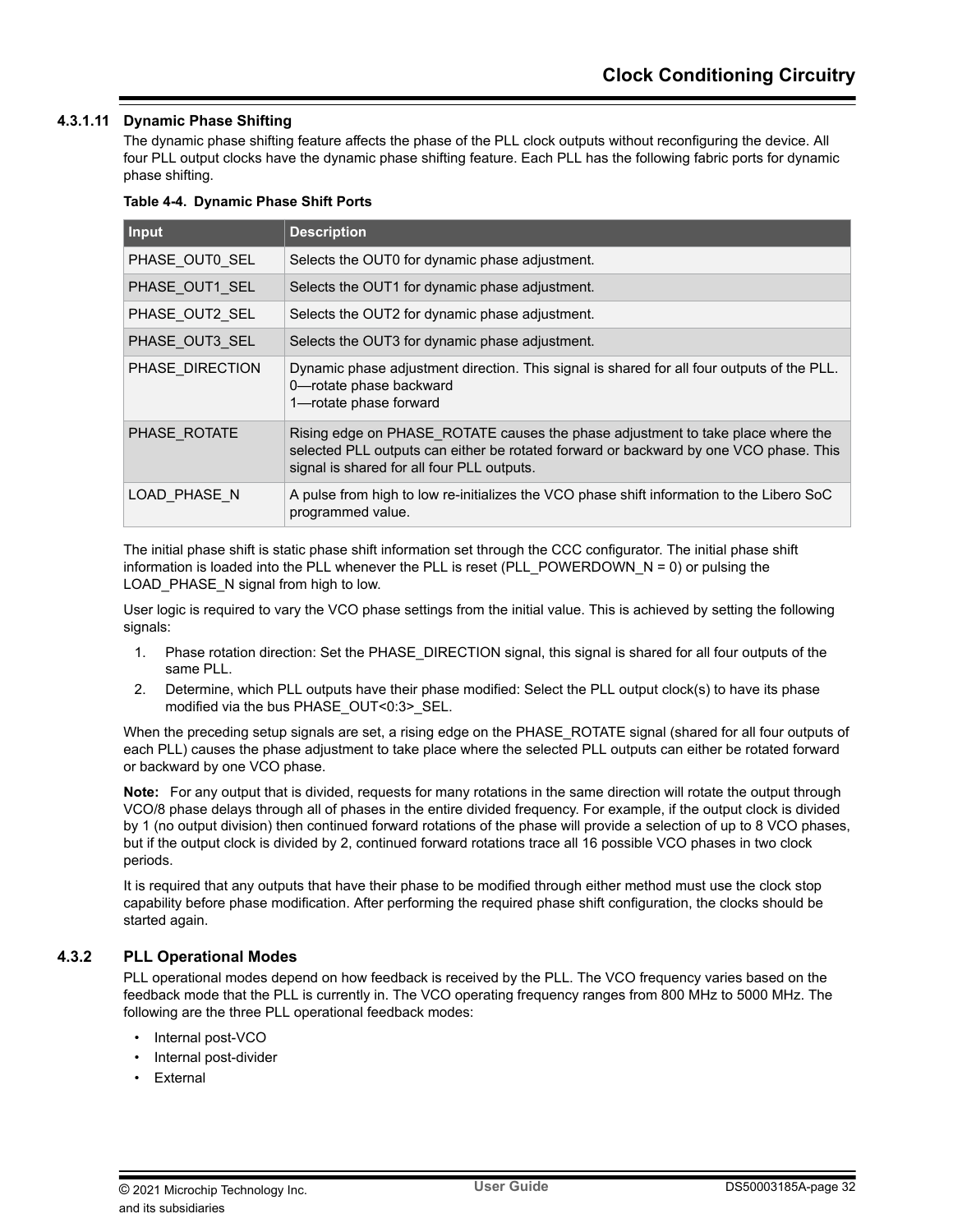The frequency presented to the output dividers (OUTDIVx) is VCO/4. The CCC configurator configures all the internal dividers (RFDIV, FBDIV, and OUTDIVx) with appropriate values based on the reference clock frequency and the requested PLL output frequency. If the requested PLL output frequency is not achievable, the CCC configurator calculates the two nearest (lower and higher) possible output frequencies to select from, and sets the dividers accordingly.

The total feedback divide value (FBDIV) is equals to:

- FBDIV, when PLL is configured for Integer mode
- FBDIV + FRAC/2^24, when PLL is configured for Fractional mode

## **4.3.2.1 Internal Post-VCO Feedback Mode**

In this mode, the VCO output is connected as a feedback clock, as highlighted in the following figure. The VCO operates at (REF\_CLK × FBDIV)/RFDIV. The output frequency on OUT<3:0> is VCO/(4×OUTDIVx). The PLL outputs (OUT<3:0>) are held low until the PLL\_LOCK is asserted. The PLL outputs get reset on the rising edge of PLL\_LOCK (reset-on-lock feature) to ensure proper alignment of the PLL outputs. The PLL outputs are not in phase with the reference clock since the divide-by-4 phase generator and output dividers are not in the feedback loop.

Minimum jitter and phase error is achieved in this mode.



## **Figure 4-7. Internal Post-VCO Feedback Mode**

## **4.3.2.2 Internal Post-Divider Feedback Mode**

In this mode, one of the output dividers is placed into the feedback loop, as highlighted in the following figure. The VCO operates at (REF\_CLK × 4 × OUTDIVx × FBDIV)/RFDIV. This mode supports a greater range of output frequencies than the range possible with internal Post-VCO feedback mode. The OUTDIV2 and OUTDIV3 can be cascaded to generate a clock up to 127 × 127 slower than the VCO clock. The CCC configurator adds soft-logic around the PLL to ensure proper alignment of the PLL outputs. In this mode, the PLL does not compensate for global clock network delay.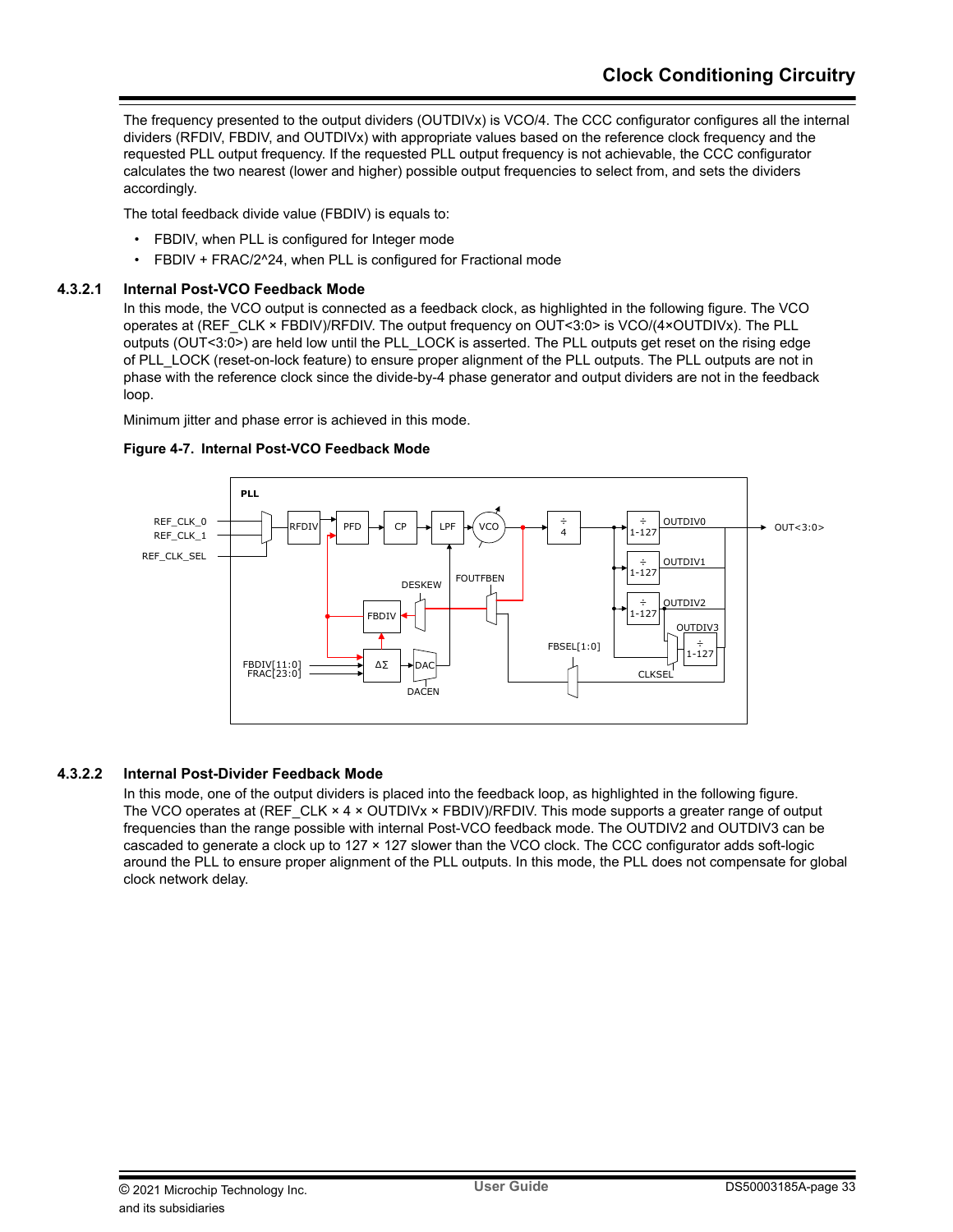



## **4.3.2.3 External Feedback Mode**

In this mode, the feedback clock port (FB CLK) is exposed to the user. The PLL clock output 0 must be connected to FB\_CLK either through a global clock network or PCB routing. The following figure highlights the external feedback path routed through a global clock network. The external feedback mode allows users to adjust the clock automatically to compensate for clock network skew and/or PCB routing skew. This mode exhibits more jitter on the PLL outputs compared to the other modes.

In this mode, the VCO operates at (REF\_CLK × 4 × OUTDIVx × FBDIV)/RFDIV. Any FBDIV value from 1 to 1250 is valid. In this mode, the PLL output, which is fed back as feedback clock (FB\_CLK) is phase aligned with the PLL reference clock. The CCC configurator adds soft-logic around the PLL to ensure proper alignment of the PLL outputs.



## **Figure 4-9. External Feedback Mode—Feedback through Global Clock Network**

## **4.3.3 Spread Spectrum Clock Generation**

In the CCC, each PLL is integrated with a spread spectrum modulator (SSMOD) for spread spectrum clock generation (SSCG). The SSMOD is enabled or disabled using a CCC configurator. The SSMOD modulates the PLL output to spread the fundamental clock signal energy to a wide band of frequencies for reducing electromagnetic interference (EMI). The lowering of EMI enables significant reduction in expensive shielding cost and reduce interference with other sensitive circuits.

The SSCG capability is supported only when the PLL is placed in Fractional-N mode. Programming options include selection of center spread or down spread, modulation depth, and modulation shape.

The modulation frequency is the rate at which the spreading signal sweeps from the minimum to the maximum PLL output frequency. The modulation depth is represented by percentage spread, which defines the frequency range of the modulated clock resulting from the spread spectrum modulation.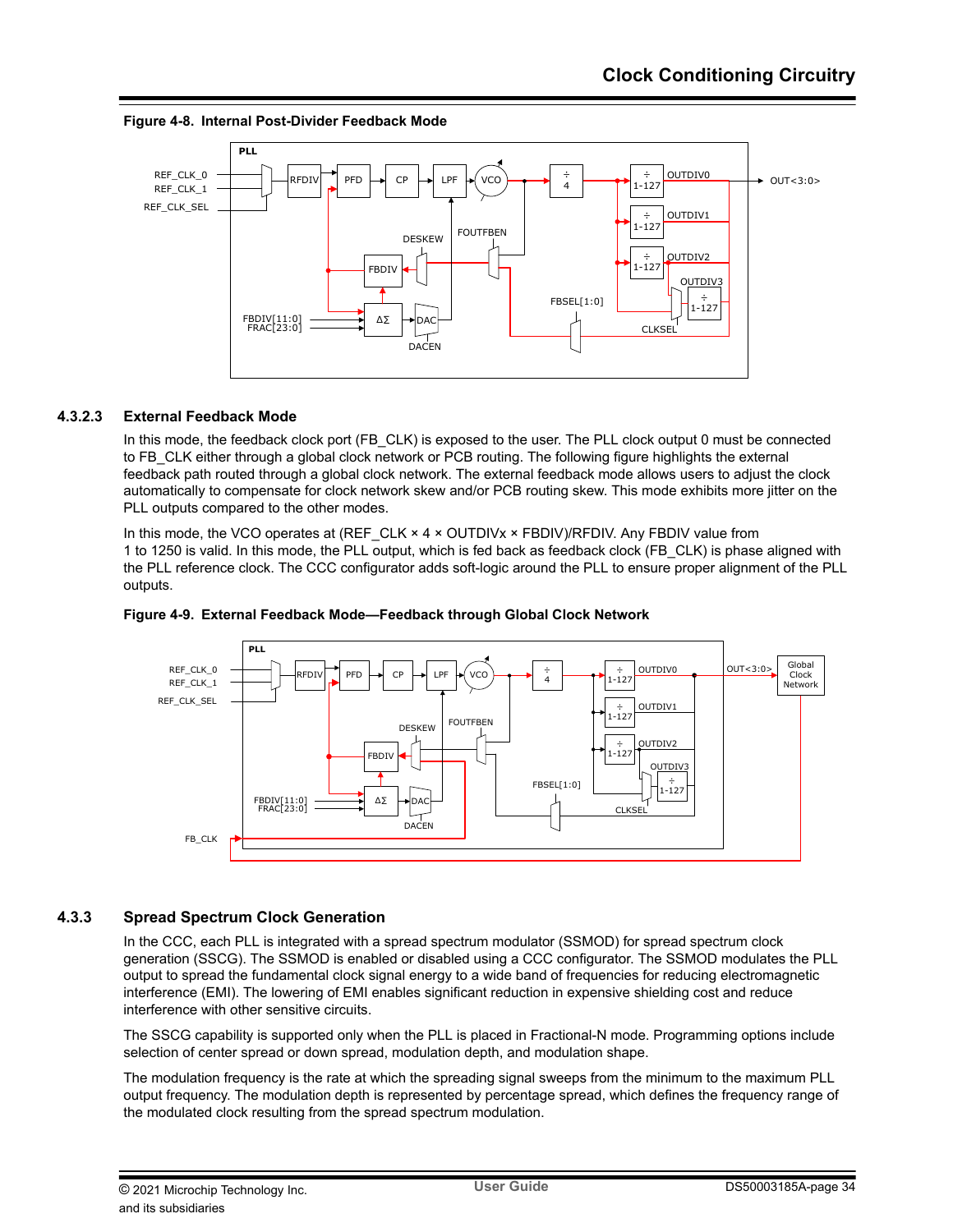The modulation shape is selectable between a triangular modulation profile and a pseudo random noise source.

The SSMOD works by modulating the feedback divider value of the PLL, thus modulating the PLLs output frequency between minimum and maximum value. For example, consider the case of a PLL with a reference clock of 20 MHz, an output frequency of 1 GHz, and a center spread modulation of 1.5%. The feedback divider is programmed to 50. The SSMOD then modulates the integer and fractional bits so that the PLL is configured with a:

- Nominal divide value of 50
- Maximum divide value of 50.75 (FBDIV = 12'b000000110010, FRAC = 24'b110000000000000000000000)
- Minimum divide value of 49.25 (FBDIV = 12'b000000110001, FRAC = 24'b010000000000000000000000)

The following figure shows the frequency versus time and the resulting amplitude in the frequency domain.

### **Figure 4-10. Spread Spectrum in Time and Frequency Domain Using Triangular-Modulated Waveform**



The modulation frequency, modulation depth (spread), and spread mode are configurable in the CCC configurator. A SPREAD value of 0 turns off the modulation, a SPREAD value of 31 gives maximum modulation, and a value of 1 gives minimum modulation.

The following table lists the details of the modulation depth for a given SPREAD value, calculated as follows:

Modulation Depth =  $\pm$ (SPREAD) × 0.1%

|  |  | Table 4-5. Center and Down Spread Modulation Depths Based on SPREAD Value |  |  |
|--|--|---------------------------------------------------------------------------|--|--|
|--|--|---------------------------------------------------------------------------|--|--|

| <b>SPREAD</b>  | <b>Center Spread</b> | Down Spread |
|----------------|----------------------|-------------|
| $\mathbf 0$    | $\mathbf 0$          | $\mathbf 0$ |
| 1              | ±0.1%                | $-0.1%$     |
| $\overline{2}$ | ±0.2%                | $-0.2%$     |
| 3              | ±0.3%                | $-0.3%$     |
| $\overline{4}$ | ±0.4%                | $-0.4%$     |
| 5              | ±0.5%                | $-0.5%$     |
| $6\phantom{1}$ | ±0.6%                | $-0.6%$     |
| $\cdots$       | $\sim$ $\sim$ $\sim$ | $\cdots$    |
| 29             | ±2.9%                | $-2.9%$     |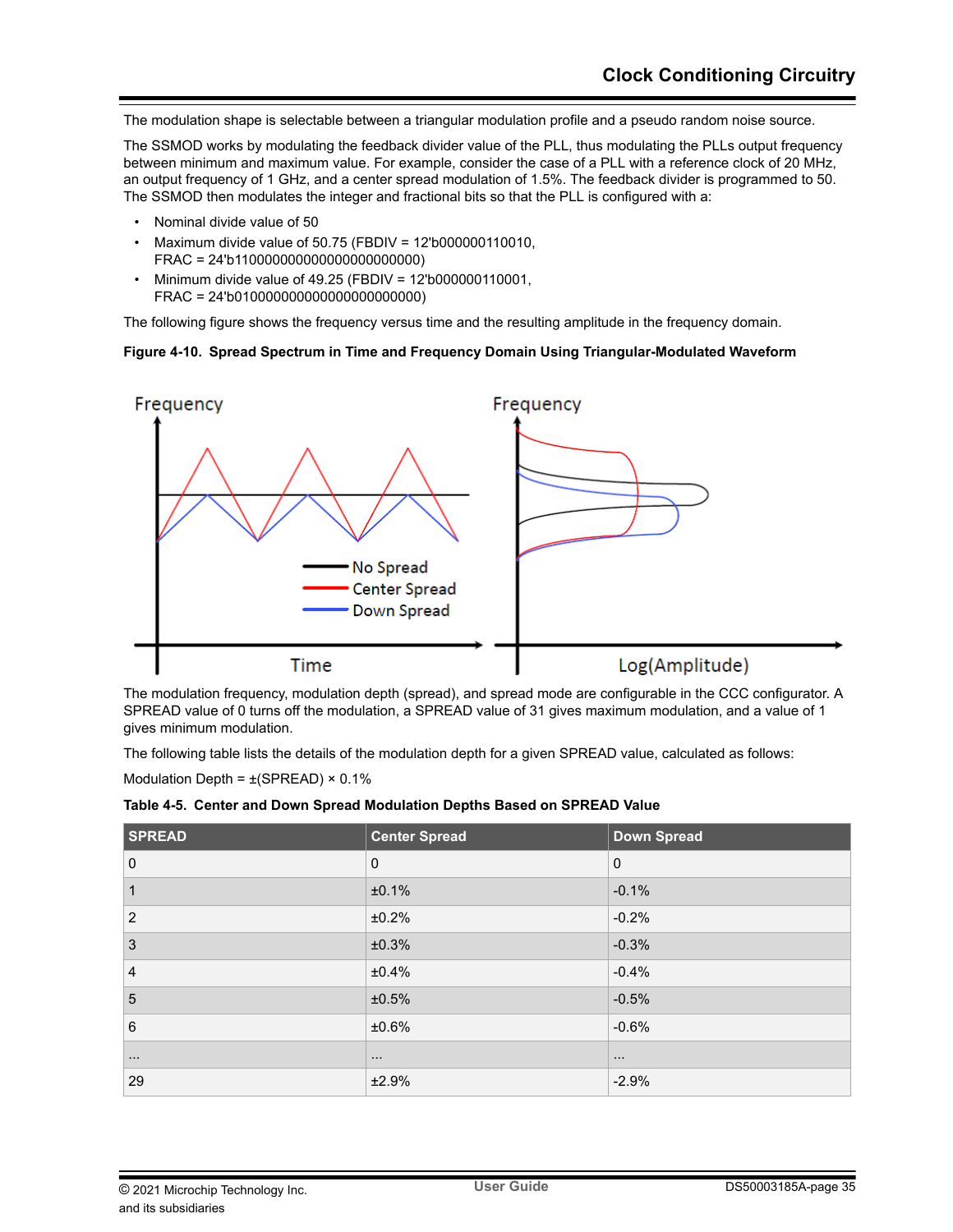| continued     |                      |             |  |
|---------------|----------------------|-------------|--|
| <b>SPREAD</b> | <b>Center Spread</b> | Down Spread |  |
| 30            | $±3.0\%$             | $-3.0\%$    |  |
| 31            | ±3.1%                | $-3.1%$     |  |

The modulation mode (Center versus Down spread) and the modulation amplitude depends on the amount of EMI reduction desired and the timing margin for logic running on the spread clock domain. The larger the spread value, the greater the reduction in the EMI amplitude. The larger the spread value, the more timing margin needed for the correct logic operation.

## **4.3.4 PLL Use Models**

## **4.3.4.1 Clock Frequency Synthesis**

PLLs can be used to multiply or divide the reference clock with dividers—RFDIV, FBDIV, and OUTDIVx. Each of the four PLL outputs offer independent dividers (OUTDIVx) with values between 1 to 127. For OUT3, OUTDIV2, and OUTDIV3 can be cascaded to generate a clock that is up to  $127 \times 127$  slower than the VCO clock.



### **Figure 4-11. Frequency Synthesis**

PLLs operate in integer or fractional mode. Fractional-N capability is added to the FBDIV so that the VCO frequency becomes a non-integer divide of the REF\_CLK frequency.

### **4.3.4.2 Zero-Delay Buffer**

Zero-delay buffer provides a phase-aligned copy of the input clock at the output pins and is useful for clock distribution applications that require a single clock to be fanned out to multiple external components with low-skew between them.

As shown in the following figure, the PLL can be used to create a zero-delay clock buffer. The PLL is configured in external feedback mode and feedback path is confined to the preferred PLL output pin. The zero-delay buffer aligns the clock driven off-chip with the clock input for a minimal delay between the clock input and the external clock output. Delay lines are provided in the CCC to allow the output clock to be pulled back in time.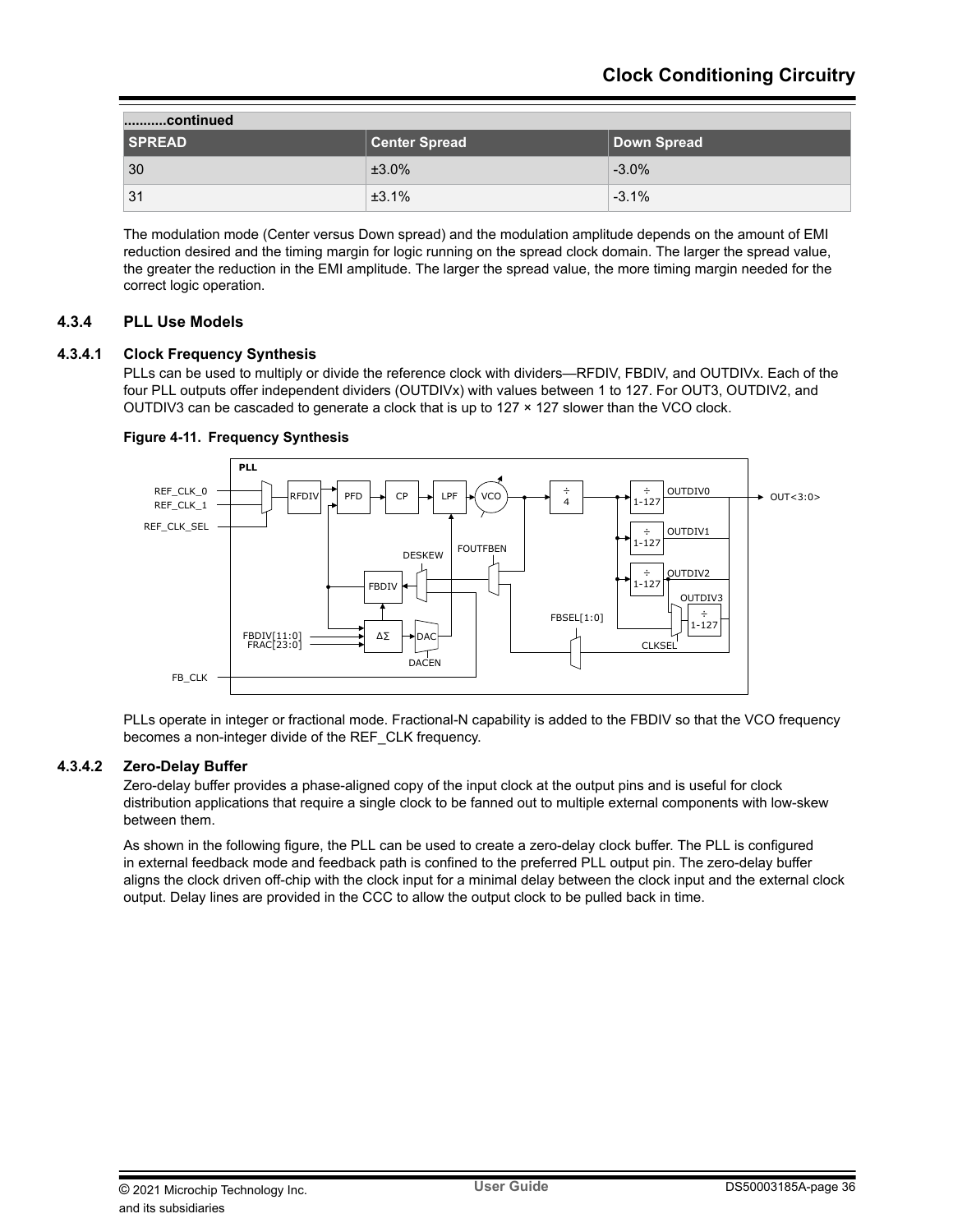

<span id="page-36-0"></span>**Figure 4-12. Zero-Delay Buffer—Phase Relationship Between Clocks**

To create a zero-delay buffer, the routing delay between the CLK\_OUT pin and the external component clock input pin must match with the routing delay between the CLK\_OUT pin and the PLL feedback clock pin. It is recommended to use the preferred PLL output pin to route the clock output off-chip and the preferred clock input pins to connect the PLL reference and feedback clock to reduce clock injection delay.

The clock at internal register can lead or lag the external clock output.

# **4.4 Delay-Locked Loops**

DLLs can be used in wide range of applications, such as precise phase-shifted clock generation, clock insertion delay removal, phase reference delay (for 90° phase shift), and duty-cycle correction. DLLs add delay to the reference clock to create specific phase relationships. There are two types of DLL outputs—clock signals (CLK\_0 and CLK\_1) and a delay code vector (CODE[7:0]).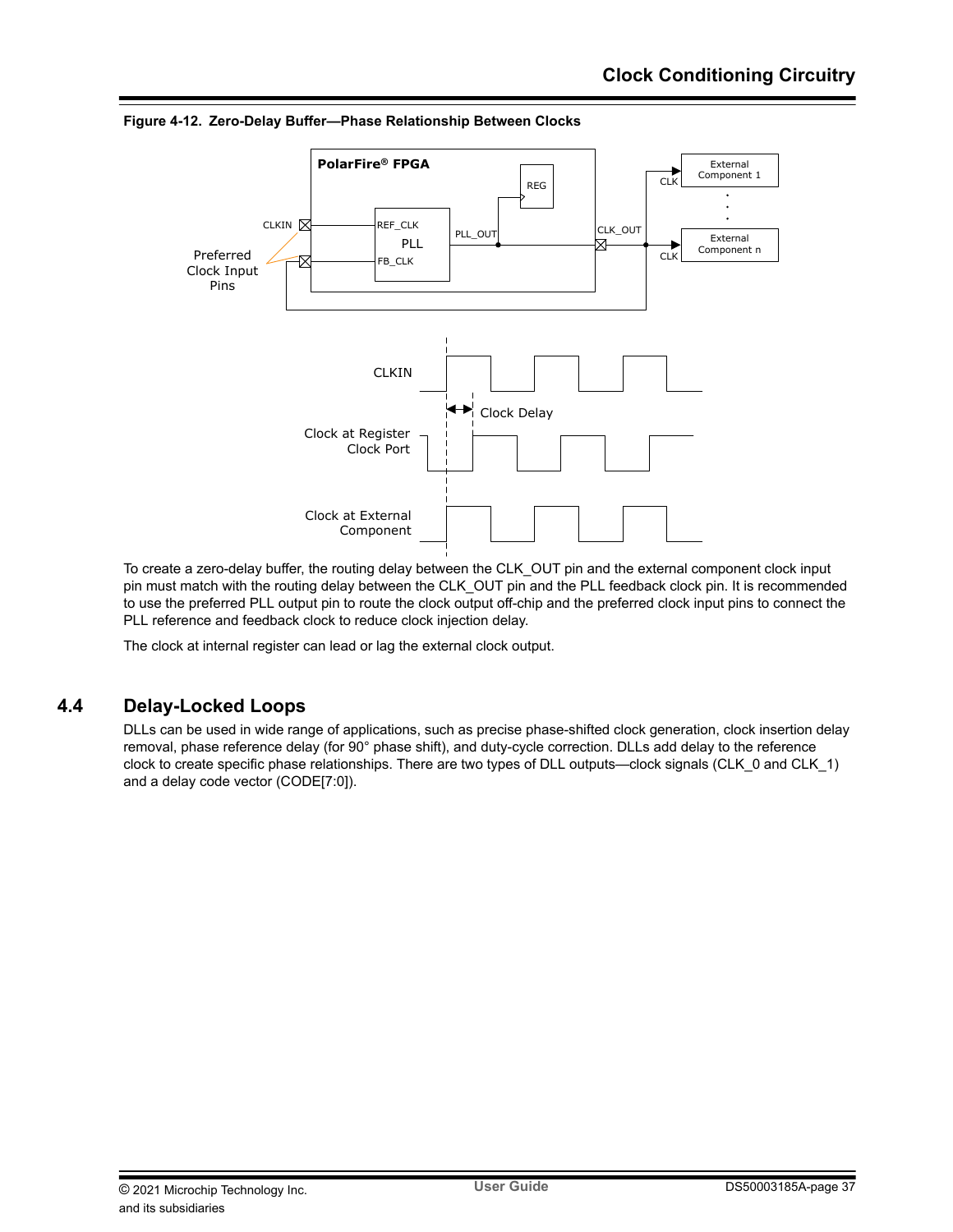## **Figure 4-13. DLL Block Diagram**



The key blocks of a DLL are PFD, arithmetic logic unit (ALU), and a delay chain including five delay cells with 128 delay taps each. Each delay tap is design for a delay of ~25 ps steps. See respective [PolarFire FPGA Datasheet](http://www.microsemi.com/index.php?option=com_docman&task=doc_download&gid=136519) or [PolarFire SoC Advance Datasheet](http://www.microsemi.com/index.php?option=com_docman&task=doc_download&gid=1244583) for characterized values. The delay taps are not PVT compensated.

The reference clock must be sourced from one of the following:

- Preferred clock inputs
- High-speed I/O clocks
- FPGA fabric routed clocks
- Transceiver interface clocks (CCC\_SE only)

**Note:**  The preferred clock inputs which are capable of driving CCCs have dedicated connections to clock inputs (reference clock or feedback clock) of PLLs and/or DLLs present in the CCCs. See [2.4.2 Preferred Clock Inputs](#page-12-0) [Connectivity in CCCs](#page-12-0) for the connectivity of preferred clock inputs to PLLs and DLLs present in a CCC.

The reference clock feeds the delay chain block and PFD. The reference clock can be divided before it is fed to the PFD.

The PFD detects the phase difference between the reference clock and the feedback clock, and produces an up or down signal to the ALU. The ALU increments or decrements the number of delay taps utilized by the delay cells until the rising edges of the feedback clock align with the reference clock. After the two clocks are in phase, the DLL is locked and LOCK signal is asserted, thereby compensating for the delay in the clock distribution path. The phase lock range has four options to accommodate various cycle-to-cycle jitter tolerance requirements: ±200 ps–400 ps, ±350 ps–700 ps, ±500 ps–1000 ps, and ±750 ps–1500 ps.

The duty-cycle correction feature of DLLs corrects the duty-cycle of the reference clock to create 50% duty-cycle clock output. Clocks with 50% duty-cycle are important for implementing high-speed communication interfaces (for example, DDR applications).

## **4.4.1 DLL Operational Modes**

The DLL can be operated in one of the following modes:

- Phase reference mode
- Phase generation mode
- Clock injection delay removal mode

### **4.4.1.1 Phase Reference Mode**

In this mode, the DLL\_REF\_CLK feeds the PFD through two paths—one directly and another through four delay elements in a chain. The ALU increments or decrements delay taps in the delay elements to align the rising edges of the clock through two paths to the same phase. This alignment ensures that the clock delay through all the four delay blocks matches a whole clock period of the DLL\_REF\_CLK, with each delay block corresponding to a 90° phase shift.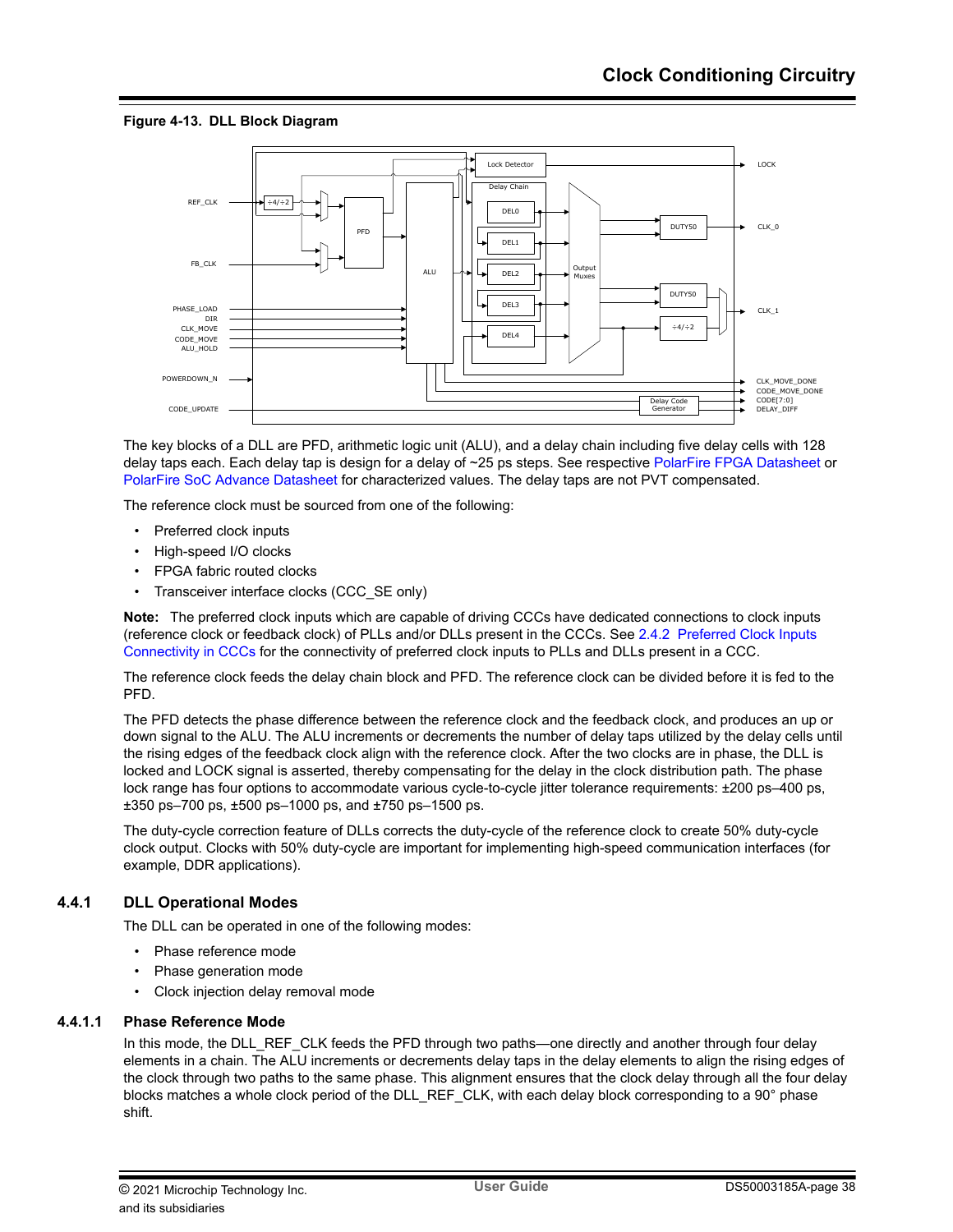In this mode, the DLL reports a delay code on DLL\_CODE [7:0] that states how many delay taps are needed to generate a 90° phase shift with respect to reference clock. The delay code must be connected to a slave delay element located in the I/O logic to apply the same amount of delay to other inputs.

The reference clock frequency must be within the range of 133 MHz to 800 MHz.

### **Figure 4-14. DLL Port List—Phase Reference Mode**



#### **Table 4-6. DLL Port List—Phase Reference Mode**

| <b>Port Name</b>   | <b>Direction</b> | <b>Description</b>                                                                                                                                                                       |
|--------------------|------------------|------------------------------------------------------------------------------------------------------------------------------------------------------------------------------------------|
| DLL_REF_CLK        | Input            | Reference clock                                                                                                                                                                          |
| DLL CODE UPDATE    | Input            | Delay code update signal                                                                                                                                                                 |
| DLL_CODE_MOVE      | Input            | Rising edge of DLL CODE MOVE adds or subtracts a delay<br>tap on DLL_CODE[7:0] output based on DLL_PHASE_LOAD and<br>DLL DIR.                                                            |
| DLL DIR            | Input            | Adds or subtracts a delay tap on DLL_CODE[7:0] when<br>DLL_CODE_MOVE goes high.<br>- 1'b0-Subtracts delay by one tap<br>- 1'b1-Adds delay by one tap                                     |
| DLL PHASE LOAD     | Input            | Reset the delay settings to the Libero SoC programmed values. It<br>must be set to 0 for dynamic code tuning.                                                                            |
| DLL_POWERDOWN_N    | Input            | DLL power-down input (active low):<br>- 1'b0-Power-down state<br>- 1'b1--DLL is enabled                                                                                                  |
| DLL_CODE[7:0]      | Output           | Binary delay code output                                                                                                                                                                 |
| DLL LOCK           | Output           | Lock output                                                                                                                                                                              |
| DLL DELAY DIFF     | Output           | Delay code difference indicator                                                                                                                                                          |
| DLL_CODE_MOVE_DONE | Output           | The delay code tuning completes with DLL_CODE_MOVE_DONE<br>going high. The falling edge on DLL CODE MOVE clears the<br>DLL_CODE_MOVE_DONE and prepares for the next fine-tuning<br>move. |

The DLL\_DELAY\_DIFF output indicates when to update the delay code. The DLL\_DELAY\_DIFF output gets asserted when the delay code output is different than the ALU up-to-date calculation and an update is needed. The delay code gets updated by driving high on DLL\_CODE\_UPDATE signal for at least two reference clock cycles. If the DLL\_CODE\_UPDATE is driven high and held in that state, the delay code output is continuously updated.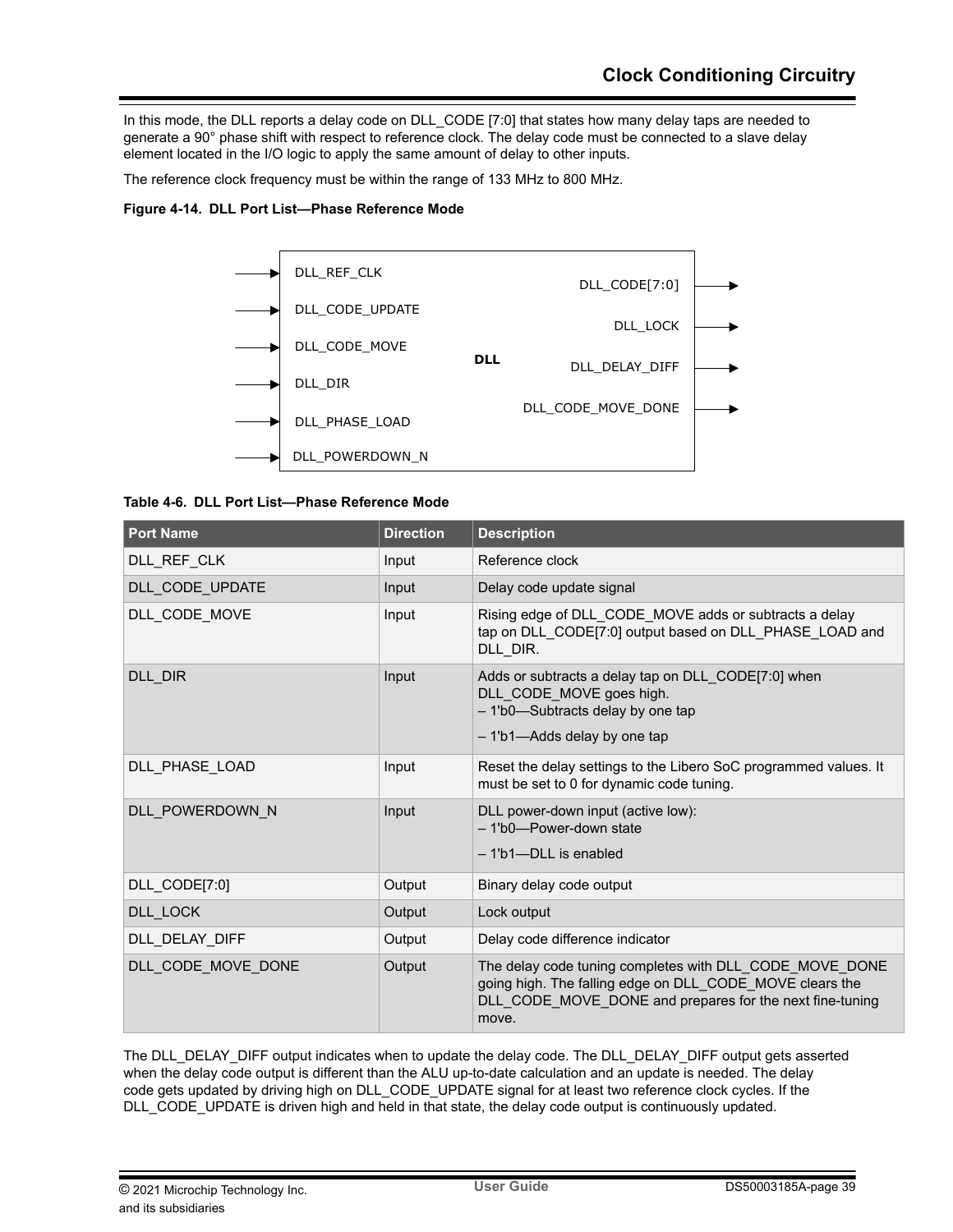The delay code can be adjusted statically by adding or subtracting a number of delay taps using CCC configurator. The user logic can further dynamically add or subtract one delay tap at a time using fabric input signals, DLL\_DIR and DLL\_CODE\_MOVE. The dynamic fine tuning can be re-initialized to the Libero SoC programmed settings using the fabric input signals—DLL\_PHASE\_LOAD and DLL\_CODE\_MOVE.

Each rising edge on DLL\_CODE\_MOVE triggers one fine-tuning load or add/subtract move on delay code output depending on the DLL\_PHASE\_LOAD and DLL\_DIR. The delay code tuning completes with DLL\_CODE\_MOVE\_DONE going high. The falling edge on DLL\_CODE\_MOVE clears the DLL\_CODE\_MOVE\_DONE and prepares for the next fine-tuning move.





### **4.4.1.2 Phase Generation Mode**

In this mode, the DLL generates two independent clock outputs—DLL\_CLK\_0 and DLL\_CLK\_1. The clock outputs can be connected to global and high-speed I/O clock networks. The reference clock frequency ranges from 133 MHz to 800 MHz.

### **Figure 4-16. DLL Port List—Phase Generation Mode**



## **Table 4-7. DLL Port List—Phase Generation Mode**

| <b>Port Name</b>         | <b>Direction</b> | <b>Description</b> |
|--------------------------|------------------|--------------------|
| <b>IDLL REF CLK</b><br>_ | Input            | l Reference clock. |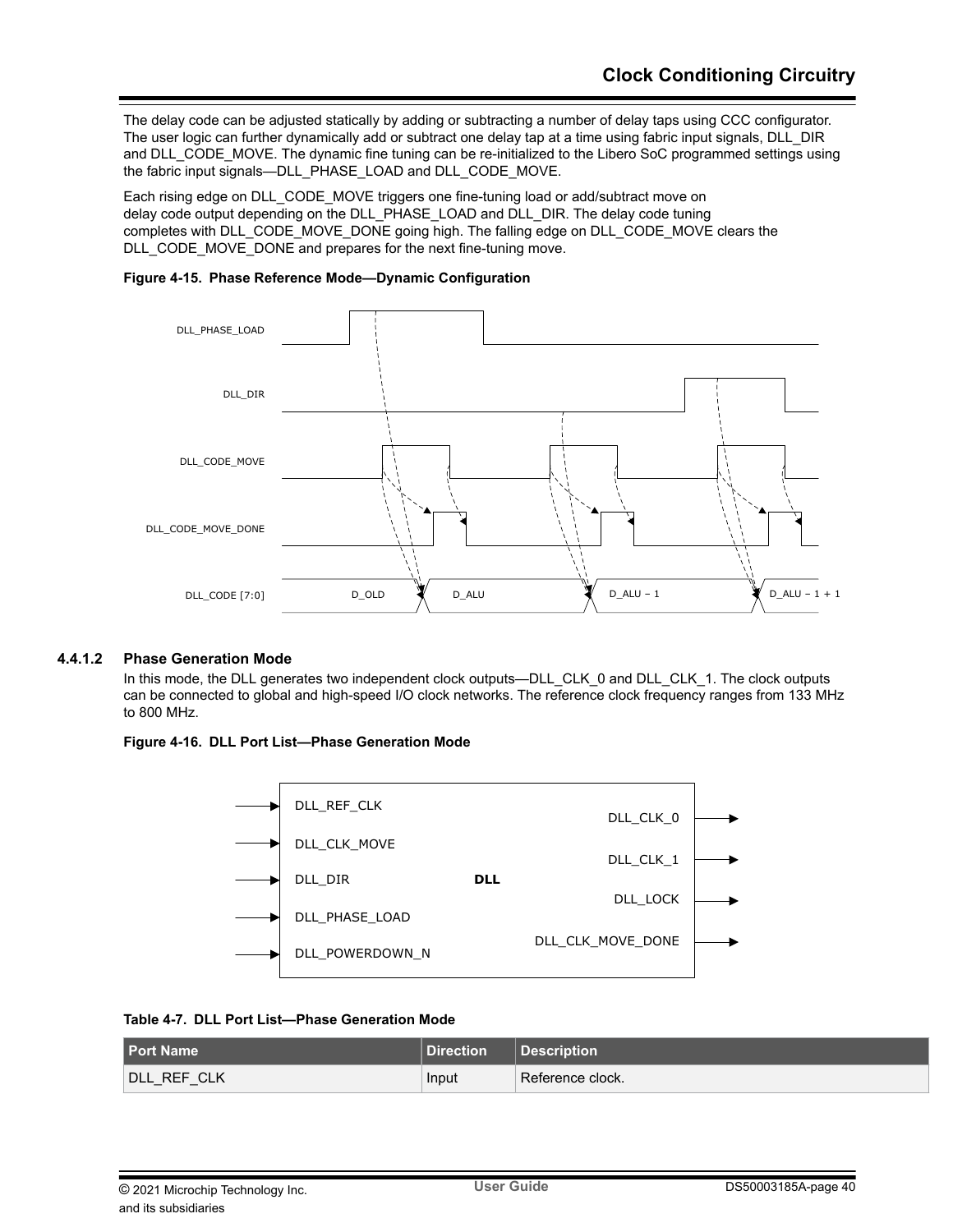| continued         |                  |                                                                                                                                                                                  |  |
|-------------------|------------------|----------------------------------------------------------------------------------------------------------------------------------------------------------------------------------|--|
| <b>Port Name</b>  | <b>Direction</b> | <b>Description</b>                                                                                                                                                               |  |
| DLL CLK MOVE      | Input            | Rising edge of DLL_CLK_MOVE adds or subtracts a delay<br>tap on DLL CLK 1 output based on DLL PHASE LOAD and<br>DLL_DIR.                                                         |  |
| DLL DIR           | Input            | Adds or subtracts a delay tap on DLL_CLK_1 when<br>DLL CLK MOVE goes HIGH.<br>1'b0-Subtracts delay by one tap<br>1'b1-Adds delay by one tap                                      |  |
| DLL PHASE_LOAD    | Input            | Resets the delay settings to the Libero SoC programmed values.<br>It must be set to 0 for dynamic clock tuning.                                                                  |  |
| DLL POWERDOWN N   | Input            | DLL power-down input (active low):<br>1'b0-Power-down state<br>1'b1-DLL is enabled                                                                                               |  |
| DLL_CLK_0         | Output           | Primary clock output.                                                                                                                                                            |  |
| DLL_CLK_1         | Output           | Secondary clock output.                                                                                                                                                          |  |
| DLL LOCK          | Output           | Lock output.                                                                                                                                                                     |  |
| DLL CLK MOVE DONE | Output           | The clock tuning completes with DLL_CLK_MOVE_DONE<br>going high. The falling edge on DLL_CLK_MOVE clears the<br>DLL CLK MOVE DONE and prepares for the next fine-tuning<br>move. |  |

DLL\_CLK\_0 can be statically shifted by 0°, 90°, 180°, 270°, or 360°, and can be optionally regulated with a 50% duty-cycle.

DLL CLK 1 can be statically shifted within 32 fine phase options from 0° to 360° in 11.25° steps. The user logic can further dynamically add/or subtract one delay tap a time using fabric input signals—DLL\_DIR and DLL\_CLK\_MOVE. The dynamic fine tuning on DLL\_CLK\_1 can be re-initialized to the Libero SoC programmed settings using the fabric input signals—DLL\_PHASE\_LOAD and DLL\_CLK\_MOVE.

Each rising edge on DLL\_CLK\_MOVE triggers one fine-tuning load or add/subtract move on DLL\_CLK\_1 depending on the DLL\_PHASE\_LOAD and DLL\_DIR. The clock phase shift completes by asserting the DLL\_CLK\_MOVE\_DONE. The falling edge on DLL\_CLK\_MOVE clears the DLL\_CLK\_MOVE\_DONE and prepares for the next fine-tuning move.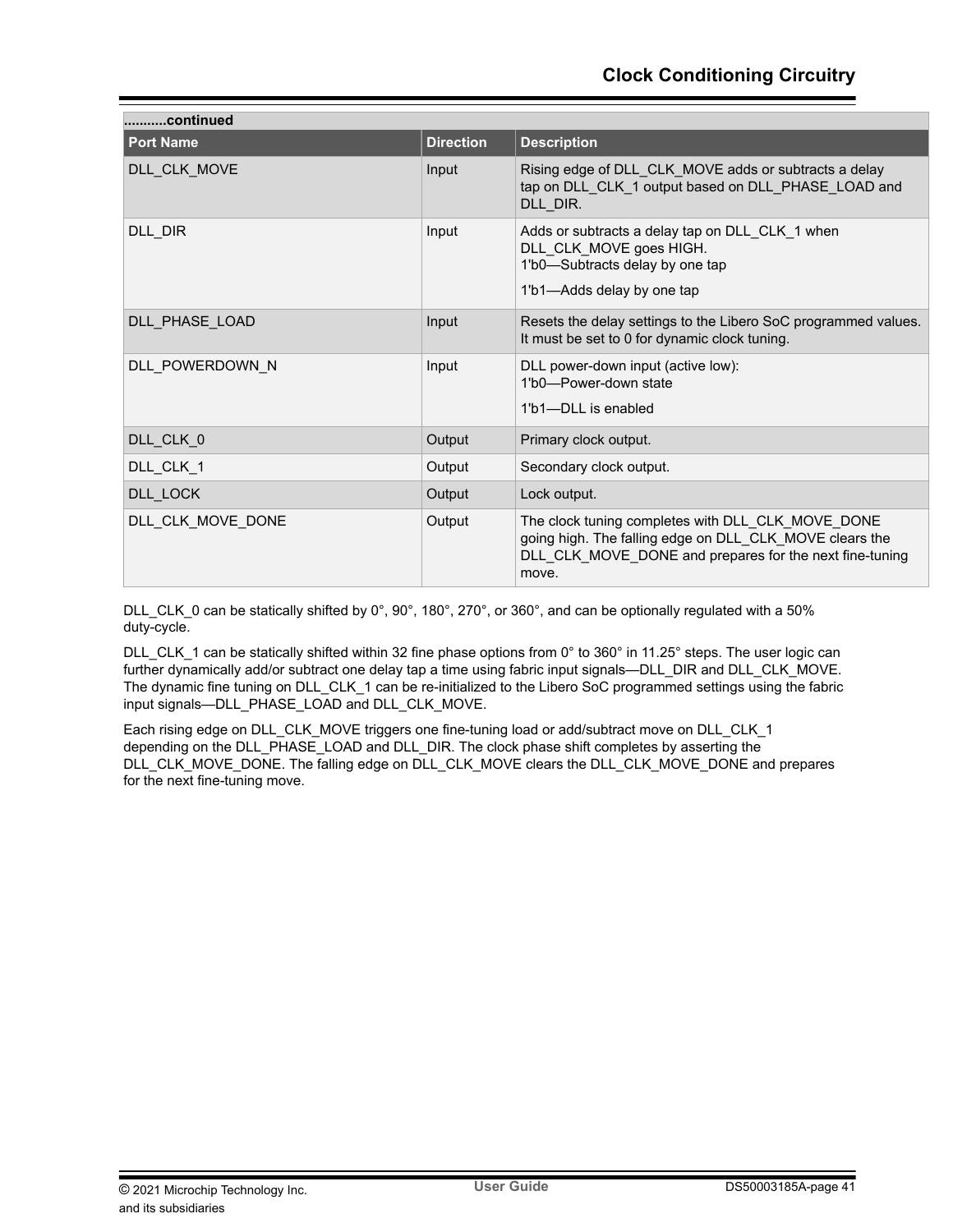DLL\_PHASE\_LOAD DLL\_DIR DLL\_CLK\_MOVE DLL\_CLK\_MOVE\_DONE DLL\_CLK\_1

**Figure 4-17. Phase Generation Mode—DLL\_CLK\_1 Dynamic Configuration**

Optional divider blocks are available to divide the DLL\_CLK\_1 output by 2 or 4. DLL\_CLK\_1 can be regulated with a 50% duty-cycle while in 0°, 90°, 180°, 270°, or 360° shift.

The two clock outputs are glitch-free in static phase shift settings and dynamic fine-tuning. DLL\_CLK\_1 may not be glitch-free while it is re-initialized to the Libero SoC programmed settings.

### **4.4.1.3 Clock Injection Delay Removal Mode**

In Clock Injection Delay Removal mode, the DLL is used to compensate for the clock injection delay associated with the source-synchronous receive interfaces. Clock injection delay is the delay from the input pin of the device to a destination element, such as a flip-flop.





#### **Table 4-8. DLL Port List—Clock Injection Delay Removal Mode**

| <b>Port Name</b> | <b>Direction</b> | <b>Description</b>                                                                 |
|------------------|------------------|------------------------------------------------------------------------------------|
| DLL REF CLK      | Input            | Reference clock                                                                    |
| DLL FB CLK       | Input            | Feedback clock                                                                     |
| DLL POWERDOWN N  | Input            | DLL power-down input (active low):<br>1'b0-Power-down state<br>1'b1-DLL is enabled |
| DLL_CLK_0        | Output           | Primary clock output                                                               |
| DLL CLK 1        | Output           | Secondary clock output                                                             |
| DLL LOCK         | Output           | Lock output                                                                        |

The external clock input is connected to the DLL reference clock and the DLL clock output is connected as DLL feedback clock through global clock routing, as shown in the following figure. The DLL in the clock injection delay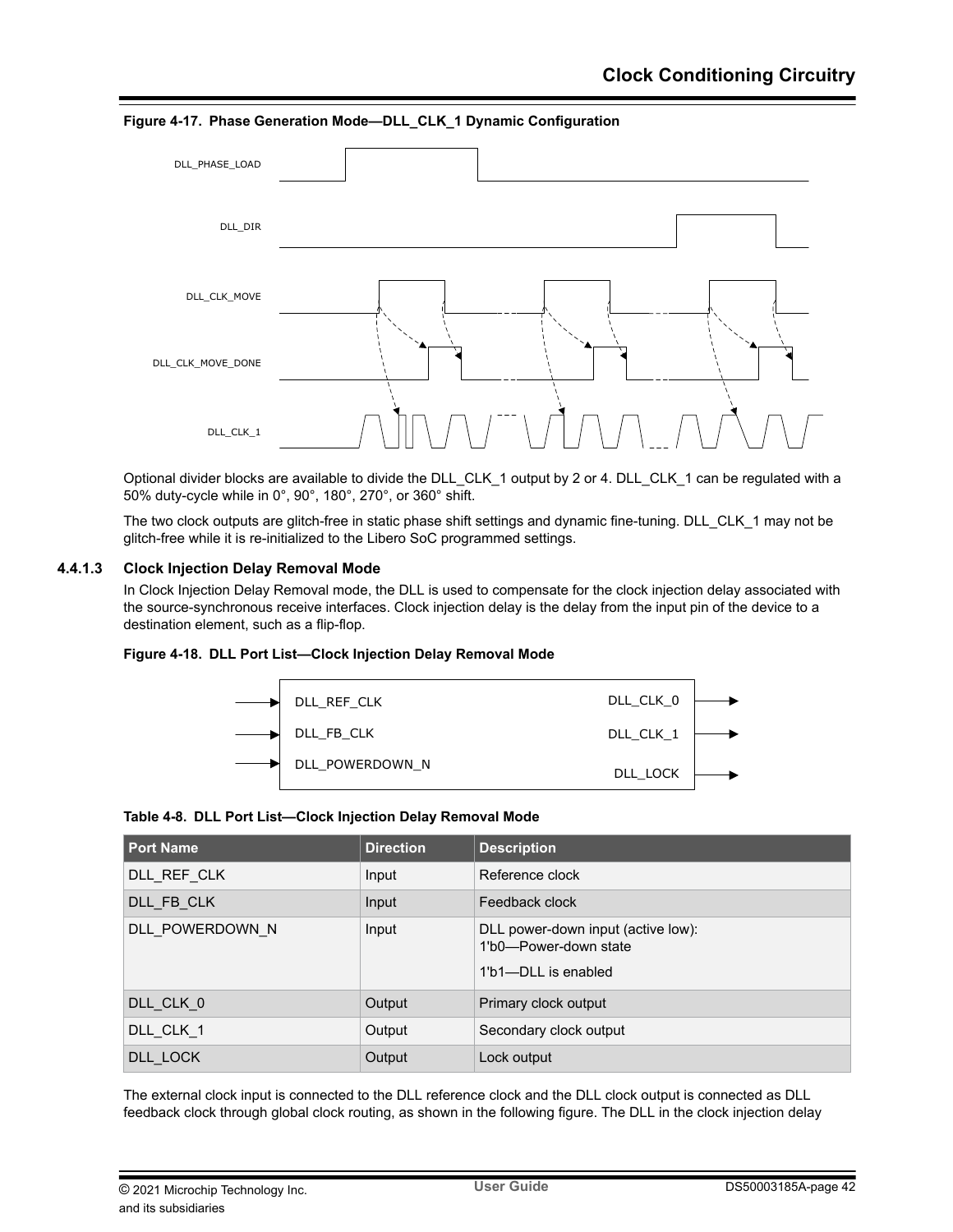<span id="page-42-0"></span>removal mode adds delay to the reference clock to align it with feedback clock, thereby matching delays for the global clock network. When the reference and feedback clock are phase locked, the aggregate delay of the one or more delay cells and the clock distribution network correspond to an integer multiple of the clock cycle of reference clock. This mode supports distribution of DLL\_CLK\_0 and DLL\_CLK\_1 to the global and high-speed I/O clock networks. Only one can be fed back to DLL.

## **Figure 4-19. Clock Injection Delay Removal Mode**



# **4.5 PLL/DLL Cascading**

The clock routing MUXes in CCCs facilitates the cascading of PLLs and DLLs. There are two possible cascading schemes:

- PLL to PLL
- PLL to DLL

The following figure shows the reference and feedback clock connections in a CCC. The CCC configurator must be used for configuring PLL/DLL cascading schemes. The CCC configurator configures the MUXes based on the user inputs provided in the CCC configurator.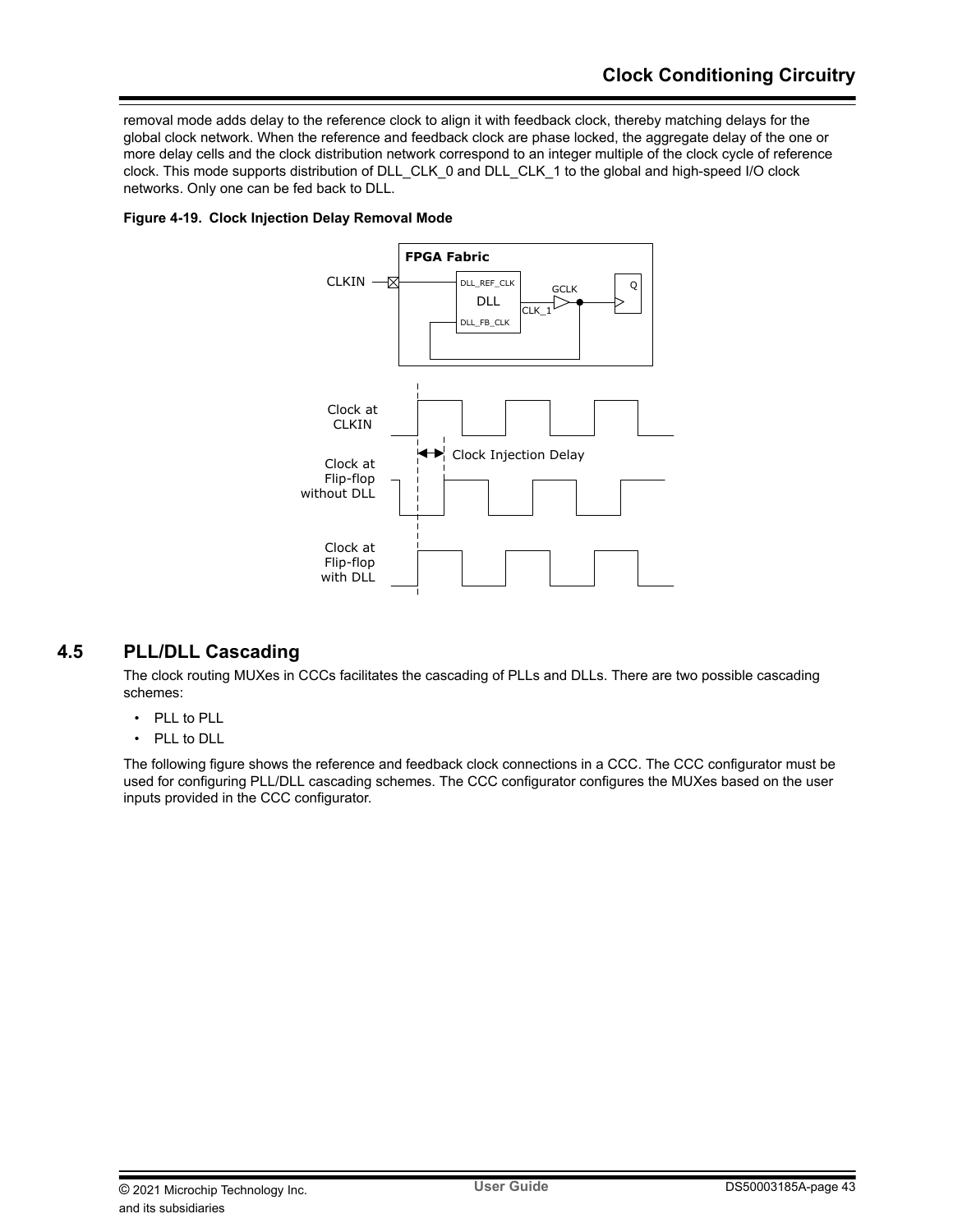

#### <span id="page-43-0"></span>**Figure 4-20. CCC Block Diagram**

## **4.5.1 PLL-to-PLL Cascading**

CCCs support PLL-to-PLL cascading for more precise clock generation and to allow a greater range of clock frequencies than the range possible with a single PLL.

During cascading, the output of the source PLL serves as the reference clock for the destination PLL. If one PLL drives another, the source PLL is required to use a lower PLL bandwidth setting than the PLL it is driving. This ensures that the dual-PLL combination does not amplify phase noise at any injected noise frequency.

## **4.5.2 PLL Driving DLL**

A DLL generates precise phase-shifted clocks. However, it cannot reduce the jitter on the reference clock. The solution is to use a PLL to clean-up the jitter before driving it to one or more DLLs. This technique improves the output jitter of all the DLL outputs, but any jitter added by the DLL is still passed to the clock outputs. In this configuration, the PLL must be configured in the internal feedback mode.

# **4.6 CCC Configuration**

The PLLs and DLLs present in each CCC are configurable statically using CCC configurator. The CCC configurator provides a visual configuration wizard for a quick and easy way to configure the CCC with desired settings. The CCC configuration set through the configurator defines the power-up state of the CCC. The CCC configurator must be instantiated into the design to use PLL or DLL. A single instantiation of the CCC configurator can be configured as a PLL or DLL. Multiple CCC configurators must be instantiated to use multiple PLLs and DLLs in a design. A design can have up to a maximum of eight PLLs and eight DLLs.

The following figure shows the available configuration options (PLL-Single and DLL) in the Configurator window.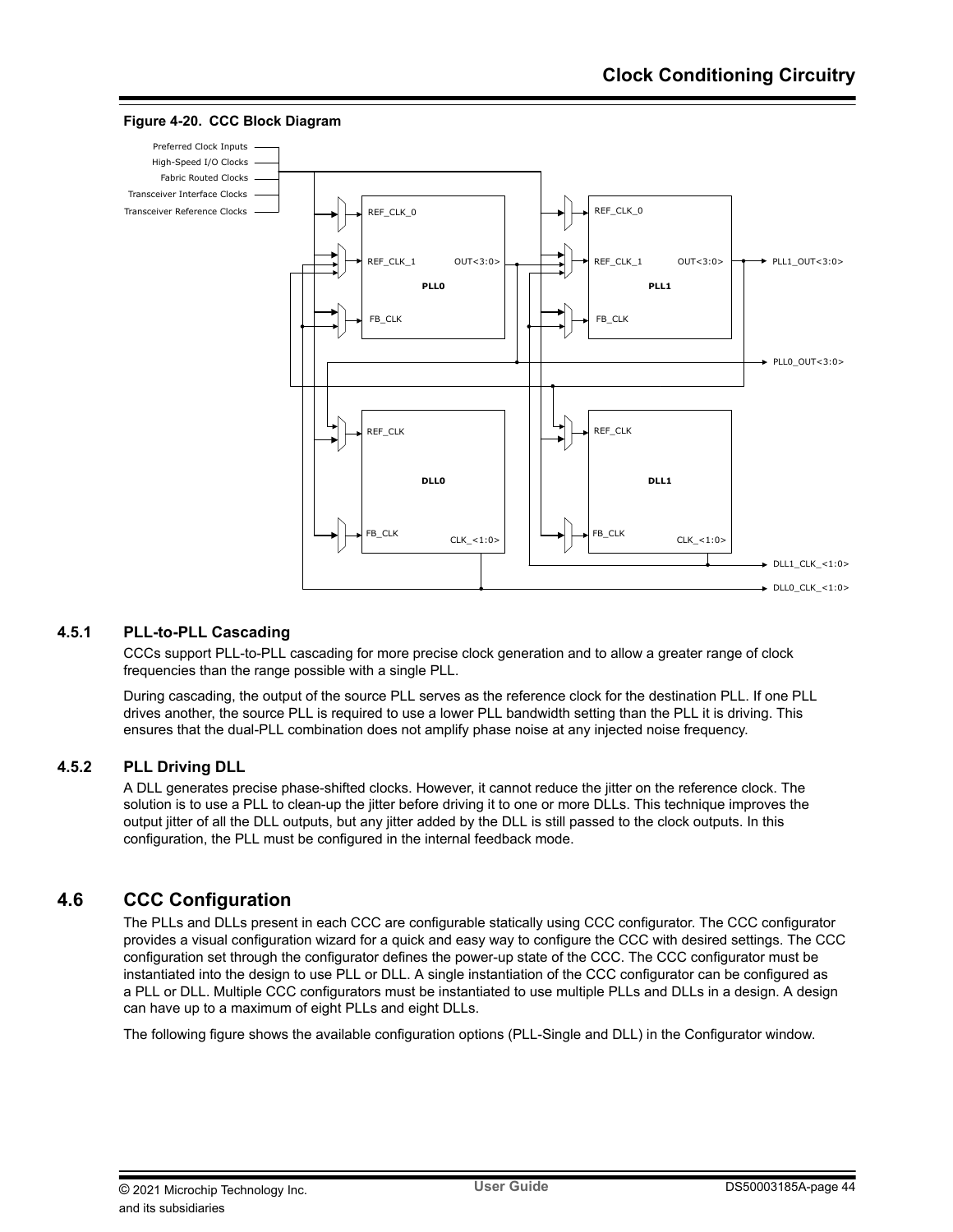**Figure 4-21. CCC Configurator—Configuration Options**

| <b>Clock Conditioning Circuitry (CCC)</b> |                                 |  |  |
|-------------------------------------------|---------------------------------|--|--|
|                                           | Microsemi:SqCore:PF CCC:2.2.100 |  |  |
|                                           |                                 |  |  |
| Configuration   PLL-Single                |                                 |  |  |
|                                           | PLL-Single                      |  |  |
| Clock Options DLL                         | <b>PLL-DLL Cascaded</b>         |  |  |

The following figure shows the Clock Options PLL tab of PLL-Single configuration in the Configurator window.

#### **Figure 4-22. PLL-Single Configuration—Clock Options PLL**

| Configuration PLL-Single                                                                                                 |
|--------------------------------------------------------------------------------------------------------------------------|
| Clock Options PLL   Output Clocks                                                                                        |
| □ Input Frequency                                                                                                        |
| MHz Backup Clock<br>Input Frequency 100<br>Medium-Low $\mathbf{v}$ = 1.299 MHz<br>Bandwidth                              |
| Delay Line                                                                                                               |
| Enable Delay Line                                                                                                        |
| Reference Clock Delay C Feedback Clock Delay<br>Delay Steps: 1                                                           |
| □ Power / Jitter                                                                                                         |
| Maximize VCO for Lowest Jitter VCO = 4800 MHz<br>C Minimize VCO for Lowest Power                                         |
| □ Feedback Mode                                                                                                          |
| Post-VCO<br>$\vert \cdot \vert$                                                                                          |
| E Features                                                                                                               |
| Integer Mode<br><b>SSCG Modulation</b><br>Enable Dynamic Reconfiguration Interface (DRI)<br><b>Expose PowerDown Port</b> |

In the **Clock Options PLL** tab, configure the following parameters:

- **Input Frequency**: Enter clock frequency of PLL reference clock.
	- In Integer mode, frequency ranges from 1 MHz–1250 MHz.
	- In Fractional mode, frequency ranges from 10 MHz–1250 MHz.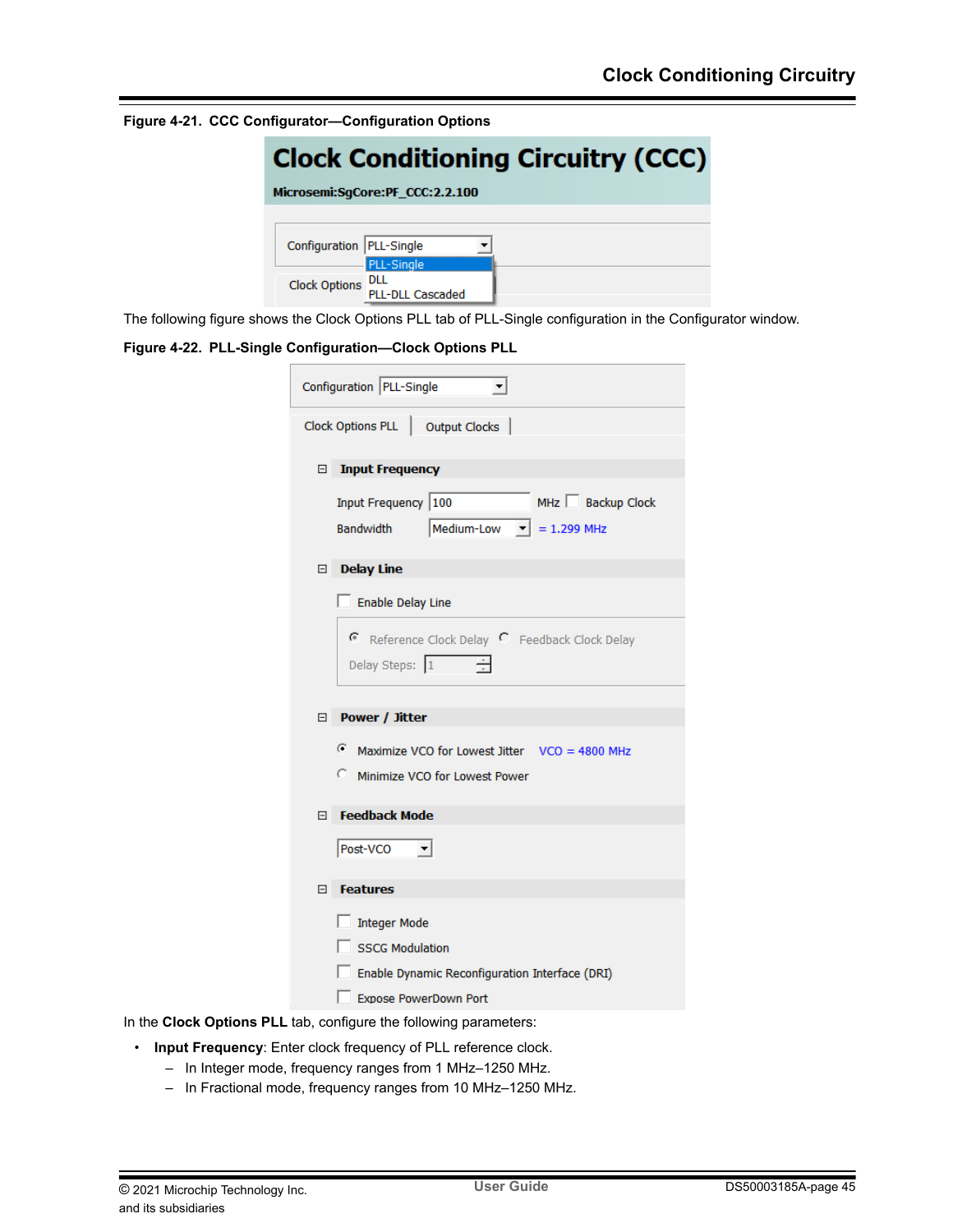- **Backup Clock**: If the design needs a redundant clock of the same frequency, enable the backup clock (REF\_CLK\_1). The clock switching must be done from the fabric using the REF\_CLK\_SEL signal.
- **Bandwidth**: Select the PLL loop bandwidth (Low, Medium-Low, Medium-High, and High) based on jitter and lock time requirements.
- **Delay Lines**: If the design needs clock delay/phase adjustment, enable delay line in the feedback clock path or backup clock path and select the number of delay steps or taps between 0 to 255.
- **Power/Jitter**: The VCO operating range can be set for minimum jitter at the output or minimum power consumption.
	- Select Maximize VCO for Lowest Jitter to use the highest VCO and FPFD frequencies.
	- Select Minimize VCO for Lowest Power to use minimum VCO and FPFD frequencies for low power consumption. In this mode, the lowest first enabled clock output frequency achievable is 200 MHz.
- **Feedback Mode**: Select PLL feedback mode (Internal, External, or Post-VCO), and feedback clock for the external feedback mode.
	- **Post-Divider**: The configurator uses one of the enabled output clocks as the feedback clock. The selected output clock is shown in the configurator and grayed out.
	- **External**: It exposes the feedback clock port to Fabric. The PLL clock output 0 is selected as the feedback clock.
	- **Post-VCO**: Selects the VCO output as the feedback clock.
- **Features**
	- Select **Integer Mode** to use the PLL in integer mode, otherwise the PLL operates in Fractional Mode.
	- Select SSCG modulation to enable the spread spectrum clock generation. Click the **SSCG Modulation** tab for more information.
	- Select **Enable Dynamic Reconfiguration Interface (DRI)** to expose the bus interface to the fabric.
	- Select **Export PowerDown** Port to expose the port to fabric.

The following figure shows the **Output Clocks** tab of PLL-Single configuration in the **Configurator** window.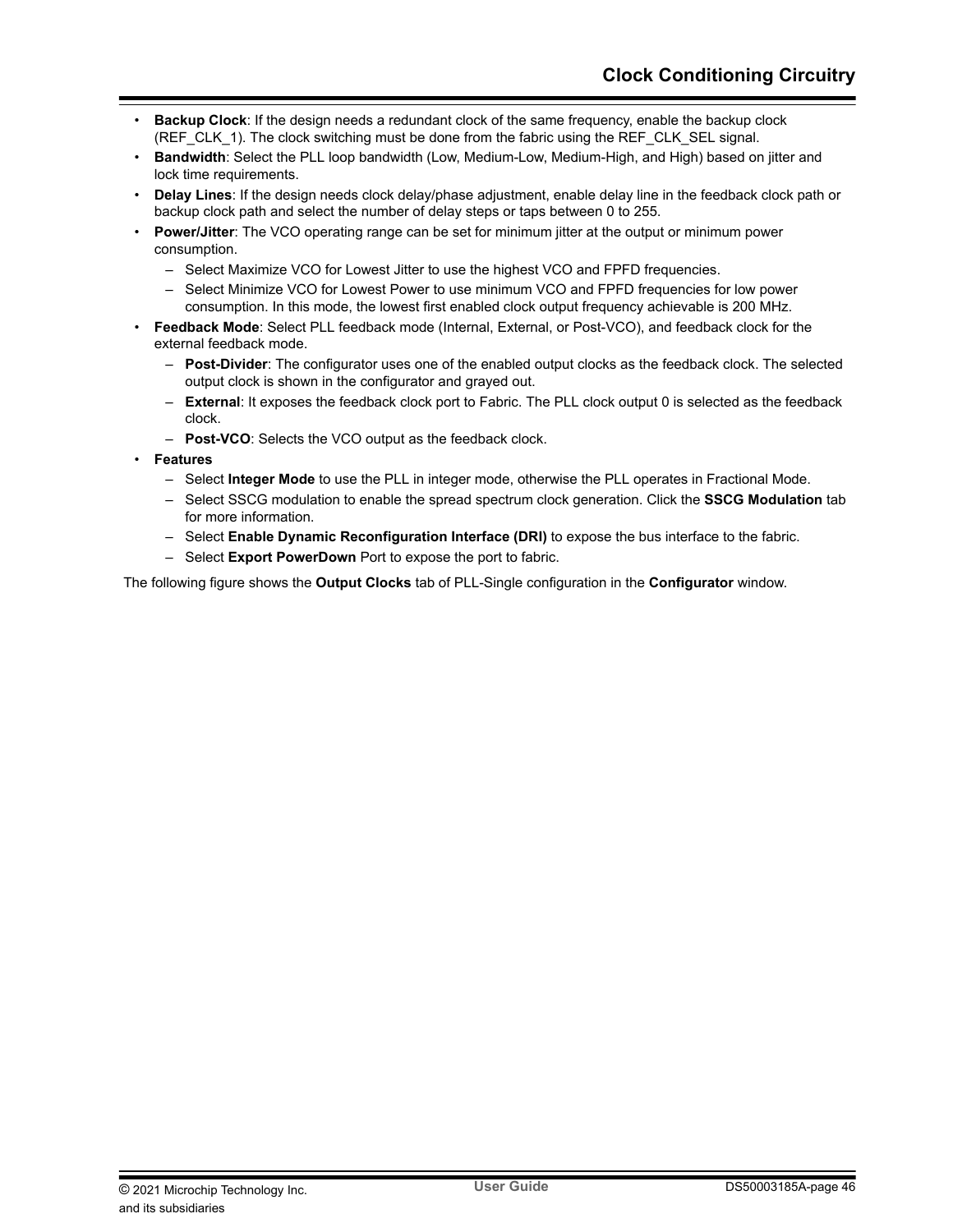|                                      | Figure 4-23. PLL-Single Configuration-Output Clocks |                      |            |                                                                                                              |            |                 |            |
|--------------------------------------|-----------------------------------------------------|----------------------|------------|--------------------------------------------------------------------------------------------------------------|------------|-----------------|------------|
| <b>Clock Options PLL</b>             | <b>Output Clocks</b>                                |                      |            |                                                                                                              |            |                 |            |
|                                      | For best results, put the highest frequency first.  |                      |            |                                                                                                              |            |                 |            |
| <b>Output Clock 0</b><br>$\Box$      |                                                     |                      |            |                                                                                                              |            |                 |            |
| $\overline{\mathsf{v}}$ Enabled      |                                                     |                      |            |                                                                                                              |            |                 |            |
| <b>Requested Phase</b>               | Requested Frequency 100<br>10                       |                      | <b>MHz</b> | C Actual Lower 100 MHz C Actual Higher 100 MHz<br>Degrees C Actual Lower 0 Degrees C Actual Higher 0 Degrees |            |                 |            |
|                                      | Dynamic Phase Shifting   Expose Enable Port         |                      |            |                                                                                                              |            |                 |            |
| $\overline{\mathsf{S}}$ Global Clock |                                                     | Global Clock (Gated) |            | HS I/O Clock<br>E.                                                                                           |            | Dedicated Clock |            |
| <b>Output Clock 1</b><br>$\pm$       |                                                     |                      |            |                                                                                                              |            |                 |            |
| <b>Output Clock 2</b><br>$\boxplus$  |                                                     |                      |            |                                                                                                              |            |                 |            |
| <b>Output Clock 3</b><br>⊟           |                                                     |                      |            |                                                                                                              |            |                 |            |
| Enabled                              |                                                     |                      |            |                                                                                                              |            |                 |            |
|                                      | Requested Frequency 100                             |                      | <b>MHz</b> | C Actual Lower                                                                                               | <b>MHz</b> | Actual Higher   | <b>MHz</b> |
| Requested Phase                      | $\overline{0}$                                      |                      |            | Degrees <sup>C</sup> Actual Lower Degrees <sup>C</sup> Actual Higher                                         |            |                 | Degrees    |
|                                      | □ Dynamic Phase Shifting □ Expose Enable Port       |                      |            |                                                                                                              |            |                 |            |

In the **Output Clocks** tab, configure the following parameters for Output Clock 0, Output Clock 1, Output Clock 2, and Output Clock 3:

- Select **Enabled** to enable the PLL output clocks.
- **Requested Frequency**: Ranges from 1 MHz–1250 MHz for both integer and fractional modes. If the configurator is not able to generate an exact match of the requested frequency, it gives two possible frequencies to select from—one above (actual higher) the requested frequency and the other below (actual lower) the requested frequency.
- **Requested Phase**: Enter the phase shift needed with respect to the reference clock. If the configurator is not able to generate an exact match of the requested phase, it gives two possible phases to select from—one above (actual higher) the requested phase and one below (actual lower) the requested phase.
- **Dynamic Phase Shifting**: Select to expose the fabric signals for dynamic phase shifting.

The CCC configurator calculates the internal divider and phase settings to generate the requested frequency and phase in the following priority:

- 1. OUT0 frequency
- 2. OUT0 phase
- 3. OUT1 frequency
- 4. OUT1 phase
- 5. OUT2 frequency
- 6. OUT2 phase
- 7. OUT3 frequency
- 8. OUT3 phase

If the user has strict requirement for some frequency or phase, then they need to be allocated first. OUT0 and OUT1 are preferable for high-speed I/O clock as they offer low-latency and jitter.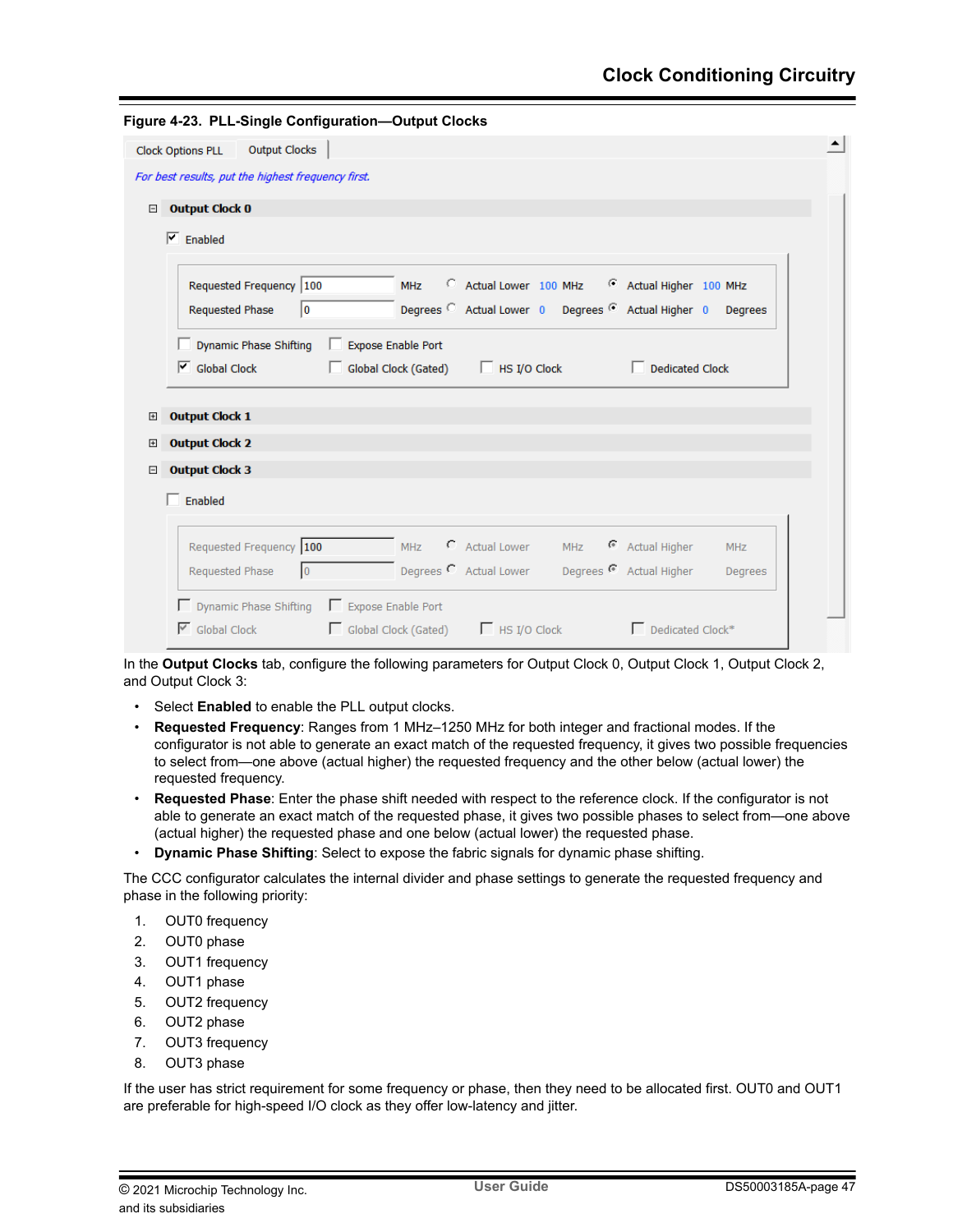- Select **Expose Enable** Port to expose the clock output enable port to the fabric.
- Select PLL output clock connectivity
	- **Global Clock**: To connect the PLL output clock to the global clock network.
	- **Global Clock (Gated)**: to connect the PLL output clock to GCLKINT to enable clock gating feature. It exposes OUTx\_FABCLK\_GATED\_x\_EN input port and OUTx\_FABCLK\_GATED\_x output port.
	- **HS I/O Clock**: To connect the PLL output clock to a high-speed I/O clock network.
	- **Dedicated Clock**: To connect the PLL output clock to other PLL or DLL in the same CCC, clock dividers, NGMUXs, or preferred clock output pins through dedicated hardwired routing.

**Note:**  The PLL output clocks—OUT0 and OUT1 can be connected to preferred clock output pins through dedicated hardwired routing. The PLL output clocks OUT2 and OUT3 cannot be directly connected to I/Os. They must be routed though fabric.

The following figure shows the **SSCG Modulation** tab of **PLL-Single** configuration in the **Configurator** window.

**Figure 4-24. PLL-Single Configuration—SSCG Modulation**

| Clock Options PLL   Output Clocks<br><b>SSCG Modulation</b> |     |                                       |
|-------------------------------------------------------------|-----|---------------------------------------|
| <b>El Modulation Frequency</b>                              |     |                                       |
| 32<br>Target:                                               | KHz |                                       |
| Calculated: 32.5521                                         | KHz |                                       |
| <b>E</b> Spread Mode                                        |     |                                       |
| C Down Spread                                               |     |                                       |
| <b>Center Spread</b>                                        |     |                                       |
|                                                             |     |                                       |
| E Spread / Divval                                           |     |                                       |
|                                                             |     | PF_CCC_0                              |
| Spread $5 \div 0.5$                                         |     |                                       |
| <b>Wave Table</b><br>日                                      |     | $-$ REF_CLK_0                         |
| $\binom{3}{1}$ Internal (128)                               |     | OUTO_FABCLK_0<br>PLL_LOCK_0<br>PF_CCC |

The following parameters are configurable in the **SSCG Modulation** tab if the SSCG modulation feature is enabled in the **Clock Options PLL** tab:

- **Modulation Frequency**: Enter the desired target modulation frequency. The configurator calculates the modulation frequency based on the PLL output frequency and desired modulation value. The calculated value is shown in the configurator.
- **Spread Mode**: Select **Down Spread** or **Center Spread**.
- **Spread/Divval:** Enter Spread value to compute frequency modulation.
- **Wave Table**: Select **Internal (128)** triangular modulation wave table or **Pseudo-random Noise Modulation Source** with an option to choose between 3 patterns.

The following figure shows **DLL** configuration settings in **Phase Reference Mode**.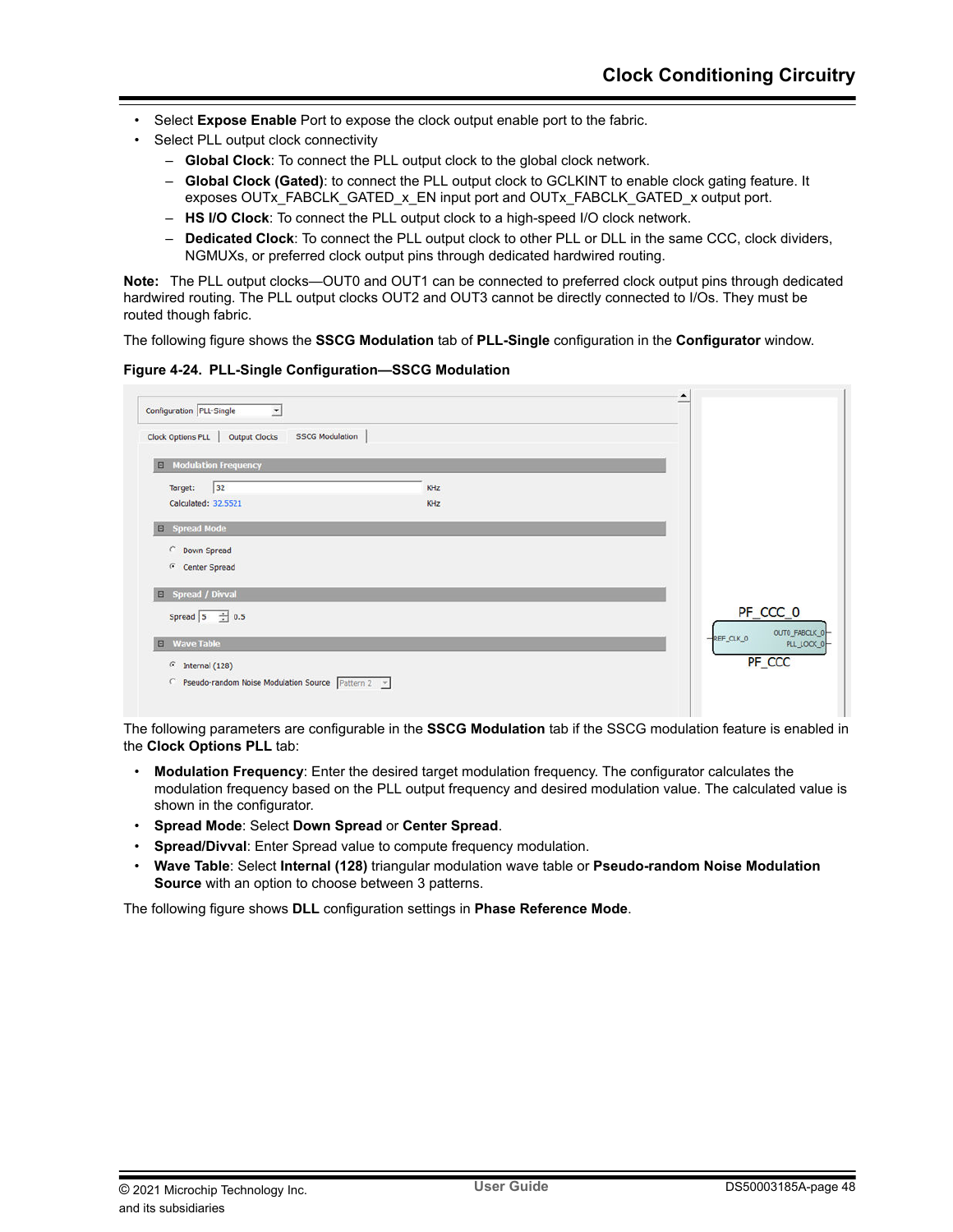| Configuration DLL                                                           |
|-----------------------------------------------------------------------------|
| <b>DLL</b>                                                                  |
| <b>Clock Modes</b><br>$\Box$                                                |
| C Phase Reference Mode                                                      |
| C Phase Generation Mode                                                     |
| C Injection Removal Mode*                                                   |
| <b>Reference and Phase Shifting</b><br>$\Box$                               |
| Reference Clock 133<br>Divide by $1 \quad \boxed{\mathbf{v}}$<br><b>MHz</b> |
| <b>Outputs and Options</b><br>$\Box$                                        |
| Jitter Range Low<br>$\Box$ ps Taps $\boxed{0}$ $\boxed{\Box}$               |
| Enable Dynamic Reconfiguration Interface (DRI)                              |
| Dynamic Code Mode                                                           |
| Export PowerDown Port                                                       |
| The following parameters are configurable in Phase Reference Mode:          |

**Figure 4-25. DLL Configuration—Phase Reference Mode**

• **Reference Clock**: Enter the frequency—ranges from 133 MHz–800 MHz.

- **Outputs and Options**:
	- **Jitter Range**: Select between Low, Medium Low, Medium High, and High.
	- **Delay Taps**: The delay code output can be further adjusted statically by adding or subtracting a number of delay taps. Select between -127 to 127.
	- Select **Enable Dynamic Reconfiguration Interface (DRI)** to expose the bus interface for DLL dynamic configuration.
	- Select **Dynamic Code Mode** to expose the ports for fine tuning the delay code output dynamically.
	- Select **Export PowerDown Port** to expose the port to the fabric.

The following figure shows **DLL** configuration settings in **Phase Generation Mode**.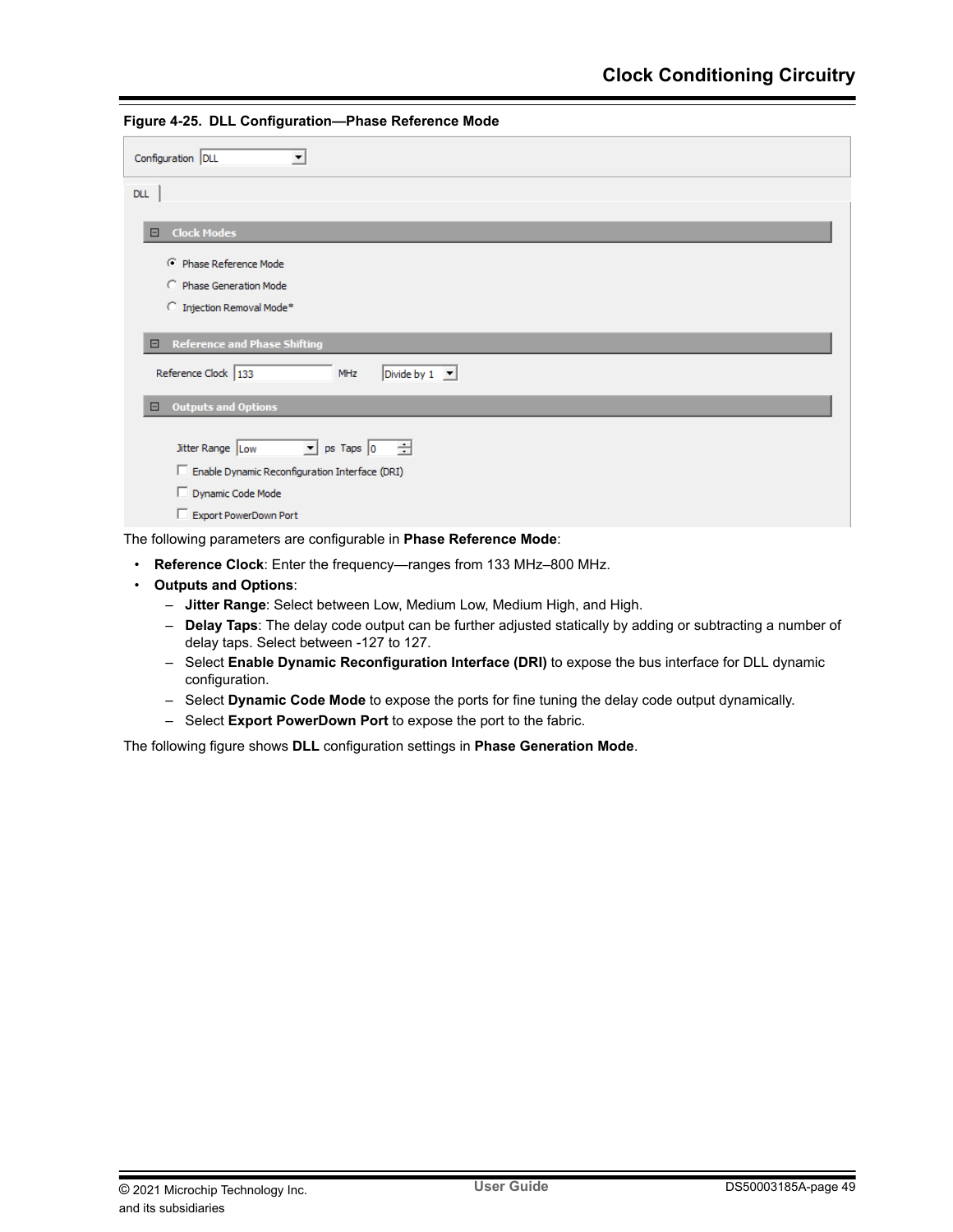| Configuration DLL<br>$\vert \cdot \vert$                                          |                                       |
|-----------------------------------------------------------------------------------|---------------------------------------|
| <b>DLL</b>                                                                        |                                       |
| <b>Clock Modes</b><br>Ξ.                                                          |                                       |
| C Phase Reference Mode                                                            |                                       |
| C Phase Generation Mode                                                           |                                       |
| C Injection Removal Mode*                                                         |                                       |
| Reference and Phase Shifting<br>Θ.                                                |                                       |
| Reference Clock 133<br>Divide by $1 - 7$<br>MHz                                   |                                       |
| 90.00 Degrees 50% Duty Cycle<br>Primary Output Clock Phase Shift<br><b>Clocks</b> |                                       |
| $\Box$ HS I/O Clock<br>$\Box$ Fabric Clock                                        | $\Box$ Dedicated Clock                |
| Secondary Output Clock Phase Shift 90.00 - Degrees Divide by 1<br><b>Clocks</b>   | $\vert \cdot \vert$                   |
| $\Box$ Fabric Clock<br>$\Box$ HS I/O Clock                                        | $\Box$ Dedicated Clock                |
| <b>Outputs and Options</b><br>$\boxdot$                                           |                                       |
| Jitter Range Low<br>$\mathbf{v}$ ps                                               |                                       |
| Enable Dynamic Reconfiguration Interface (DRI)                                    |                                       |
| Dynamic Code Mode                                                                 |                                       |
| Export PowerDown Port                                                             |                                       |
| Primary Output<br>133 MHz                                                         | Primary Output Phase<br>90.00 Degrees |
| Secondary Output 133 MHz                                                          | Secondary Output Phase 90.00 Degrees  |

**Figure 4-26. DLL Configuration—Phase Generation Mode**

The following parameters are configurable in **Phase Generation Mode**.

#### **Reference Clock Options**

- **Frequency**: Enter the reference clock frequency—ranges from 133 MHz–800 MHz.
- **Division**: Select reference clock division value between 1, 2, or 4 as per design requirements.

#### **Primary Output Clock Options**

- **Phase Shift**: If the primary output clock requires phase shifting in multiples of 90°, then select the phase shift from the drop-down list.
- **50% Duty Cycle**: Select **50% Duty cycle** to regulate the primary output clock for 50% duty cycle.
- Select primary output clock connectivity:
	- **Fabric Clock**: To connect the primary output clock to the global clock network.
	- **HS I/O Clock**: To connect the primary output clock to a high-speed I/O clock network.
	- **Dedicated Clock**: To connect the primary output clock to other DLL or PLL in the same CCC, clock dividers or NGMUXs through dedicated hardwired routing.

### **Secondary Output Clock Options**

• **Phase Shift**: If the secondary output clock requires phase shifting in multiples of 11.25°, then select the phase shift from the drop-down list.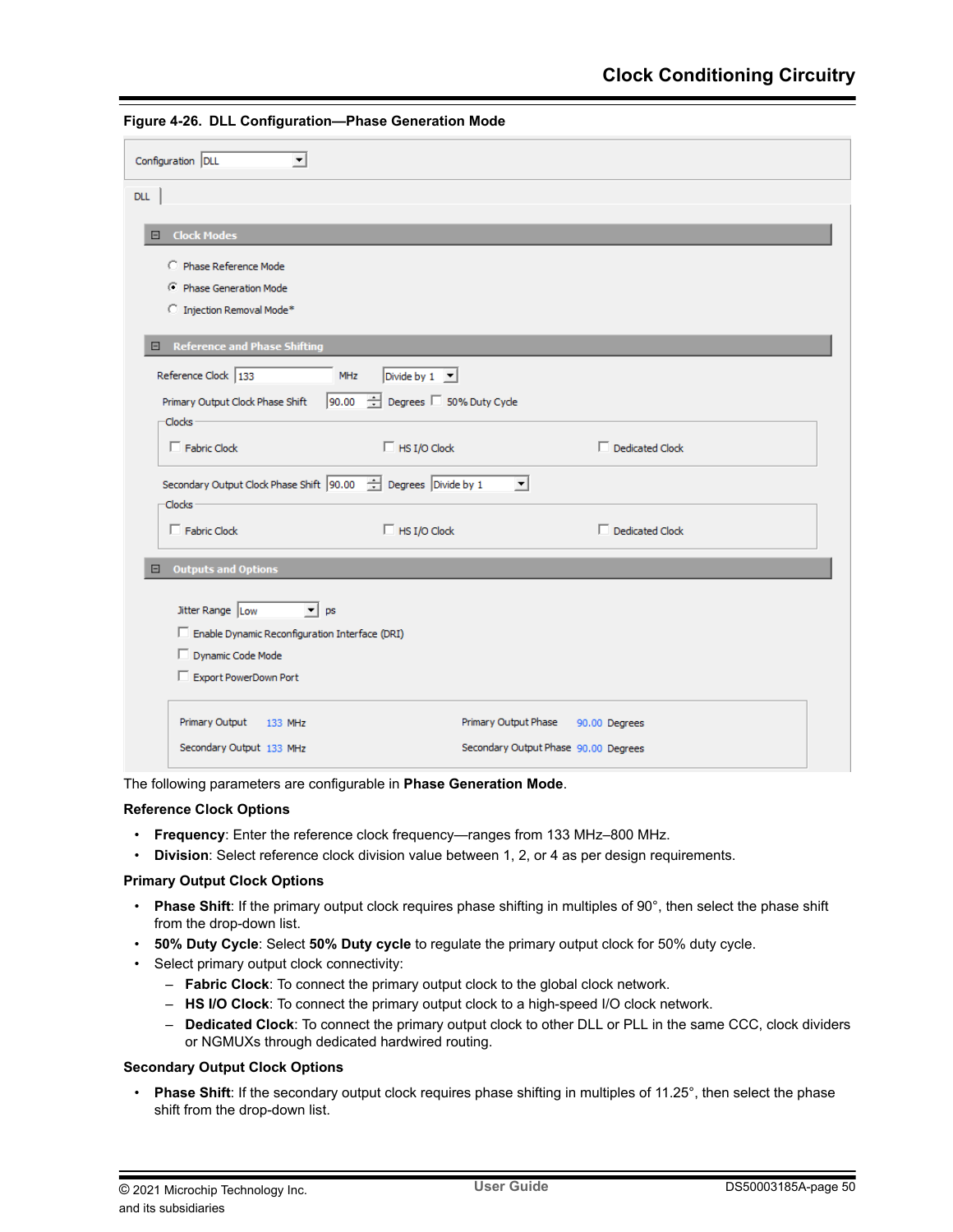- **50% Duty Cycle and Clock Division**: The secondary clock output can be regulated with a 50% duty-cycle while in 0°, 90°, 180°, 270°, or 360° shift or when divided by 2 or 4.
- Select secondary output clock connectivity:
	- **Fabric Clock**: To connect the primary output clock to the global clock network.
	- **HS I/O Clock**: to connect the primary output clock to a high-speed I/O clock network.
	- **Dedicated Clock**: To connect the primary output clock to other DLL or PLL in the same CCC, clock dividers, or NGMUXs through dedicated hardwired routing.

#### **Outputs and Options**

- **Jitter Range**: Select between Low, Medium Low, Medium High, and High based on the design requirements.
- Select **Enable Dynamic Reconfiguration Interface** to expose the bus interface for DLL dynamic configuration.
- Select **Dynamic Clock Mode** to expose the ports for fine tuning the secondary clock output, dynamically. The secondary clock output can be adjusted dynamically by adding or subtracting a number of delay taps.
- Select **Export PowerDown Port** to expose the port to the fabric.

The following figure shows DLL configuration settings in **Injection Removal Mode**.

|  | Figure 4-27. DLL Configuration-Injection Removal Mode |  |  |
|--|-------------------------------------------------------|--|--|
|  |                                                       |  |  |

| Configuration DLL<br>$\blacktriangledown$                                                                  |  |  |  |  |
|------------------------------------------------------------------------------------------------------------|--|--|--|--|
| <b>DLL</b>                                                                                                 |  |  |  |  |
| <b>Clock Modes</b><br>Θ.                                                                                   |  |  |  |  |
| C Phase Reference Mode                                                                                     |  |  |  |  |
| C Phase Generation Mode                                                                                    |  |  |  |  |
| <sup>C</sup> Injection Removal Mode*                                                                       |  |  |  |  |
| E Reference and Phase Shifting                                                                             |  |  |  |  |
| Reference Clock 133<br>Divide by $1 - \sqrt{\pi}$<br>MHz                                                   |  |  |  |  |
| Clock Injection Feedback Clock Primary<br>▾                                                                |  |  |  |  |
| Degrees   50% Duty Cycle<br>$0.00 -$<br>Primary Output Clock Phase Shift                                   |  |  |  |  |
| -Clocks -                                                                                                  |  |  |  |  |
| $\Gamma$ Dedicated Clock<br>$\Box$ Eabric Clock<br>$\Box$ HS I/O Clock                                     |  |  |  |  |
| Secondary Output Clock Phase Shift 0.00<br>$\frac{1}{\sqrt{2}}$ Degrees Divide by 1<br>$\vert \cdot \vert$ |  |  |  |  |
| -Clocks -                                                                                                  |  |  |  |  |
| $\Box$ HS I/O Clock<br>$\Gamma$ Dedicated Clock<br>$\Box$ Fabric Clock                                     |  |  |  |  |
| <b>Outputs and Options</b><br>Ξ                                                                            |  |  |  |  |
| Jitter Range Low<br>$\mathbf{v}$ ps                                                                        |  |  |  |  |
| Enable Dynamic Reconfiguration Interface (DRI)                                                             |  |  |  |  |
| Dynamic Code Mode                                                                                          |  |  |  |  |
| Export PowerDown Port                                                                                      |  |  |  |  |
|                                                                                                            |  |  |  |  |
| Primary Output<br>Primary Output Phase<br>133 MHz<br>0.00 Degrees                                          |  |  |  |  |
| Secondary Output 133 MHz<br>Secondary Output Phase 0.00 Degrees                                            |  |  |  |  |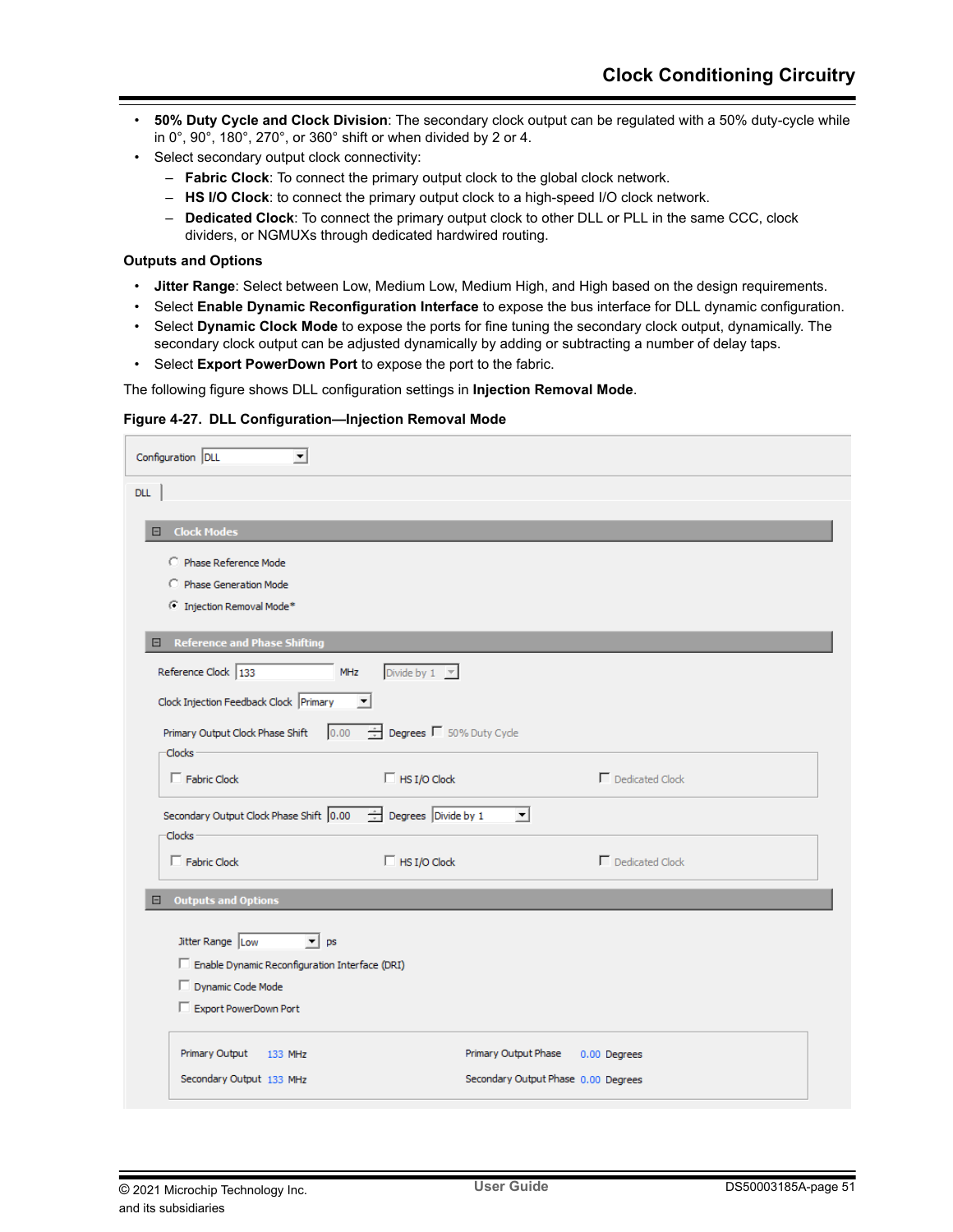The following parameters are configurable in **Injection Removal Mode**:

**Reference Clock** frequency: Enter the reference clock frequency—ranges from 133 MHz–800 MHz.

**Clock Injection Feedback Clock**: Select the DLL feedback clock source between primary clock output and secondary clock output.

#### **Primary Output Clock Options**

- **Phase Shift**: This feature is not available in this mode.
- **50% Duty Cycle**: This feature is not available in this mode.
- Select primary output clock connectivity
	- **Fabric Clock**: Connects the primary output clock to the global clock network.
	- **HS I/O Clock**: Connects the primary output clock to a high-speed I/O clock network.
	- **Dedicated Clock**: This feature is not available in this mode.

#### **Secondary Output Clock Options**

- **Phase Shift**: This feature is not available in this mode.
- **50% Duty Cycle**: This feature is not available in this mode.
- **Clock Division**: secondary clock output can be divided by 1, 2, or 4.
- Select secondary output clock connectivity:
	- **Fabric Clock**: Connects the primary output clock to the global clock network.
	- **HS I/O Clock**: Connects the primary output clock to a high-speed I/O clock network.
	- **Dedicated Clock**: This feature is not available in this mode.

#### **Outputs and Options**

- **Jitter Range**: Select between Low, Medium Low, Medium High, and High.
- Select **Enable Dynamic Reconfiguration Interface** to expose the bus interface for DLL dynamic configuration.
- Select **Export PowerDown Port** to expose the port to the fabric.

The following figure shows DLL reference clock selection under **PLL-DLL Cascaded** configuration. Select PLL **Output2** or **Output3** as reference clock to the DLL. Enter the frequency for selected reference clock (PLL Output2 or Output3) under **PLL Output Clocks** tab. The rest of PLL and DLL settings need to be configured as explained in the preceding configurator.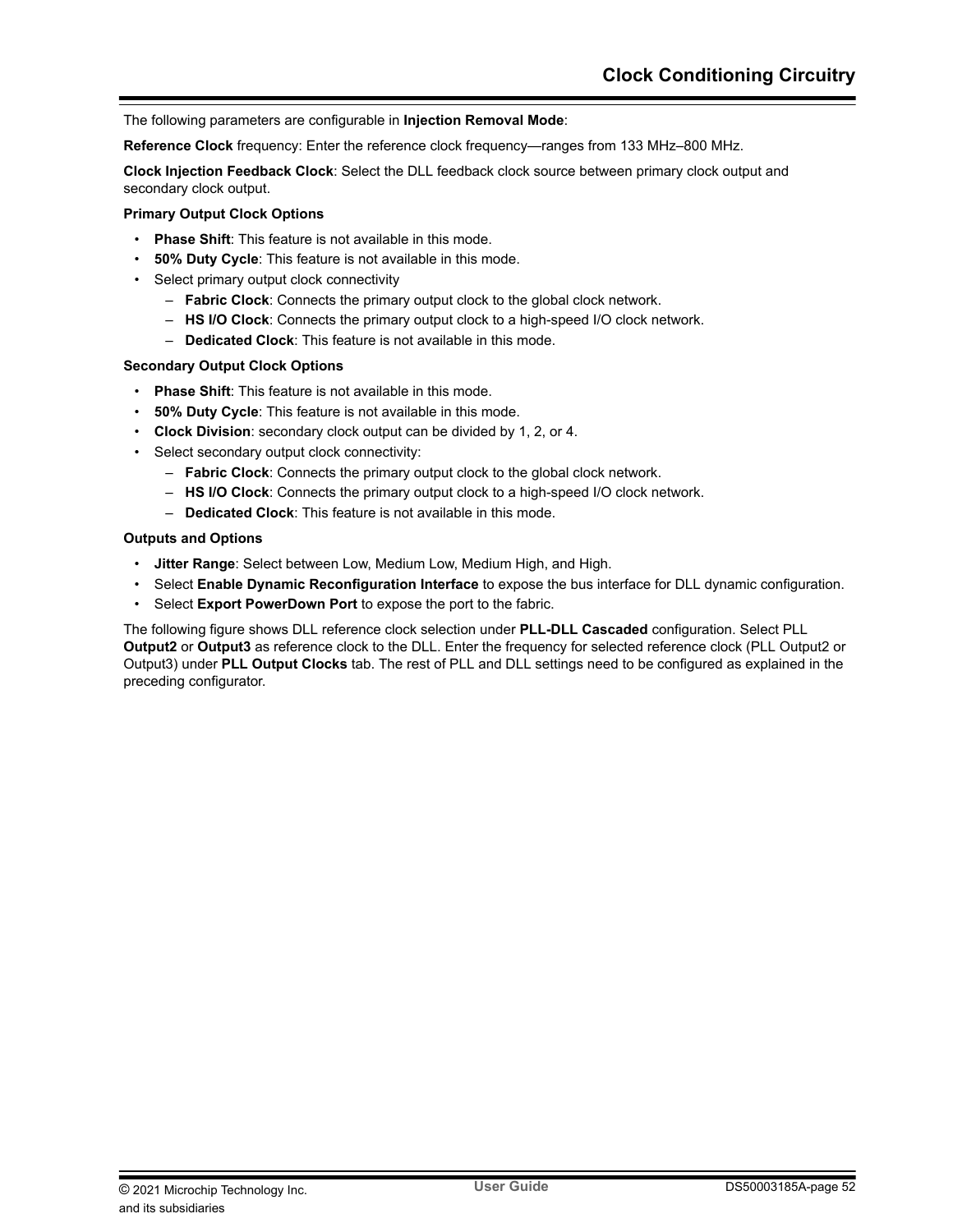<span id="page-52-0"></span>

|  |  |  | Figure 4-28. PLL-DLL Cascading |
|--|--|--|--------------------------------|
|--|--|--|--------------------------------|

| Configuration PLL-DLL Cascaded v                                                                      |                                                                              |                                   |  |
|-------------------------------------------------------------------------------------------------------|------------------------------------------------------------------------------|-----------------------------------|--|
| Clock Options   Output Clocks   DLL                                                                   |                                                                              |                                   |  |
| <b>Clock Modes</b><br>Θ                                                                               |                                                                              |                                   |  |
| C Phase Reference Mode                                                                                |                                                                              |                                   |  |
| C Phase Generation Mode                                                                               |                                                                              |                                   |  |
| <sup>6</sup> Injection Removal Mode*                                                                  |                                                                              |                                   |  |
| $\blacksquare$ Reference and Phase Shifting                                                           |                                                                              |                                   |  |
| Reference Clock 133                                                                                   | Output2 $\boxed{\triangleright}$ Divide by 1 $\boxed{\triangleright}$<br>MHz |                                   |  |
| Clock Injection Feedback Clock Primary                                                                | $\blacktriangledown$                                                         |                                   |  |
| Primary Output Clock Phase Shift<br>-Clocks -                                                         | $\frac{1}{\sqrt{2}}$ Degrees $\Box$ 50% Duty Cycle<br>0.00                   |                                   |  |
| $\Box$ Fabric Clock                                                                                   | $\Box$ HS I/O Clock                                                          | $\Gamma$ Dedicated Clock          |  |
| Secondary Output Clock Phase Shift $\boxed{0.00 \quad \frac{4}{35}}$ Degrees Divide by 1<br>-Clocks - | $\vert \cdot \vert$                                                          |                                   |  |
| $\Box$ Eabric Clock                                                                                   | $\Box$ HS I/O Clock                                                          | $\Gamma$ Dedicated Clock          |  |
| $\Box$ Outputs and Options                                                                            |                                                                              |                                   |  |
|                                                                                                       |                                                                              |                                   |  |
| Jitter Range Low<br>$\overline{\phantom{a}}$<br>Enable Dynamic Reconfiguration Interface (DRI)        |                                                                              |                                   |  |
| Dynamic Code Mode                                                                                     |                                                                              |                                   |  |
| Primary Output<br>133 MHz                                                                             |                                                                              | Primary Output Phase<br>0 Degrees |  |
| Secondary Output 133 MHz                                                                              |                                                                              | Secondary Output Phase 0 Degrees  |  |

# **4.7 CCC Simulation Support**

Microchip Libero SoC provides pre-compiled simulation models for the CCC to show the functional behavior of the fabric CCC. The simulation steps include generating the top-level component, which instantiates CCC, performing simulation for verification with the ModelSim tool, and performing static timing analysis with SmartTime in the Libero SoC.

# **4.8 PLL/DLL Placement**

Libero software automatically places the PLLs and DLLs as part of the Place and Route step.

To manually place the PLLs and DLLs, use the following PDC constraints for PLLs and DLLs placement:

## **PLL Placement**

The set location command has the following syntax:

set\_location -inst\_name <hierarchical inst name> -location <PLL location>

-inst\_name <hierarchical inst name>: specifies the hierarchical instance name.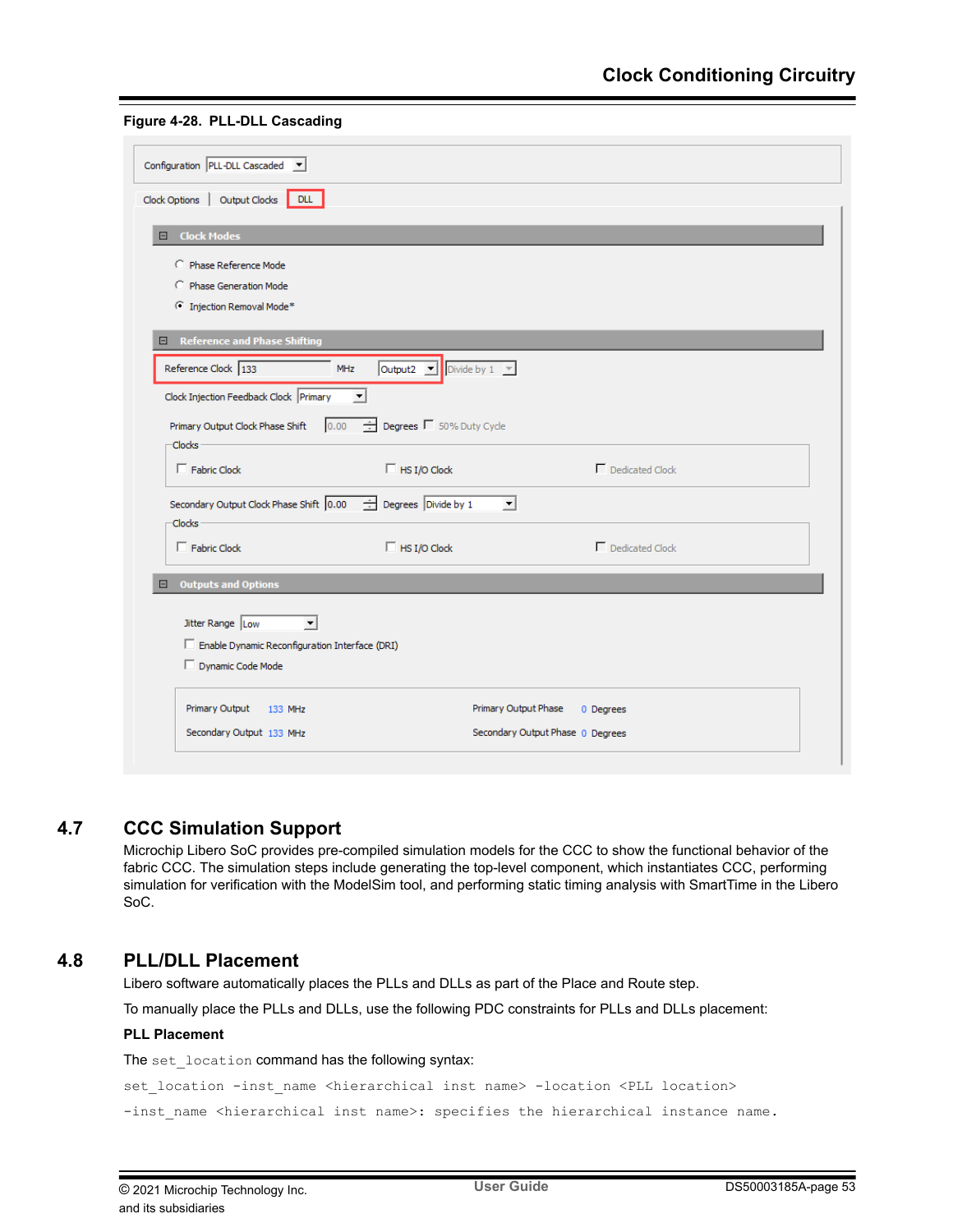<span id="page-53-0"></span>-location <PLL location>: specifies the PLL location.

The PLL location can be one of the following:

- PLL0\_NW
- PLL1\_NW
- PLLO NE
- PLL1\_NE
- PLL0\_SW
- PLL1\_SW
- PLL0\_SE
- 
- PLL1 SE

For example, set location -inst name PF CCC 0/pll inst 0 -location PLL0 SE

#### **DLL Placement**

The set location command has the following syntax:

```
set location -inst name <hierarchical inst name> -location <DLL location>
```
-inst name <hierarchical inst name>: specifies the hierarchical instance name.

-location <DLL location>: specifies the DLL location.

The DLL location can be one of the following:

- DLL0\_NW
- DLL1\_NW
- DLLO NE
- DLL1\_NE
- DLL0\_SW
- DLL1\_SW
- DLL0\_SE
- DLL1\_SE

For example, set location -inst name PF CCC 0/dll inst 0 -location DLL0 SE

# **4.9 Dynamic Configuration of CCC**

Each CCC has a dynamic reconfiguration interface (DRI), which can be enabled to configure CCC parameters without reprogramming the device. The CCC configuration is controlled by volatile configuration registers that are loaded with values from the flash configuration bits at power-up. An APB bus master must be interfaced to the CCC using a DRI macro for dynamic configuration. The APB bus master is used to dynamically modify the CCC configuration register values as per design needs. See [PolarFire Device Register Map](http://www.microsemi.com/index.php?option=com_docman&task=doc_download&gid=1243471) or [PolarFire SoC Register](http://www.microsemi.com/index.php?option=com_docman&task=doc_download&gid=1244581) [Map](http://www.microsemi.com/index.php?option=com_docman&task=doc_download&gid=1244581) for more information on CCC configuration registers and their bit definitions.

To meet all the datasheet specifications, there are certain requirements that must be met when configuring the PLL/DLL parameters. The Libero CCC configurator implements all these requirements and creates a valid solution for the requested output clock frequencies and phases. Hence, it is recommended that users generate the required configuration using the Libero CCC configurator and use the generated parameters in their dynamic configuration solution.

The PLL\_POWERDOWN\_N input must be asserted before making changes to the PLL configuration parameters. Asserting PLL\_POWERDOWN\_N signal resets the PLL operation.

When the CCC is configured in the internal Post-VCO feedback mode, if the requirement is to change the phase or output divider configuration then the clock start/stop (OUT# EN) signals can be used to stop the clock output before making the changes for glitchless configuration.

The following steps describe how to perform dynamic configuration of a CCC:

1. Select **Enable Dynamic Reconfiguration Interface** in the CCC configurator as shown in the following figure.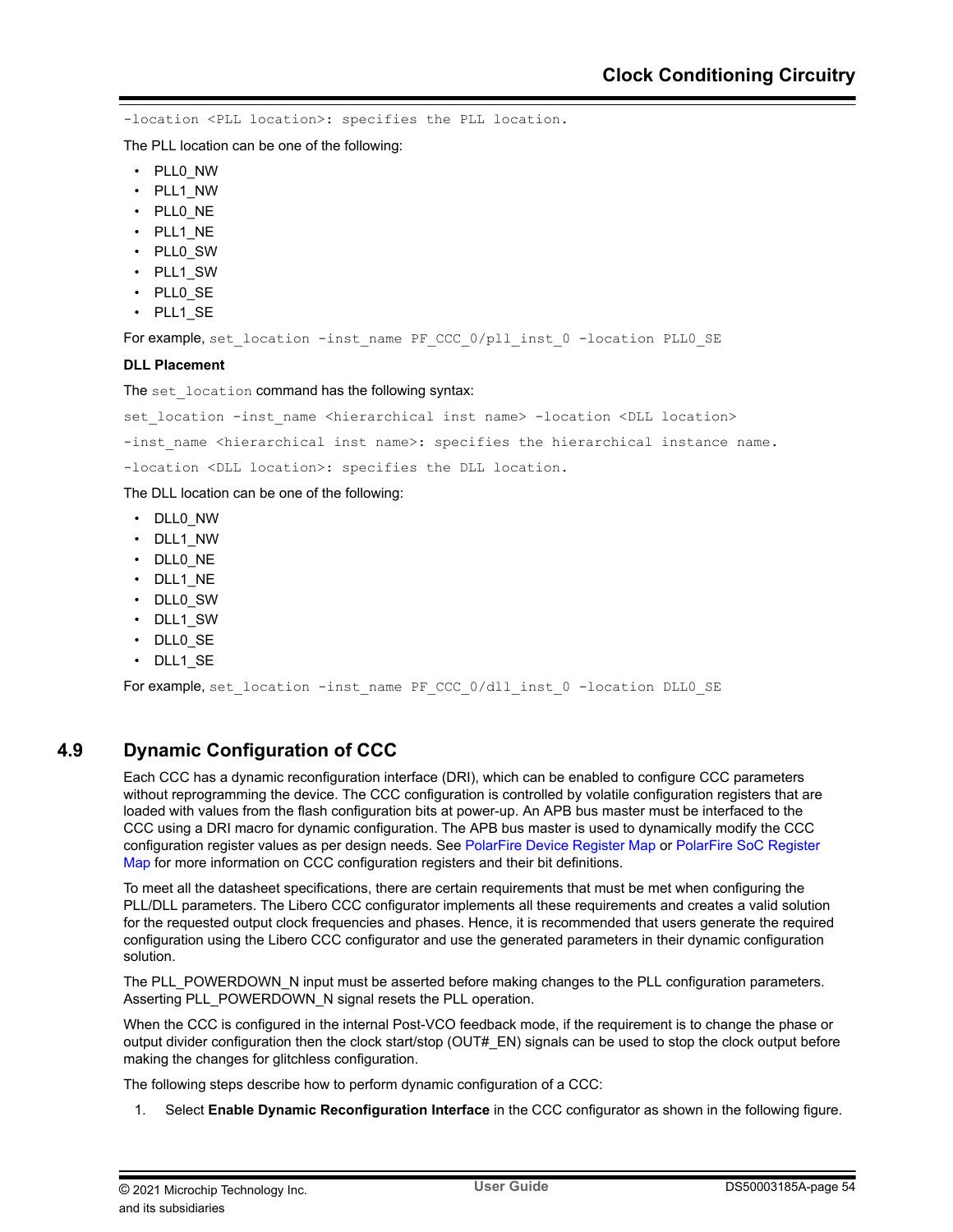**Figure 4-29. Clock Conditioning Circuitry Window**



2. Instantiate a Dynamic Reconfiguration Interface macro into the SmartDesign. The dynamic reconfiguration interface macro converts the APB interface signals to CCC dynamic reconfiguration interface signals.

The following table lists the ports for DRI. These ports are routed through hardwired connections to CCC. The DRI ports cannot be monitored or altered in the Libero design. These ports are used to facilitate HDL simulation of changes made to the CCC over the DRI. The DRI macro provided in the Libero Catalog takes care of converting standard APB3 read/writes to DRI transactions.

| <b>Port Name</b>     | <b>Direction</b> | <b>Description</b>                  |
|----------------------|------------------|-------------------------------------|
| DRI CLK              | Input            | Internal subsystem peripheral clock |
| DRI WDATA[32:0]      | Input            | Write data                          |
| DRI ARST N           | Input            | Active low DRI asynchronous reset   |
| DRI CTRL[10:0]       | Input            | Control bits                        |
| DRI RDATA[32:0]      | Output           | Read data                           |
| <b>DRI INTERRUPT</b> | Output           | Interrupt signal                    |

**Table 4-9. DRI Port List**

3. Double-click the **Dynamic Reconfiguration Interface** macro to configure.

4. In the macro configurator, under the **CCC** tab, select the PLLs and DLLs that need dynamic configuration. DRI macro interface is shown in the following figure.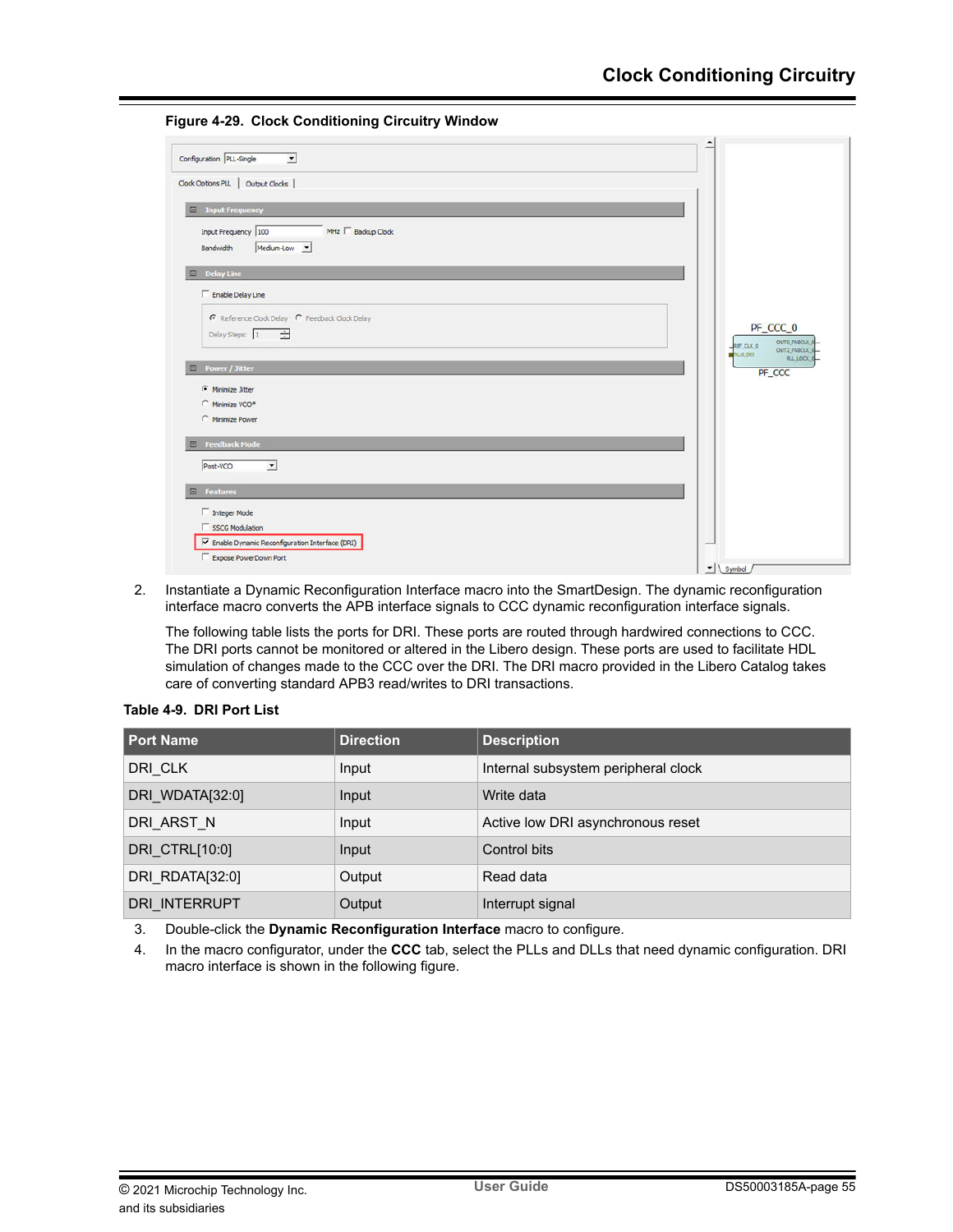

**Figure 4-30. Dynamic Reconfiguration Interface Configurator**

5. Connect the APB master port from an APB master (for example, CoreABC) to the DRI macro's mirrored master port. See the following figure for connections.

**Figure 4-31. CCC Dynamic Configuration System**



Now, the APB master can dynamically configure the CCC configuration registers. For more information about how to use DRI interface, see [AC475: PolarFire FPGA Dynamic Reconfiguration Interface Application Note.](http://www.microsemi.com/index.php?option=com_docman&task=doc_download&gid=1243516)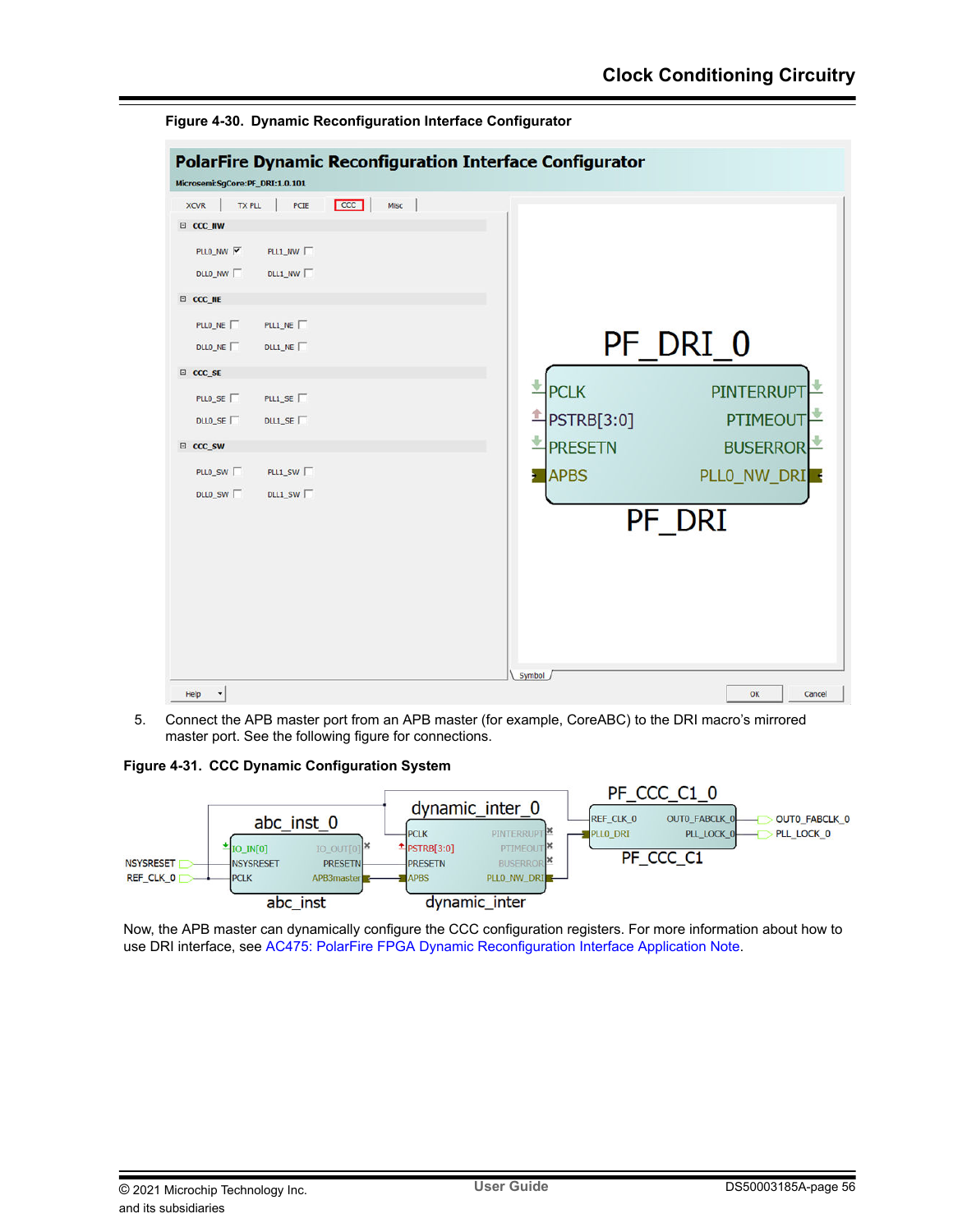# <span id="page-56-0"></span>**5. MSS Clock Controller (For PolarFire SoC FPGA Only)**

The PolarFire SoC MSS has a dedicated clock controller for generating clocks to all the MSS sub-blocks for correct operation and synchronous communication with the user logic in the FPGA fabric. The MSS clock controller includes dedicated PLLs (MPLLs, DDR PLL, and SGMII PLL) for MSS clocking. The base clock for these PLLs comes either from a dedicated I/O (REFCLK) from Bank5 or one of the NW PLL outputs—OUT2 or OUT3. This dedicated I/O can be connected to a clock source, which can supply 100 MHz or 125 MHz clock.

# **5.1 MSS Clocks**

The DDR PLL is dedicated for MSS DDR operation, generates necessary clocks required for the DDR controller and DDR PHY. The DDR memory clock frequency must be less than or equal to 666.66 MHz for DDR3 and 800 MHz for DDR4. The SGMII PLL is dedicated for SGMII operation, generates necessary clocks required for an off-chip SGMII PHY.

The MPLL takes the input from one of two sources (REFCLK I/O or PLL\_NW outputs) and generates a master input clock (clk in mss). The clk in mss clock is used to generate the MSS clocks as listed in following table.

## **Table 5-1. MSS Clocks—1**

| <b>Clock Name</b>                    | <b>Description</b>                              | <b>Maximum</b><br><b>Operating</b><br><b>Frequency</b> | <b>Possible MPLL</b><br><b>Output Division</b><br><b>Ratios</b> |
|--------------------------------------|-------------------------------------------------|--------------------------------------------------------|-----------------------------------------------------------------|
| CPU core clock (clk cpu)             | Clocks all the user processor cores             | 625 MHz                                                | $1, 2, 4,$ or 8                                                 |
| MSS AXI clock (clk axi)              | Clocks MSS AXI buses and peripherals            | 312.5 MHz                                              | 1, 2, 4, or 8                                                   |
| MSS AHB and APB clock<br>$(clk_ahb)$ | Clocks MSS AHB and APB buses and<br>peripherals | 156.25 MHz                                             | 2, 4, or 8                                                      |

All the clocks shown in the preceding table are synchronous to each other and divided from the MPLL output with appropriate division values such that:

- CPU core clock must be greater or equal to MSS AXI clock
- MSS AXI clock must be greater or equal to MSS AHB and APB clock

The MPLL also generates the following clocks listed in the table.

### **Table 5-2. MSS Clocks—2**

| <b>Clock Name</b>                      | <b>Description</b>                      | <b>Maximum</b><br><b>Operating</b><br><b>Frequency</b> | <b>Notes</b>                          |
|----------------------------------------|-----------------------------------------|--------------------------------------------------------|---------------------------------------|
| Crypto clock<br>(clk_in_crypto)        | Clocks User Cryptoprocessor in MSS mode | 200 MHz                                                | Configurable between<br>1 and 200 MHz |
| CAN clock<br>$clk$ in $clk)$           | Clocks MSS CAN controllers              | 80 MHz                                                 | Must be multiple of 8<br><b>MHz</b>   |
| eMMC/SD/SDIO<br>clock<br>(clk_in_emmc) | Clocks MSS eMMC/SD/SDIO controller      | 200 MHz                                                | Not configurable                      |

At power-on and after MSS reset, the MSS is clocked from the on-chip 80 MHz RC oscillator with CPU/AXI dividers set to 1 and the AHB/APB dividers set to 2. Embedded software, running on E51 processor core, switches the MSS clock source dynamically to the user configuration.

The MSS Configurator provides a single place where all clocks related to the MSS can be configured. For more information, see [PolarFire SoC Standalone MSS Configurator User Guide.](https://www.microsemi.com/product-directory/soc-design-tools/5587-pfsoc-mss-configurator-tool#documents)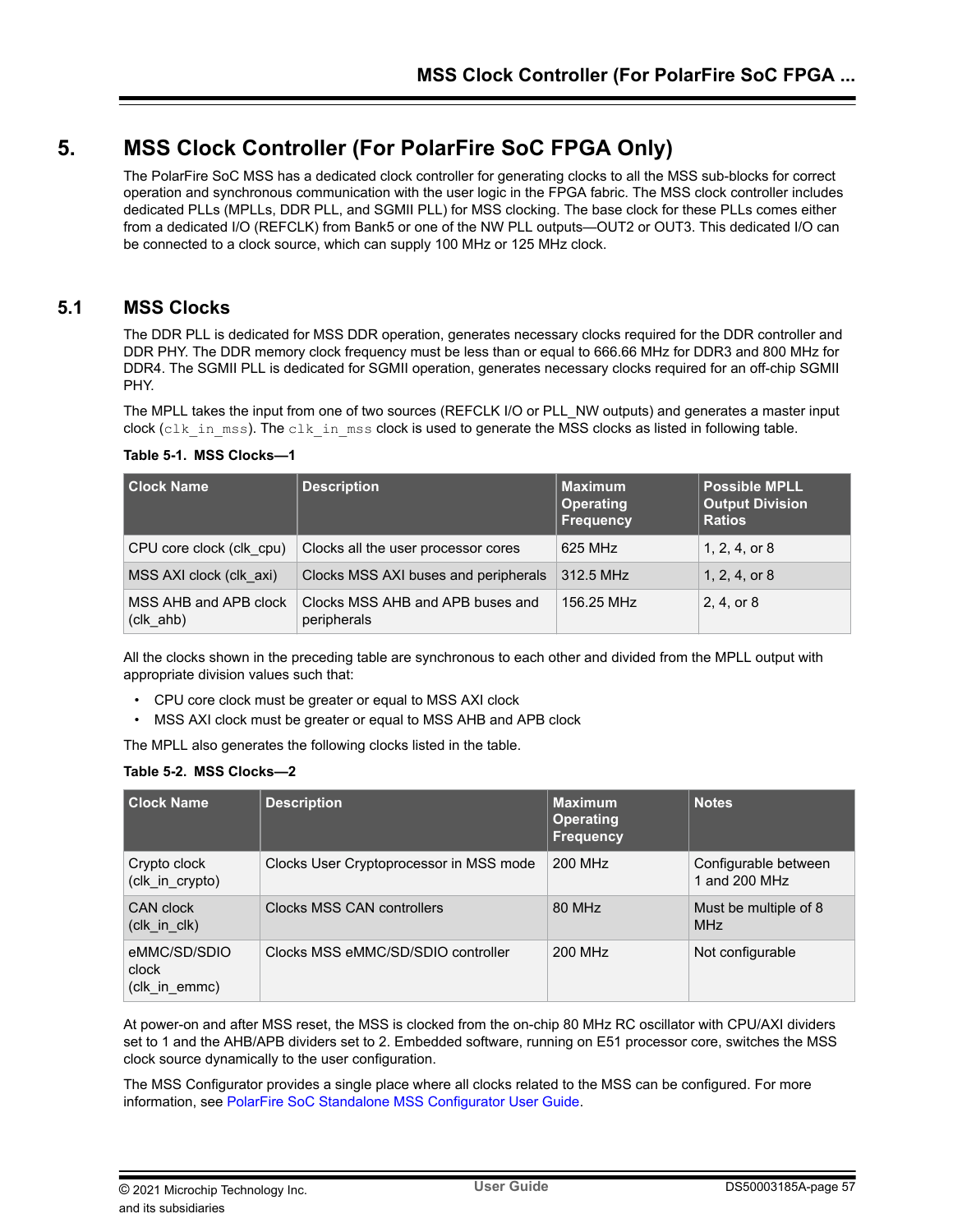<span id="page-57-0"></span>

|        | Figure 5-1. MSS Configurator-Clocks Configuration |                                                                                                           |                      |                                     |         |
|--------|---------------------------------------------------|-----------------------------------------------------------------------------------------------------------|----------------------|-------------------------------------|---------|
| Clocks |                                                   | Fabric Interface Controllers   I/O Configuration   I/O REFCLK   I/O Bank4   I/O Bank2   DDR Memory   Misc |                      |                                     |         |
| 曰      | <b>MSS</b>                                        |                                                                                                           |                      |                                     |         |
|        | MSS Reference Clock Input Source                  | Dedicated I/O from Bank5 (REFCLK)                                                                         | ▾                    | MSS PLL clock frequency (MHz)       | 625.000 |
|        | MSS CPU cores clock frequency Divider             | 1/1                                                                                                       | ▾                    | MSS CPU cores clock frequency (MHz) | 625,000 |
|        | MSS AXI clock frequency Divider                   | $\frac{1}{2}$                                                                                             | 회                    | MSS AXI clock frequency (MHz)       | 312.500 |
|        | MSS AHB/APB clock frequency Divider               | /4                                                                                                        | 회                    | MSS AHB/APB clock frequency (MHz)   | 156,250 |
| ⊟      | <b>Gigabit Ethernet MAC</b>                       |                                                                                                           |                      |                                     |         |
|        | MAC SGMII Reference Clock Input Source            | NW PLL ports OUT2 or OUT3 (REFCLK_1_PLL_NW)   V                                                           |                      |                                     |         |
| $\Box$ | <b>DDR</b>                                        |                                                                                                           |                      |                                     |         |
|        | DDR Reference Clock Input Source                  | Dedicated I/O from Bank5 (REFCLK)                                                                         | $\blacktriangledown$ |                                     |         |
| Ξ      | <b>Clock Sources Frequency</b>                    |                                                                                                           |                      |                                     |         |
|        | Dedicated I/O from Bank5 (REFCLK) frequency (MHz) | 100<br>۰                                                                                                  |                      |                                     |         |
|        | NW PLL (REFCLK 1 PLL NW) frequency (MHz)          | 125                                                                                                       |                      |                                     |         |

# **5.2 FPGA Fabric Interface Clocks**

PolarFire SoC FPGA provides multiple Fabric Interface Controllers (FIC) to enable connectivity between user logic in the FPGA fabric and the MSS. FIC is part of the MSS and acts as a bridge between MSS and the fabric. There are three 64-bit AXI4 FICs, one 32-bit APB interface FIC, and one 32-bit AHB-Lite interface FIC, see the following table.

### **Table 5-3. FICs in PolarFire SoC FPGA**

| <b>FIC Interface</b> | <b>Description</b>                                                                                                                                                                                                                                                                                                                                       |
|----------------------|----------------------------------------------------------------------------------------------------------------------------------------------------------------------------------------------------------------------------------------------------------------------------------------------------------------------------------------------------------|
| FICO and FIC1        | Each FIC provides two 64-bit AXI4 bus interfaces between the MSS and the Fabric. One of them<br>is mastered by the MSS and has slaves in the fabric, the other is mastered by the fabric and has<br>slaves in the MSS. Only FIC1 can be used for data transfers to or from the PCIe Controller hard<br>block in the FPGA.                                |
| FIC <sub>2</sub>     | Provides a single 64-bit AXI4 bus interface between the MSS and the fabric. It is mastered by the<br>fabric and has slaves in the MSS. It is primarily used to access Non-cached DDR memory through<br>the DDR controller inside the MSS block.                                                                                                          |
| FIC <sub>3</sub>     | Provides a single 32-bit APB bus interface between the MSS and the fabric. It is mastered by the<br>MSS and has slaves in the fabric. It can be used to configure PCIe and XCVR hard blocks.                                                                                                                                                             |
| FIC4                 | This FIC is dedicated to interface with the User Crypto Processor. This provides two 32-bit AHB-<br>Lite bus interfaces between Crypto Processor and the fabric. One of them is mastered by fabric<br>and the crypto processor acts as slave. The other is mastered by the DMA controller of the User<br>Crypto Processor and has a slave in the fabric. |

Each FIC can operate on a different clock frequency, defined as a ratio of the MSS main clock. The FIC is a hard block, which also contains a DLL, enabling or disabling it will not consume any user logic. If the frequency of the FIC block is greater than or equal to 125 MHz, then the DLL must be enabled for removing clock insertion delay. If the frequency of the FIC block is less than 125 MHz, then the DLL must be bypassed.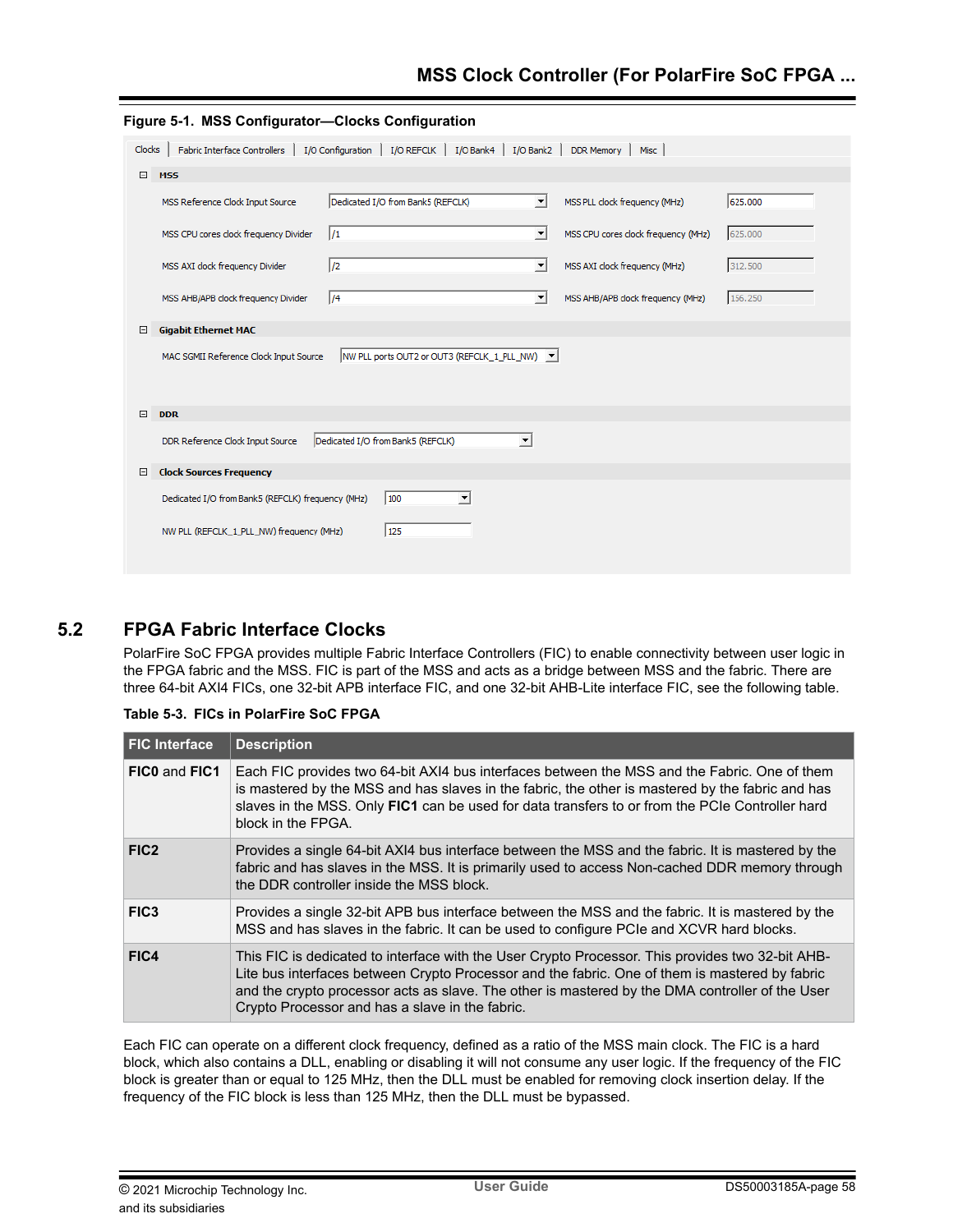The Fabric side AXI interface of the FIC blocks—FIC0, FIC1, FIC2, and FIC3—can operate up to 250 MHz and the MSS side AXI interface of the FIC blocks can operate up to 312.5 MHz. The FIC4 can operate up to 200 MHz. The MSS and Fabric clocks are asynchronous in nature and FIC block takes care of clock domain crossing.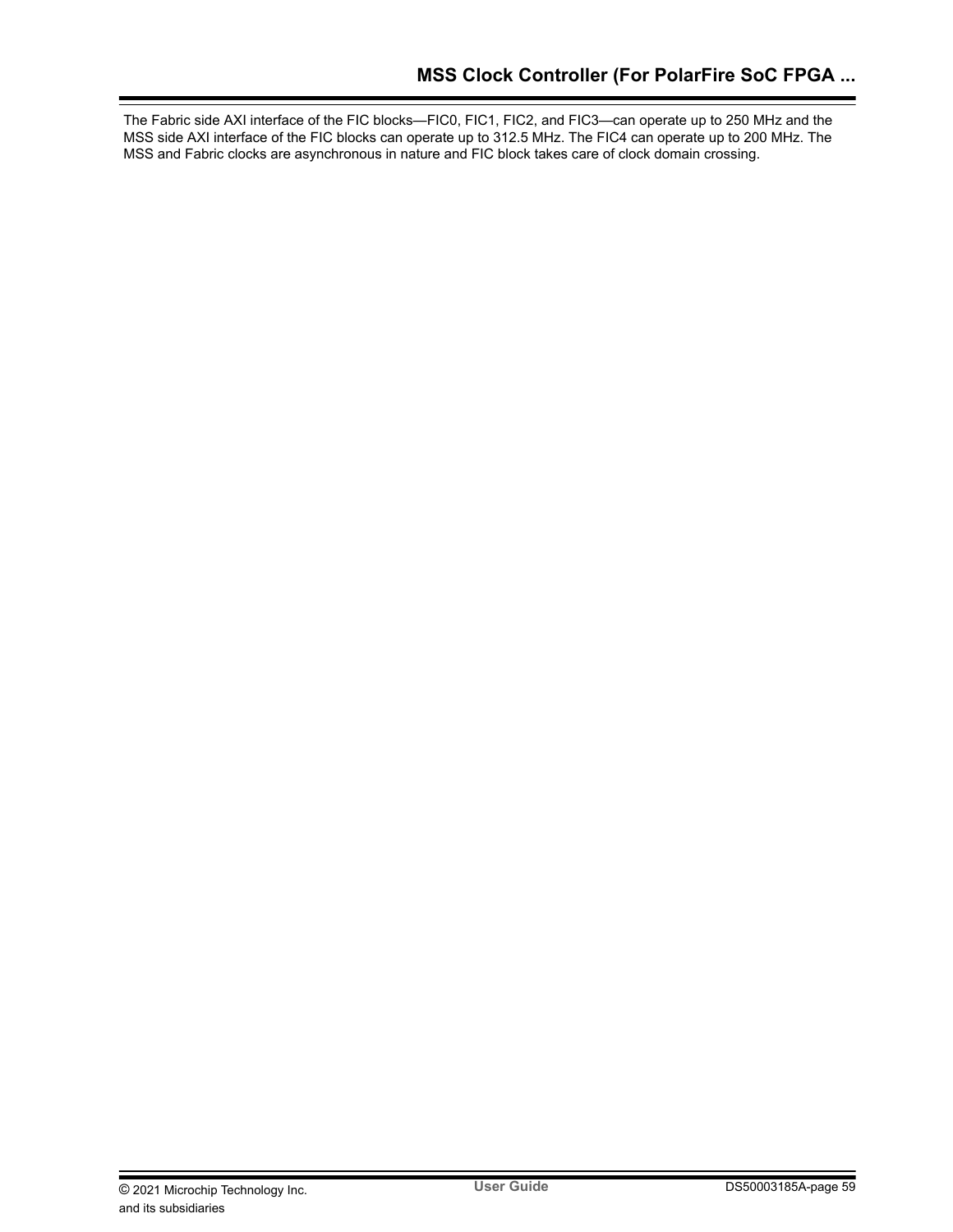# <span id="page-59-0"></span>**6. Revision History**

The revision history table describes the changes that were implemented in the document. The changes are listed by revision, starting with the most current publication.

# **Table 6-1. Revision History**

| <b>Revision</b> | <b>Date</b> | <b>Description</b>                                                                                                                                                                                                                                            |
|-----------------|-------------|---------------------------------------------------------------------------------------------------------------------------------------------------------------------------------------------------------------------------------------------------------------|
| A               | 08/2021     | The first publication of the document.<br>This user guide was created by merging the following<br>documents:<br>UG0684: PolarFire FPGA Clocking Resources User Guide<br>$\bullet$<br>UG0913: PolarFire SoC FPGA Clocking Resources User<br>$\bullet$<br>Guide |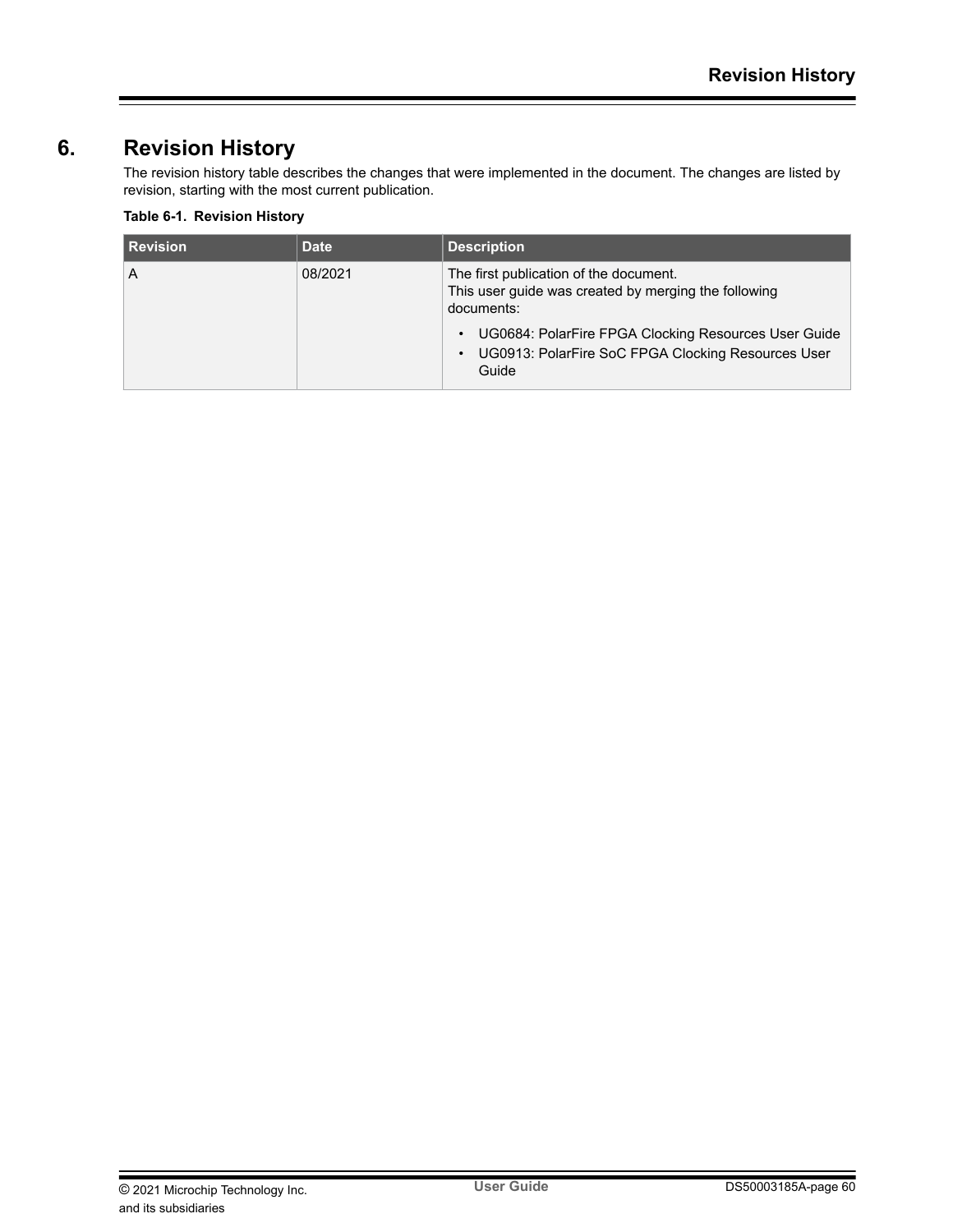# <span id="page-60-0"></span>**The Microchip Website**

Microchip provides online support via our website at [www.microchip.com/](http://www.microchip.com/). This website is used to make files and information easily available to customers. Some of the content available includes:

- **Product Support** Data sheets and errata, application notes and sample programs, design resources, user's guides and hardware support documents, latest software releases and archived software
- **General Technical Support** Frequently Asked Questions (FAQs), technical support requests, online discussion groups, Microchip design partner program member listing
- **Business of Microchip** Product selector and ordering guides, latest Microchip press releases, listing of seminars and events, listings of Microchip sales offices, distributors and factory representatives

# **Product Change Notification Service**

Microchip's product change notification service helps keep customers current on Microchip products. Subscribers will receive email notification whenever there are changes, updates, revisions or errata related to a specified product family or development tool of interest.

To register, go to [www.microchip.com/pcn](http://www.microchip.com/pcn) and follow the registration instructions.

# **Customer Support**

Users of Microchip products can receive assistance through several channels:

- Distributor or Representative
- Local Sales Office
- Embedded Solutions Engineer (ESE)
- Technical Support

Customers should contact their distributor, representative or ESE for support. Local sales offices are also available to help customers. A listing of sales offices and locations is included in this document.

Technical support is available through the website at: [www.microchip.com/support](http://www.microchip.com/support)

# **Microchip Devices Code Protection Feature**

Note the following details of the code protection feature on Microchip devices:

- Microchip products meet the specifications contained in their particular Microchip Data Sheet.
- Microchip believes that its family of products is secure when used in the intended manner and under normal conditions.
- There are dishonest and possibly illegal methods being used in attempts to breach the code protection features of the Microchip devices. We believe that these methods require using the Microchip products in a manner outside the operating specifications contained in Microchip's Data Sheets. Attempts to breach these code protection features, most likely, cannot be accomplished without violating Microchip's intellectual property rights.
- Microchip is willing to work with any customer who is concerned about the integrity of its code.
- Neither Microchip nor any other semiconductor manufacturer can guarantee the security of its code. Code protection does not mean that we are guaranteeing the product is "unbreakable." Code protection is constantly evolving. We at Microchip are committed to continuously improving the code protection features of our products. Attempts to break Microchip's code protection feature may be a violation of the Digital Millennium Copyright Act. If such acts allow unauthorized access to your software or other copyrighted work, you may have a right to sue for relief under that Act.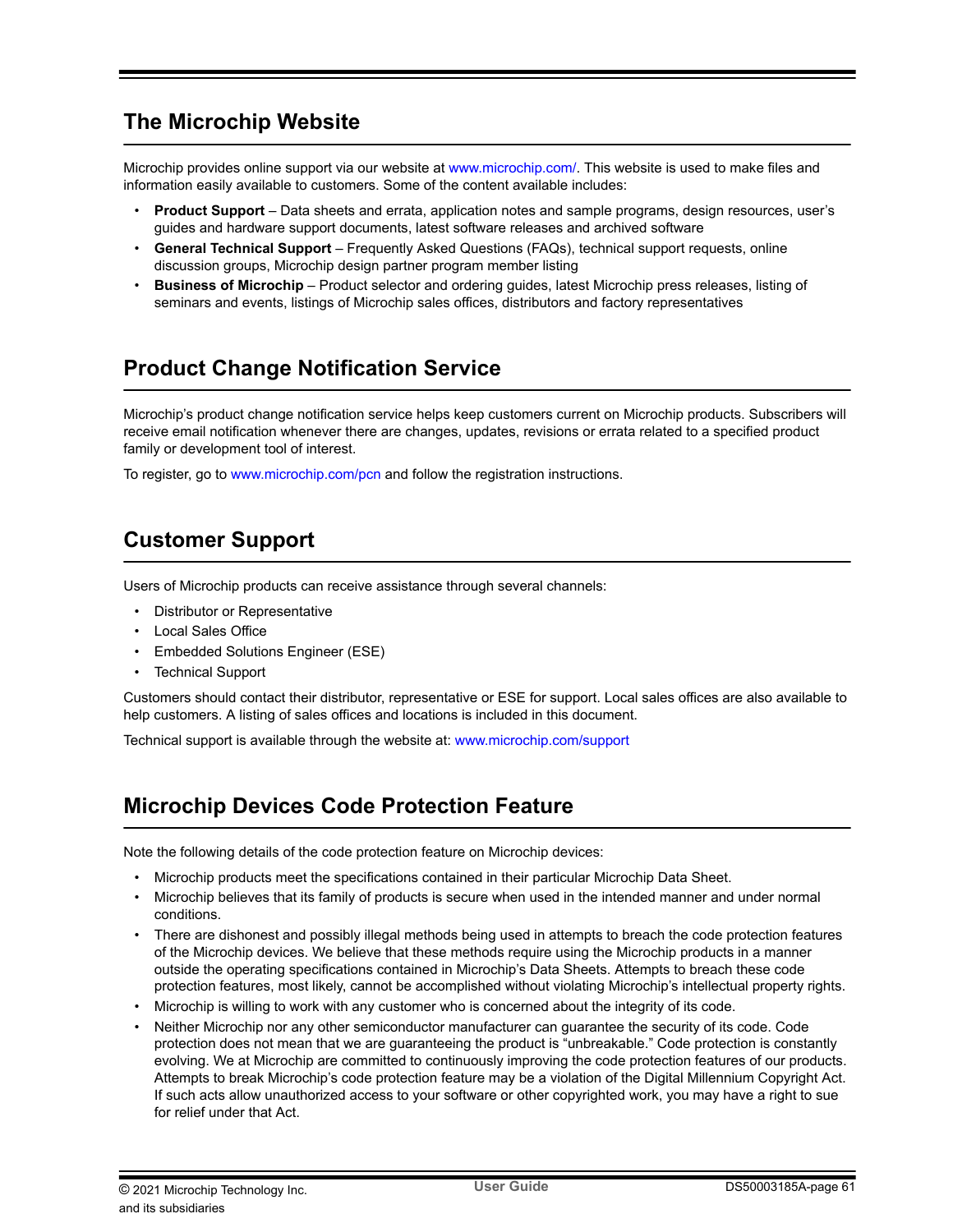# <span id="page-61-0"></span>**Legal Notice**

Information contained in this publication is provided for the sole purpose of designing with and using Microchip products. Information regarding device applications and the like is provided only for your convenience and may be superseded by updates. It is your responsibility to ensure that your application meets with your specifications.

THIS INFORMATION IS PROVIDED BY MICROCHIP "AS IS". MICROCHIP MAKES NO REPRESENTATIONS OR WARRANTIES OF ANY KIND WHETHER EXPRESS OR IMPLIED, WRITTEN OR ORAL, STATUTORY OR OTHERWISE, RELATED TO THE INFORMATION INCLUDING BUT NOT LIMITED TO ANY IMPLIED WARRANTIES OF NON-INFRINGEMENT, MERCHANTABILITY, AND FITNESS FOR A PARTICULAR PURPOSE OR WARRANTIES RELATED TO ITS CONDITION, QUALITY, OR PERFORMANCE.

IN NO EVENT WILL MICROCHIP BE LIABLE FOR ANY INDIRECT, SPECIAL, PUNITIVE, INCIDENTAL OR CONSEQUENTIAL LOSS, DAMAGE, COST OR EXPENSE OF ANY KIND WHATSOEVER RELATED TO THE INFORMATION OR ITS USE, HOWEVER CAUSED, EVEN IF MICROCHIP HAS BEEN ADVISED OF THE POSSIBILITY OR THE DAMAGES ARE FORESEEABLE. TO THE FULLEST EXTENT ALLOWED BY LAW, MICROCHIP'S TOTAL LIABILITY ON ALL CLAIMS IN ANY WAY RELATED TO THE INFORMATION OR ITS USE WILL NOT EXCEED THE AMOUNT OF FEES, IF ANY, THAT YOU HAVE PAID DIRECTLY TO MICROCHIP FOR THE INFORMATION. Use of Microchip devices in life support and/or safety applications is entirely at the buyer's risk, and the buyer agrees to defend, indemnify and hold harmless Microchip from any and all damages, claims, suits, or expenses resulting from such use. No licenses are conveyed, implicitly or otherwise, under any Microchip intellectual property rights unless otherwise stated.

# **Trademarks**

The Microchip name and logo, the Microchip logo, Adaptec, AnyRate, AVR, AVR logo, AVR Freaks, BesTime, BitCloud, chipKIT, chipKIT logo, CryptoMemory, CryptoRF, dsPIC, FlashFlex, flexPWR, HELDO, IGLOO, JukeBlox, KeeLoq, Kleer, LANCheck, LinkMD, maXStylus, maXTouch, MediaLB, megaAVR, Microsemi, Microsemi logo, MOST, MOST logo, MPLAB, OptoLyzer, PackeTime, PIC, picoPower, PICSTART, PIC32 logo, PolarFire, Prochip Designer, QTouch, SAM-BA, SenGenuity, SpyNIC, SST, SST Logo, SuperFlash, Symmetricom, SyncServer, Tachyon, TimeSource, tinyAVR, UNI/O, Vectron, and XMEGA are registered trademarks of Microchip Technology Incorporated in the U.S.A. and other countries.

AgileSwitch, APT, ClockWorks, The Embedded Control Solutions Company, EtherSynch, FlashTec, Hyper Speed Control, HyperLight Load, IntelliMOS, Libero, motorBench, mTouch, Powermite 3, Precision Edge, ProASIC, ProASIC Plus, ProASIC Plus logo, Quiet-Wire, SmartFusion, SyncWorld, Temux, TimeCesium, TimeHub, TimePictra, TimeProvider, WinPath, and ZL are registered trademarks of Microchip Technology Incorporated in the U.S.A.

Adjacent Key Suppression, AKS, Analog-for-the-Digital Age, Any Capacitor, AnyIn, AnyOut, Augmented Switching, BlueSky, BodyCom, CodeGuard, CryptoAuthentication, CryptoAutomotive, CryptoCompanion, CryptoController, dsPICDEM, dsPICDEM.net, Dynamic Average Matching, DAM, ECAN, Espresso T1S, EtherGREEN, IdealBridge, In-Circuit Serial Programming, ICSP, INICnet, Intelligent Paralleling, Inter-Chip Connectivity, JitterBlocker, maxCrypto, maxView, memBrain, Mindi, MiWi, MPASM, MPF, MPLAB Certified logo, MPLIB, MPLINK, MultiTRAK, NetDetach, Omniscient Code Generation, PICDEM, PICDEM.net, PICkit, PICtail, PowerSmart, PureSilicon, QMatrix, REAL ICE, Ripple Blocker, RTAX, RTG4, SAM-ICE, Serial Quad I/O, simpleMAP, SimpliPHY, SmartBuffer, SMART-I.S., storClad, SQI, SuperSwitcher, SuperSwitcher II, Switchtec, SynchroPHY, Total Endurance, TSHARC, USBCheck, VariSense, VectorBlox, VeriPHY, ViewSpan, WiperLock, XpressConnect, and ZENA are trademarks of Microchip Technology Incorporated in the U.S.A. and other countries.

SQTP is a service mark of Microchip Technology Incorporated in the U.S.A.

The Adaptec logo, Frequency on Demand, Silicon Storage Technology, and Symmcom are registered trademarks of Microchip Technology Inc. in other countries.

GestIC is a registered trademark of Microchip Technology Germany II GmbH & Co. KG, a subsidiary of Microchip Technology Inc., in other countries.

All other trademarks mentioned herein are property of their respective companies.

 $\textcircled{\tiny{\textcirc}}$  2021, Microchip Technology Incorporated, Printed in the U.S.A., All Rights Reserved.

ISBN: 978-1-5224-8740-1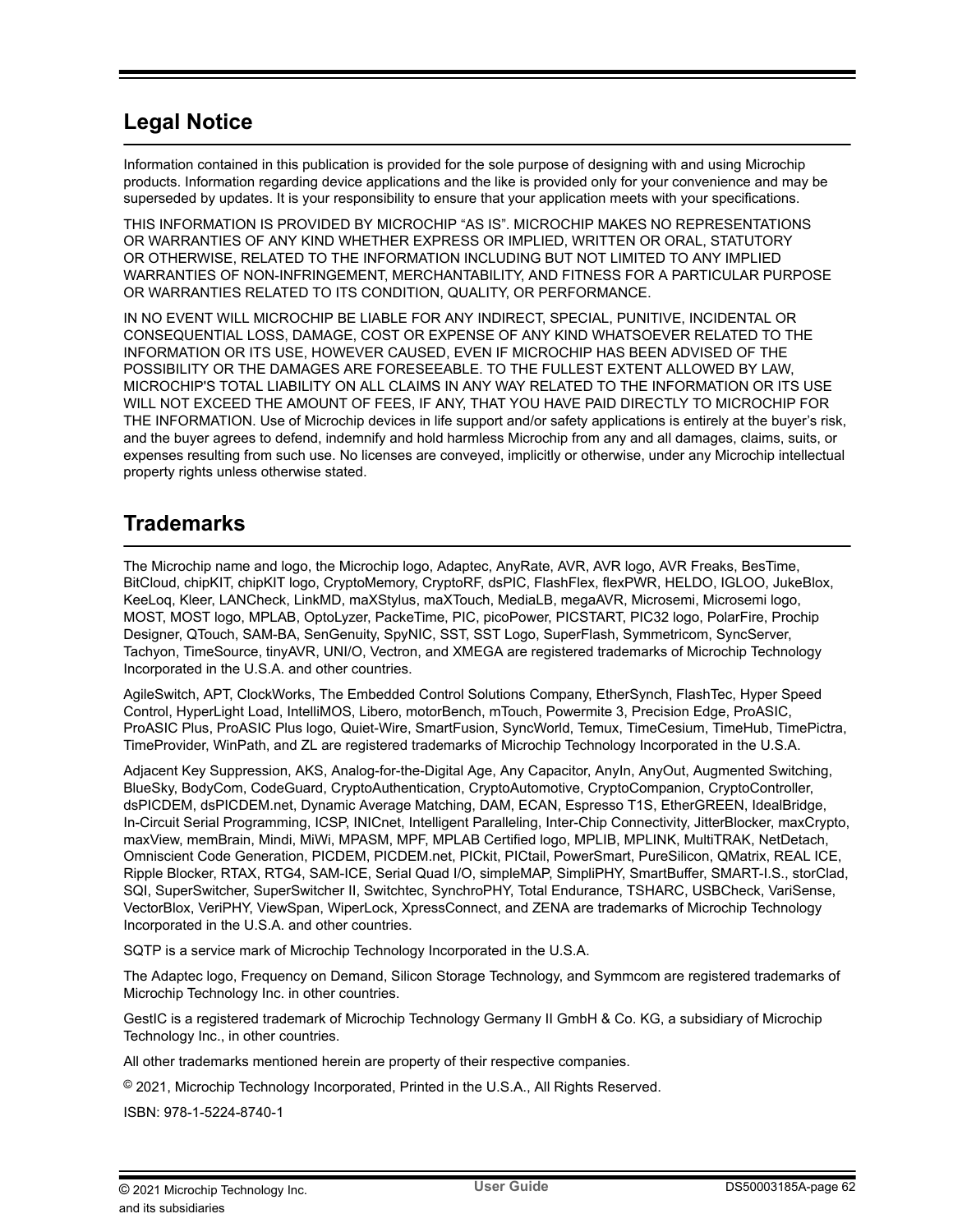# <span id="page-62-0"></span>**Quality Management System**

For information regarding Microchip's Quality Management Systems, please visit [www.microchip.com/quality](http://www.microchip.com/quality).